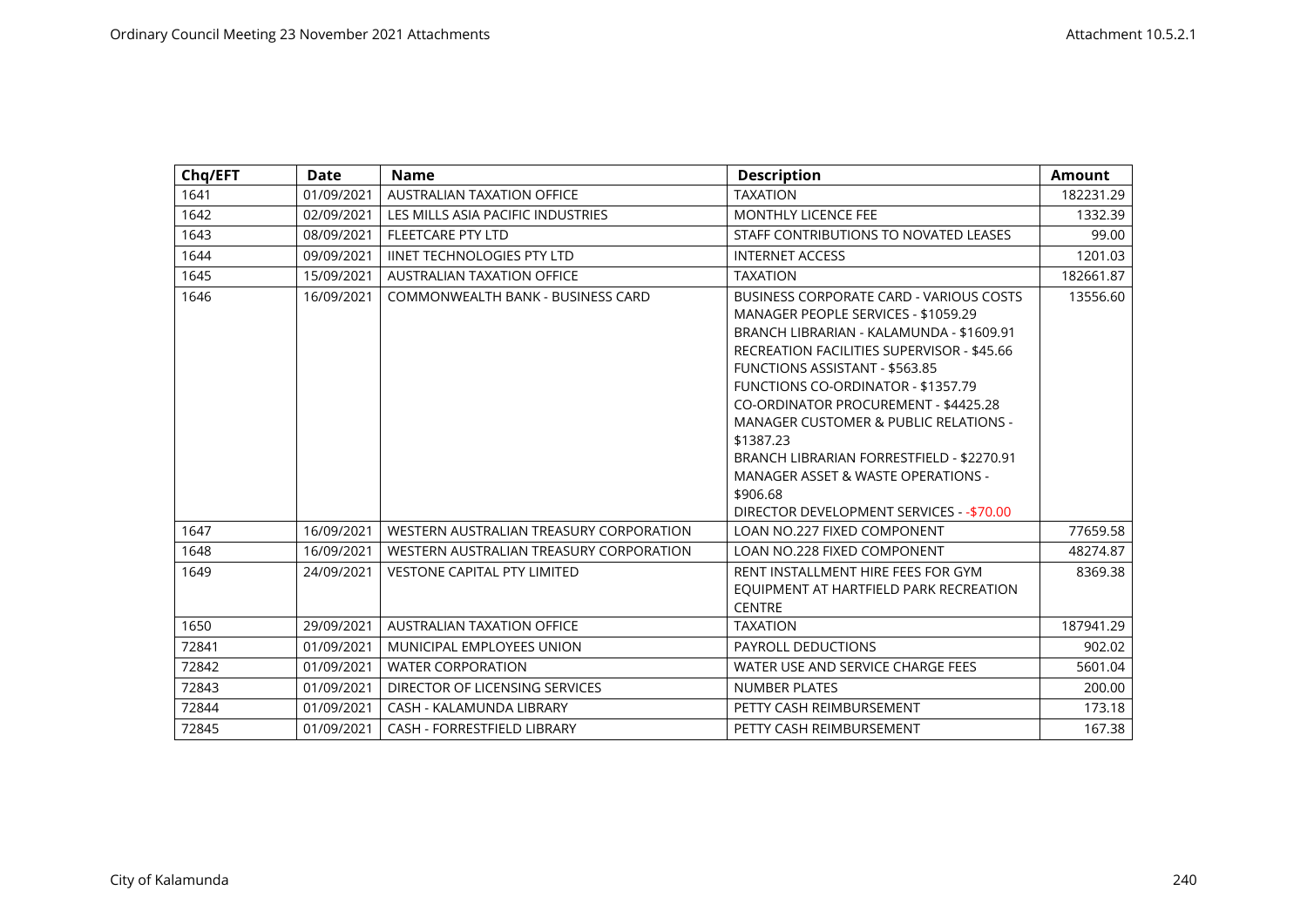| Chq/EFT  | <b>Date</b> | <b>Name</b>                                   | <b>Description</b>                       | <b>Amount</b> |
|----------|-------------|-----------------------------------------------|------------------------------------------|---------------|
| 72846    | 01/09/2021  | CASH - HARTFIELD PARK                         | PETTY CASH REIMBURSEMENT                 | 243.69        |
| 72847    | 15/09/2021  | MUNICIPAL EMPLOYEES UNION                     | PAYROLL DEDUCTIONS                       | 902.02        |
| 72848    | 15/09/2021  | <b>WATER CORPORATION</b>                      | WATER USE AND SERVICE CHARGE FEES        | 3874.36       |
| 72849    | 15/09/2021  | KALAMUNDA & DISTRICTS ARTS & CRAFTS GROUP INC | BOND REFUND FOR THE USE OF THE SEMINAR   | 200.00        |
|          |             |                                               | ROOM AT THE ZIG ZAG CULTURAL CENTRE      |               |
| 72850    | 15/09/2021  | <b>CASH - ADMIN</b>                           | PETTY CASH REIMBURSEMENT                 | 394.67        |
| 72851    | 15/09/2021  | CASH - ZIG ZAG CULTURAL CENTRE                | PETTY CASH REIMBURSEMENT                 | 134.05        |
| 72852    | 29/09/2021  | MUNICIPAL EMPLOYEES UNION                     | PAYROLL DEDUCTIONS                       | 912.26        |
| 72853    | 29/09/2021  | <b>WATER CORPORATION</b>                      | WATER USE AND SERVICE CHARGE FEES        | 5139.39       |
| 72854    | 29/09/2021  | CASH - ADMIN                                  | PETTY CASH REIMBURSEMENT                 | 822.81        |
| 72855    | 29/09/2021  | CASH - KALAMUNDA LIBRARY                      | PETTY CASH REIMBURSEMENT                 | 171.74        |
| 72856    | 29/09/2021  | CASH - HARTFIELD PARK                         | PETTY CASH REIMBURSEMENT                 | 215.29        |
| 72857    | 29/09/2021  | <b>CASH - LESMURDIE LIBRARY</b>               | PETTY CASH REIMBURSEMENT                 | 94.49         |
| EFT82574 | 01/09/2021  | WEX AUSTRALIA PTY LTD - WRIGHT EXPRESS FUEL   | FUEL - PERIOD ENDING 30/08/21            | 886.38        |
|          |             | <b>CARDS AUSTRALIA LTD</b>                    |                                          |               |
| EFT82575 | 01/09/2021  | NEVERFAIL SPRINGWATER LTD (KALA LIB)          | BOTTLED WATER SUPPLIES / MAINTENANCE FOR | 31.68         |
|          |             |                                               | KALAMUNDA LIBRARY                        |               |
| EFT82576 | 01/09/2021  | <b>IMAGE EMBROIDERY</b>                       | SUPPLY OF UNIFORM FOR VARIOUS STAFF      | 671.66        |
|          |             |                                               | <b>MEMBERS</b>                           |               |
| EFT82577 | 01/09/2021  | <b>RAEWYN CARROLL</b>                         | 3 X 60 MINUTES CHILDREN'S BOOK WEEK      | 830.00        |
|          |             |                                               | PRESENTATIONS AT VARIOUS LIBRARIES       |               |
| EFT82578 | 01/09/2021  | CA TECHNOLOGY PTY LTD (CAMMS)                 | ANNUAL LICENCE RENEWAL FEE FROM 01/09/21 | 32080.40      |
|          |             |                                               | $-3108/22$                               |               |
| EFT82579 | 01/09/2021  | NEVERFAIL SPRINGWATERLTD (FORRESTFIELD LIB)   | BOTTLED WATER SUPPLIES / MAINTENANCE FOR | 39.60         |
|          |             |                                               | <b>FORRESTFIELD LIBRARY</b>              |               |
| EFT82580 | 01/09/2021  | <b>VE GRAPHICS PTY LTD</b>                    | SUPPLY OF BANNERS FOR VARIOUS EVENTS     | 796.40        |
| EFT82581 | 01/09/2021  | <b>BROWNES DAIRY - ADMIN</b>                  | MILK SUPPLY FOR ADMIN BUILDING           | 55.88         |
| EFT82582 | 01/09/2021  | <b>BRUCE D SKEGGS</b>                         | <b>RATES REFUND</b>                      | 1686.14       |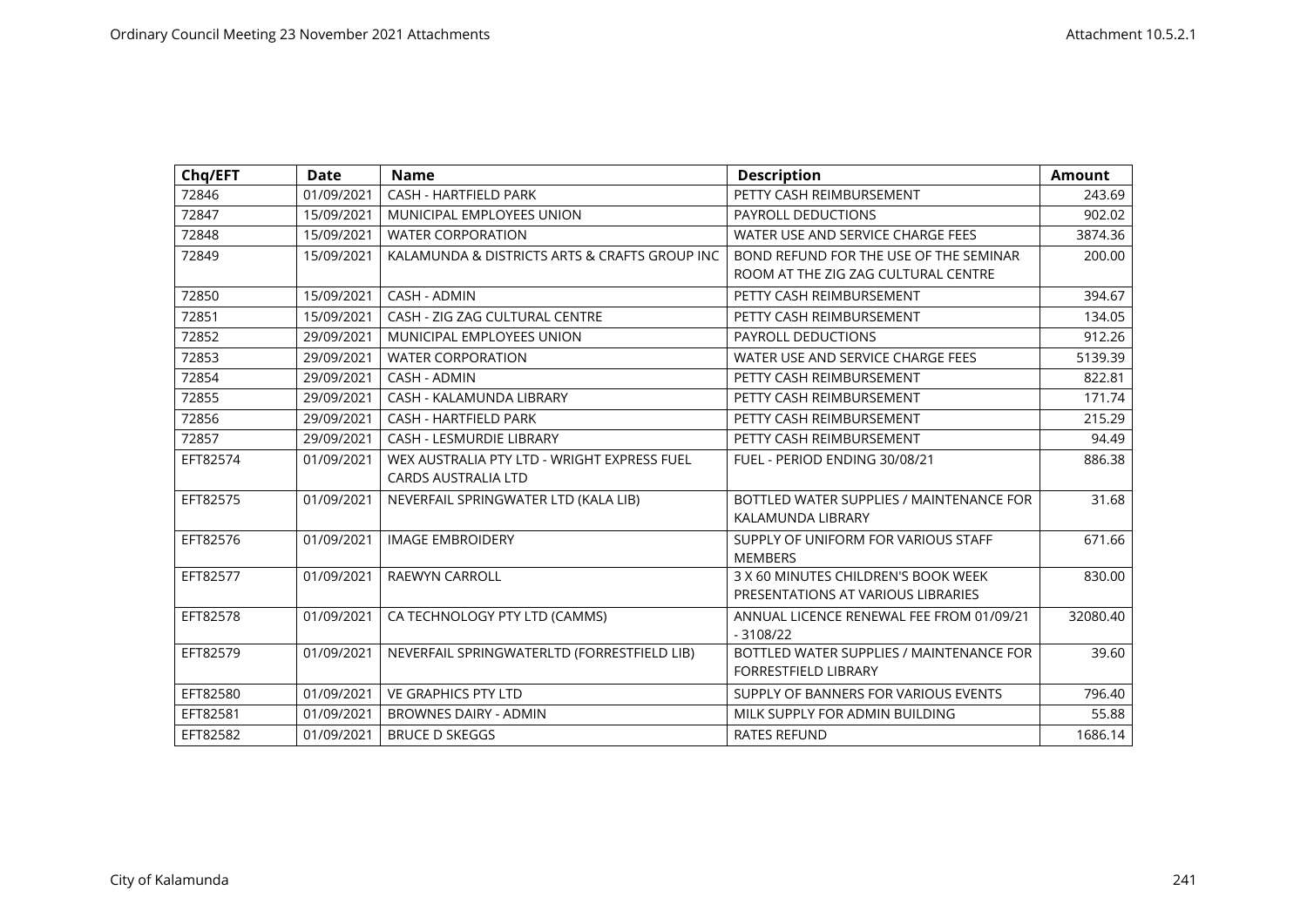| Chq/EFT  | <b>Date</b> | <b>Name</b>                                        | <b>Description</b>                                                                                                           | <b>Amount</b> |
|----------|-------------|----------------------------------------------------|------------------------------------------------------------------------------------------------------------------------------|---------------|
| EFT82583 | 01/09/2021  | <b>CHANTELLE SHERRINGTON</b>                       | HALL & KEY BOND REFUND                                                                                                       | 1050.00       |
| EFT82584 | 01/09/2021  | <b>AUSTRALIAN SERVICES UNION</b>                   | PAYROLL DEDUCTIONS                                                                                                           | 71.70         |
| EFT82585 | 01/09/2021  | CITY OF KALAMUNDA STAFF SOCIAL CLUB                | PAYROLL DEDUCTIONS                                                                                                           | 144.00        |
| EFT82586 | 01/09/2021  | <b>BUNNINGS BUILDING SUPPLIES</b>                  | HARDWARE SUPPLIES FOR VARIOUS LOCATIONS                                                                                      | 892.67        |
| EFT82587 | 01/09/2021  | <b>KOSTERA'S TYRE SERVICE</b>                      | PLANT / VEHICLE PARTS                                                                                                        | 988.00        |
| EFT82588 | 01/09/2021  | MAXWELL ROBINSON & PHELPS PEST MANAGEMENT<br>(MRP) | PEST CONTROL SERVICES AT VARIOUS<br><b>LOCATIONS</b>                                                                         | 681.76        |
| EFT82589 | 01/09/2021  | <b>MCLEODS BARRISTERS &amp; SOLICITORS</b>         | <b>LEGAL EXPENSES</b>                                                                                                        | 662.39        |
| EFT82590 | 01/09/2021  | CLEANAWAY                                          | WASTE / RECYCLING & BULK BIN DISPOSAL<br><b>SERVICES FEES</b>                                                                | 342439.31     |
| EFT82591 | 01/09/2021  | <b>TELSTRA CORPORATION</b>                         | <b>TELEPHONE / INTERNET EXPENSES</b>                                                                                         | 894.22        |
| EFT82592 | 01/09/2021  | LANDGATE - VALUATIONS                              | <b>GROSS RENTAL VALUATION FEES FOR VARIOUS</b><br>LOCATIONS INCLUDING CASH IN LIEU<br>VALUATION AT 16 BROOK STREET KALAMUNDA | 3930.40       |
| EFT82593 | 01/09/2021  | WALKERS HARDWARE (MITRE 10)                        | <b>HARDWARE SUPPLIES</b>                                                                                                     | 283.69        |
| EFT82594 | 01/09/2021  | MCKAY EARTHMOVING PTY LTD                          | PLANT EQUIPMENT AND OPERATOR HIRE FOR<br>WORKS AT CARMEL ROAD CARMEL OPEN<br>DRAINS & STIRK PARK KALAMUNDA                   | 61039.50      |
| EFT82595 | 01/09/2021  | <b>K-LINE FENCING GROUP</b>                        | SUPPLY & INSTALL HIGH BLACK CHAIN WIRE<br>FENCING AT CNR GREVILLE & ZAMIA ROADS<br><b>GOOSEBERRY HILL</b>                    | 9718.50       |
| EFT82596 | 01/09/2021  | <b>BORAL CONSTRUCTION MATERIALS GROUP</b>          | ROAD MATERIALS FOR VARIOUS LOCATIONS                                                                                         | 935.00        |
| EFT82597 | 01/09/2021  | <b>ZIPFORM PTY LTD</b>                             | PRINTING OF DEPARTMENT OF HOUSING ENTRY<br>PASSES FOR 2021/2022 & SUPPLY OF<br><b>ENVELOPES FOR RATES DEPARTMENT</b>         | 1839.23       |
| EFT82598 | 01/09/2021  | <b>SG ENVIRO</b>                                   | SUPPLY A MOBILE SITE TOILET TO UNION ROAD<br>CARMEL - PERIOD 30/06/21 - 10/08/21<br><b>INCLUDING REMOVAL FEES</b>            | 836.00        |
| EFT82599 | 01/09/2021  | <b>BRADOCK PODIATRY SERVICES PTY LTD</b>           | PODIATRY SERVICES AT JACK HEALEY CENTRE                                                                                      | 1016.16       |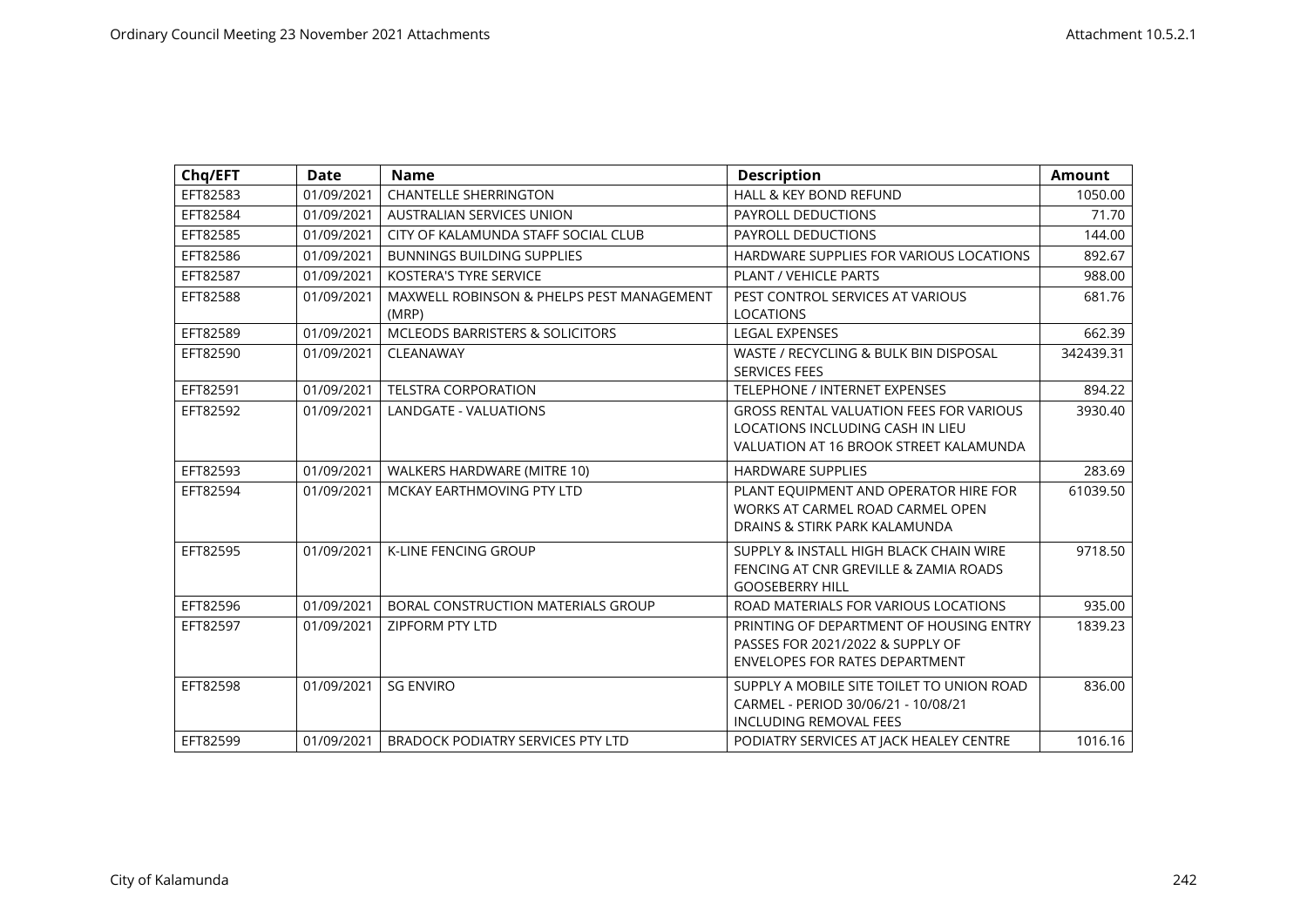| Chq/EFT  | Date       | <b>Name</b>                                                   | <b>Description</b>                                                                          | <b>Amount</b> |
|----------|------------|---------------------------------------------------------------|---------------------------------------------------------------------------------------------|---------------|
| EFT82600 | 01/09/2021 | SYNERGY                                                       | <b>POWER CHARGES</b>                                                                        | 29131.92      |
| EFT82601 | 01/09/2021 | <b>ALINTA ENERGY</b>                                          | <b>GAS CHARGES</b>                                                                          | 15.15         |
| EFT82602 | 01/09/2021 | <b>GRONBEK SECURITY</b>                                       | SECURITY KEY SERVICES TO VARIOUS<br><b>LOCATIONS</b>                                        | 290.00        |
| EFT82603 | 01/09/2021 | <b>GRIMES CONTRACTING PTY LTD</b>                             | <b>CONTRACTOR BUILDING MAINTENANCE FOR</b><br><b>VARIOUS LOCATIONS</b>                      | 11382.14      |
| EFT82604 | 01/09/2021 | <b>BGC ASPHALT</b>                                            | ROAD MATERIALS FOR VARIOUS LOCATIONS                                                        | 2003.65       |
| EFT82605 | 01/09/2021 | KALAMUNDA STATE EMERGENCY SERVICE (SES)                       | REIMBURSEMENT - GOODS AND SERVICES                                                          | 1258.78       |
| EFT82606 | 01/09/2021 | MILPRO WA (INCORPORATING HILL TOP TROPHIES)                   | SUPPLY OF NAME BADGES FOR VARIOUS STAFF                                                     | 107.25        |
| EFT82607 | 01/09/2021 | <b>BRICK CONCEPTS</b>                                         | PATHWAY PAVING REPAIRS AT HIGH WYCOMBE<br><b>RECREATION CENTRE</b>                          | 550.00        |
| EFT82608 | 01/09/2021 | AUSTRALIAN INSTITUTE OF MANAGEMENT                            | <b>REGISTRATION FOR A STAFF MEMBER TO</b><br>ATTEND THE NEW MANAGER TRAINING COURSE         | 1850.00       |
| EFT82609 | 01/09/2021 | <b>BROWNES DAIRY - OPS CENTRE</b>                             | MILK SUPPLY FOR WORKS DEPOT                                                                 | 50.29         |
| EFT82610 | 01/09/2021 | OCE CORPORATE PTY LTD - OFFICE CLEANING<br><b>EXPERTS</b>     | <b>CLEANING SERVICES / CONSUMABLES FOR</b><br><b>VARIOUS LOCATIONS</b>                      | 2455.77       |
| EFT82611 | 01/09/2021 | HILLS BMX CLUB (INC)                                          | <b>HALL &amp; KEY BOND REFUND</b>                                                           | 450.00        |
| EFT82612 | 01/09/2021 | AUSTRALIAN LIBRARY AND INFORMATION<br><b>ASSOCIATION</b>      | ANNUAL INSTITUTIONAL MEMBERSHIP FOR A<br>STAFF MEMBER - 26/07/21 - 25/07/22                 | 2060.00       |
| EFT82613 | 01/09/2021 | <b>TOTAL EDEN PTY LTD</b>                                     | SUPPLY RETICULATION PARTS AND ASSOCIATED<br><b>MATERIALS</b>                                | 3210.87       |
| EFT82614 | 01/09/2021 | <b>HAWLEY'S BOBCAT SERVICE</b>                                | PLANT EQUIPMENT AND OPERATOR HIRE FOR<br><b>VARIOUS LOCATIONS</b>                           | 5304.20       |
| EFT82615 | 01/09/2021 | LOCAL GOVERNMENT PROFESSIONALS AUSTRALIA<br>(WA DIVISION)     | <b>REGISTRATION FOR A STAFF MEMBER TO</b><br>ATTEND EXECUTIVE LEADERSHIP PROGRAM            | 2440.00       |
| EFT82616 | 01/09/2021 | TALONS HSF PTY LTD T/A TALONS HIGH SECURITY<br><b>FENCING</b> | CALL OUT TO OPERATIONS CENTRE TO LIVE<br><b>TEST ELECTRIC FENCE &amp; CONFIRM INTEGRITY</b> | 187.00        |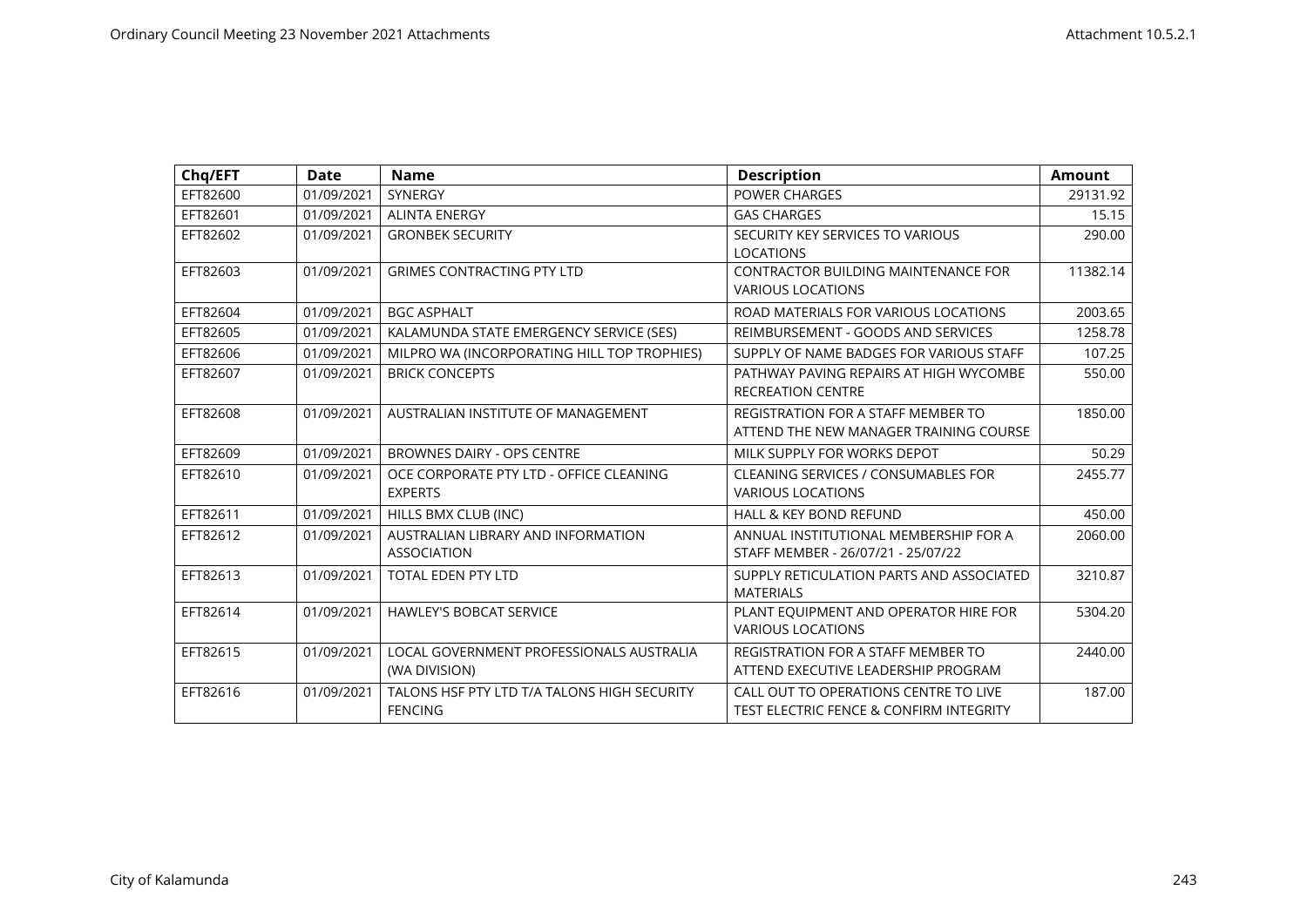| Chq/EFT  | <b>Date</b> | <b>Name</b>                                     | <b>Description</b>                           | <b>Amount</b> |
|----------|-------------|-------------------------------------------------|----------------------------------------------|---------------|
| EFT82617 | 01/09/2021  | MOORE STEPHENS (WA) PTY LTD                     | AUDIT CERTIFICATION OF THE FOLLOWING         | 935.00        |
|          |             |                                                 | AQUITTALS: DEPARTMENT OF INFRASTRUCTURE      |               |
|          |             |                                                 | TRANSPORT.REGIONAL DEVELOPMENT AND           |               |
|          |             |                                                 | COMMUNICATIONS - ROAD SAFETY AWARENESS       |               |
|          |             |                                                 | AND ENABLERS PROGRAM ACQUITTAL TO 30         |               |
|          |             |                                                 | <b>JUNE 2021</b>                             |               |
| EFT82618 | 01/09/2021  | HAYS SPECIALIST RECRUITMENT (AUSTRALIA) PTY LTD | HIRE OF TEMPORARY STAFF FOR ADMIN /          | 9367.90       |
|          |             |                                                 | <b>DEPOT</b>                                 |               |
| EFT82619 | 01/09/2021  | ENGIE MECHANICAL SERVICES AUSTRALIA PTY LTD     | AIRCONDITIONING MAINTENANCE / REPAIRS        | 1282.88       |
|          |             |                                                 | <b>FOR VARIOUS LOCATIONS</b>                 |               |
| EFT82620 | 01/09/2021  | LOCAL GOVERNMENT PLANNERS ASSOCIATION           | REGISTRATION FOR STAFF TO ATTEND THE         | 170.00        |
|          |             |                                                 | CHALLENGES AND TRIUMPHS OF PUBLIC OPEN       |               |
|          |             |                                                 | SPACE - BREAKFAST FORUM                      |               |
| EFT82621 | 01/09/2021  | MCDOWALL AFFLECK PTY LTD                        | PROGRESS PAYMENT - DETAILED DESIGN AND       | 3382.50       |
|          |             |                                                 | DOCUMENTATION FOR THE RAY OWEN SPORTS        |               |
|          |             |                                                 | FIELD REDEVELOPMENT                          |               |
| EFT82622 | 01/09/2021  | NORTH METROPOLITAN TAFE                         | ENROLEMENT FEES FOR A STAFF MEMBER FOR       | 838.80        |
|          |             |                                                 | PROJECT MANAGEMENT COURSE                    |               |
| EFT82623 | 01/09/2021  | DEPARTMENT OF TRANSPORT                         | DISCLOSURE OF INFORMATION FEES FOR           | 446.90        |
|          |             |                                                 | ELECTRONIC SEARCHES DURING JULY 21           |               |
| EFT82624 | 01/09/2021  | MAIN ROADS (WA)                                 | <b>RATES REFUND</b>                          | 268.94        |
| EFT82625 | 01/09/2021  | T-QUIP                                          | PLANT / VEHICLE PARTS                        | 220.80        |
| EFT82626 | 01/09/2021  | HITACHI CONSTRUCTION MACHINERY PTY LTD          | <b>PLANT / VEHICLE PARTS</b>                 | 392.36        |
| EFT82627 | 01/09/2021  | OFFICEWORKS SUPERSTORES PTY LTD                 | OFFICE SUPPLIES / STATIONERY FOR VARIOUS     | 798.95        |
|          |             |                                                 | <b>LOCATIONS</b>                             |               |
| EFT82628 | 01/09/2021  | PLANNING INSTITUTE AUSTRALIA                    | <b>REGISTRATION FEE FOR A STAFF MEMBER -</b> | 295.00        |
|          |             |                                                 | ONLINE WEBINAR - PLANNING FOR SOCIAL         |               |
|          |             |                                                 | <b>OUTCOMES</b>                              |               |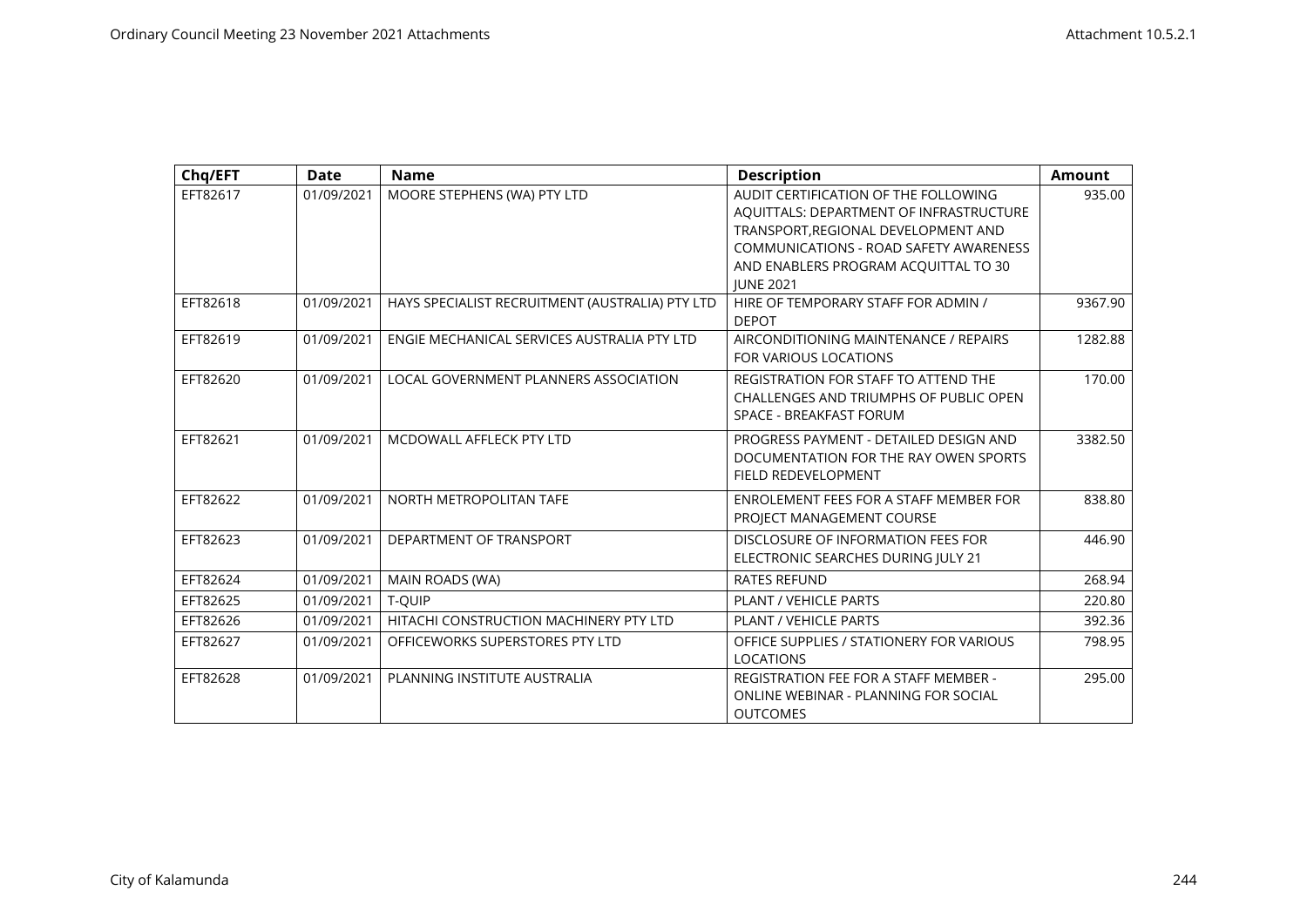| Chq/EFT  | <b>Date</b> | <b>Name</b>                                  | <b>Description</b>                                                                                                | <b>Amount</b> |
|----------|-------------|----------------------------------------------|-------------------------------------------------------------------------------------------------------------------|---------------|
| EFT82629 | 01/09/2021  | ELECTRICITY NETWORKS CORP T/A WESTERN POWER  | RELOCATE THE EXISTING POWER POLE AT<br>PLOVER RD AND MAIDA VALE RD INTERSECTION<br>FOR THE WIDEINING WORKS AT THE | 17735.00      |
|          |             |                                              | <b>INTERSECTION MP194597</b>                                                                                      |               |
| EFT82630 | 01/09/2021  | <b>WOOLWORTHS GROUP LIMITED</b>              | <b>GROCERY SUPPLIES</b>                                                                                           | 895.73        |
| EFT82631 | 01/09/2021  | <b>JUDITH O'LOUGHLIN</b>                     | <b>HALL &amp; KEY BOND REFUND</b>                                                                                 | 1050.00       |
| EFT82632 | 01/09/2021  | <b>GLENDA DAWN CHARLTON (PODIATRY)</b>       | PODIATRY SERVICES AT JACK HEALEY CENTRE                                                                           | 899.46        |
| EFT82633 | 01/09/2021  | <b>JACKSON MCDONALD LAWYERS</b>              | <b>AUDIT SERVICES</b>                                                                                             | 385.00        |
| EFT82634 | 01/09/2021  | MULTILEC ENGINEERING                         | QUARTERLY SERVICING & TESTING OF LIFTS                                                                            | 1203.95       |
| EFT82635 | 01/09/2021  | DRAINFLOW SERVICES PTY LTD                   | CLEANING / MAINTAINING STORM WATER<br>DRAINS AT VARIOUS LOCATIONS                                                 | 3168.00       |
| EFT82636 | 01/09/2021  | <b>BEAVER TREE SERVICES</b>                  | <b>GENERAL TREE SERVICES / UNDER POWERLINES</b><br>PRUNING FOR VARIOUS LOCATIONS                                  | 11111.10      |
| EFT82637 | 01/09/2021  | CLEANAWAY CO PTY LTD (TOX FREE)              | COLLECTION AND DISPOSAL OF CHEMICAL /<br><b>PAINT WASTES</b>                                                      | 172.70        |
| EFT82638 | 01/09/2021  | <b>KALAMUNDA ELECTRICS</b>                   | ELECTRICAL REPAIRS / MAINTENANCE FOR<br><b>VARIOUS LOCATIONS</b>                                                  | 5784.62       |
| EFT82639 | 01/09/2021  | TERESA LEIA DI FRANCO                        | <b>RATES REFUND</b>                                                                                               | 4099.09       |
| EFT82640 | 01/09/2021  | <b>KELSEY LEA SAVE</b>                       | <b>HALL &amp; KEY BOND REFUND</b>                                                                                 | 450.00        |
| EFT82641 | 01/09/2021  | NICHOLAS ROUND                               | REIMBURSEMENT OF COSTS RELATING TO<br>SHANDY - GRAFFITI WORKING DOG                                               | 497.50        |
| EFT82642 | 01/09/2021  | <b>I ZAPPA PAINTING &amp; DECORATING</b>     | PAINT 7 25M WASTE BINS IN COTTAGE GREEN<br>AT WALLISTON TRANSFER STATION                                          | 2926.00       |
| EFT82643 | 01/09/2021  | SPARKS REFRIGERATION AND AIRCONDITIONING     | DEGASSING OF FRIDGES, FREEZERS AND AIR<br>CONDITIONERS AT WALLISTON TRANSFER<br><b>STATION</b>                    | 1003.20       |
| EFT82644 | 01/09/2021  | LORM PTY LTD T/A SCORPION TRAINING SOLUTIONS | REGISTRATION FOR STAFF TO ATTEND SAFETY<br>REPRESENTATIVE TRAINING                                                | 1760.00       |
| EFT82645 | 01/09/2021  | STAN THE TYRE MAN (STAN'S TYRE SERVICE WA)   | PLANT / VEHICLE PARTS                                                                                             | 1397.00       |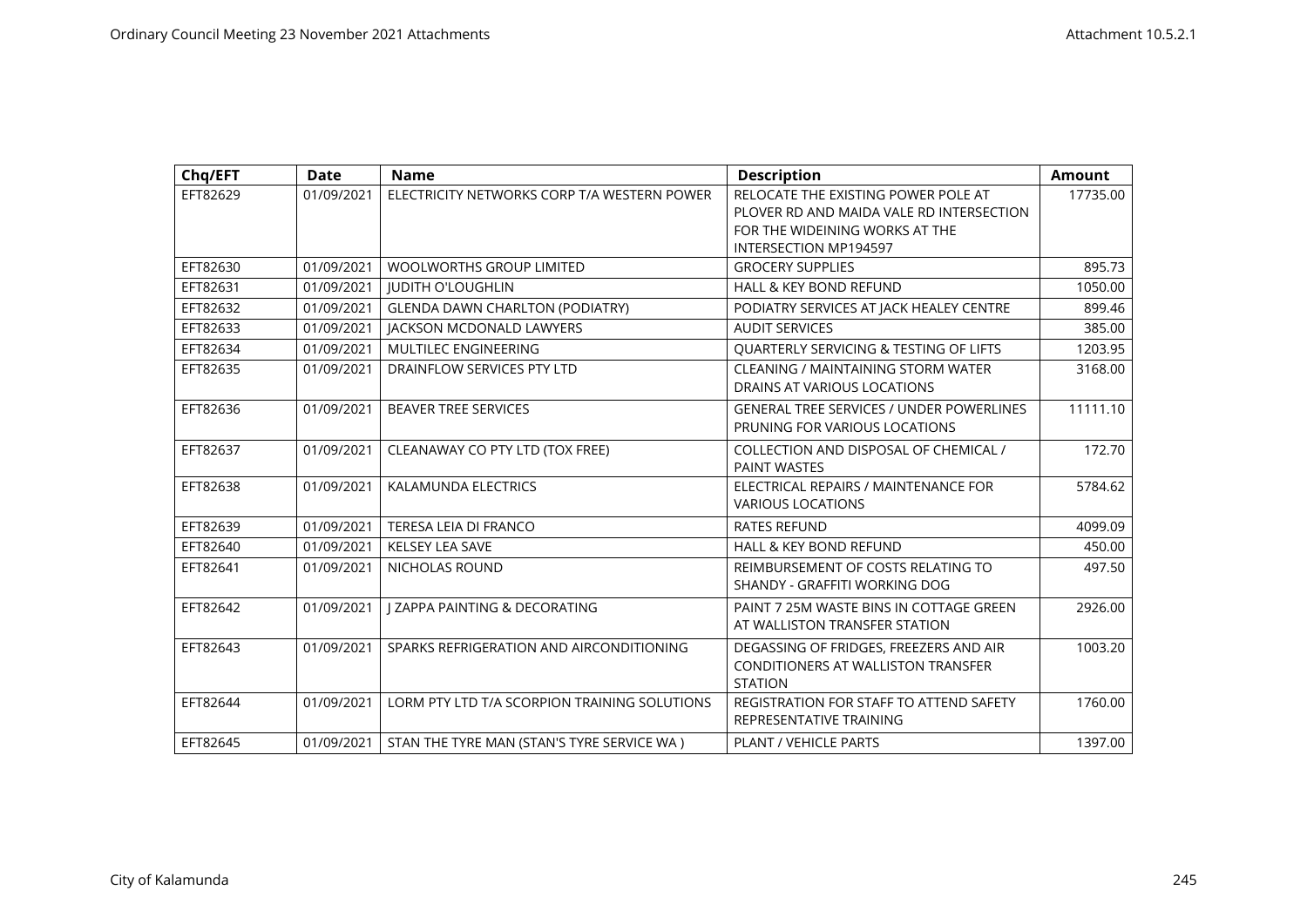| Chq/EFT  | <b>Date</b> | <b>Name</b>                                | <b>Description</b>                        | <b>Amount</b> |
|----------|-------------|--------------------------------------------|-------------------------------------------|---------------|
| EFT82646 | 01/09/2021  | <b>MAIA FINANCIAL PTY LIMITED</b>          | EQUIPMENT LEASING HPRC STRENGTH FEES      | 6839.49       |
|          |             |                                            | FOR VARIOUS EQUIPMENT - LEASING PERIOD    |               |
|          |             |                                            | 01/10/21 - 31/12/21                       |               |
| EFT82647 | 01/09/2021  | <b>DENSFORD CIVIL PTY LTD</b>              | <b>BUILDING APPLICATION FEE REFUND</b>    | 182.55        |
| EFT82648 | 01/09/2021  | <b>YI FAN</b>                              | <b>HALL BOND REFUND</b>                   | 200.00        |
| EFT82649 | 01/09/2021  | <b>JAMES FOLEY</b>                         | 3 X 60 MINUTES CHILDREN'S BOOK WEEK       | 770.00        |
|          |             |                                            | <b>SESSIONS AT VARIOUS LIBRARIES</b>      |               |
| EFT82650 | 01/09/2021  | AUS CHILL TECHNICAL SERVICES PTY LTD       | SUPPLY AIR CONDITIONING REPAIRS AND       | 3967.92       |
|          |             |                                            | INSTALLATION AT RAY OWEN SPORTS CENTRE    |               |
| EFT82651 | 01/09/2021  | <b>ENTIRE FIRE MANAGEMENT</b>              | MECHANICAL FIREBREAK MAINTENANCE AT       | 17404.00      |
|          |             |                                            | <b>VARIOUS LOCATIONS</b>                  |               |
| EFT82652 | 01/09/2021  | DOWSING GROUP PTY LTD                      | SUPPLY & LAY CONCRETE PATHWAYS.           | 27132.59      |
|          |             |                                            | MAINTENANCE & MISC WORKS AT VARIOUS       |               |
|          |             |                                            | <b>LOCATIONS</b>                          |               |
| EFT82653 | 01/09/2021  | <b>MELISSA CANN</b>                        | DEVELOPMENT APPLICATION FEE REFUND        | 222.00        |
| EFT82654 | 01/09/2021  | <b>NADINE HADFIELD</b>                     | <b>HALL &amp; KEY BOND REFUND</b>         | 450.00        |
| EFT82655 | 01/09/2021  | ORACLE CUSTOMER MANAGEMENT SOLUTIONS PTY   | ORACLE CUSTOMER MANAGEMENT SOLUTIONS      | 1613.90       |
|          |             | LTD T/AS ORACLE CMS                        | - AFTER HOURS SERVICE                     |               |
| EFT82656 | 01/09/2021  | <b>OUTDOOR PROFESSIONALS</b>               | DEVELOPMENT APPLICATION FEES REFUND       | 147.00        |
| EFT82657 | 01/09/2021  | NEWHAWK CORPORATION PTY LTD T/AS EJAN      | MOBILE AND SOFTWARE AIRTIME ADMIN USER    | 1613.70       |
|          |             | <b>COMMUNICATIONS</b>                      | DISPATCH SOFTWARE FOR VERTEL - 01/9/2021- |               |
|          |             |                                            | 30/11/2021                                |               |
| EFT82658 | 01/09/2021  | KALAMUNDA PLANT COMPANY                    | <b>KEY BOND REFUND</b>                    | 50.00         |
| EFT82659 | 01/09/2021  | DARLING RANGE WIND ENSEMBLE INC.           | HALL & KEY BOND REFUND                    | 450.00        |
| EFT82660 | 01/09/2021  | CHEVRON AUSTRALIA DOWNSTREAM FUELS PTY LTD | SUPPLY OF DIESEL FUEL FOR OPERATIONS      | 25885.86      |
|          |             |                                            | <b>CENTRE</b>                             |               |
| EFT82661 | 01/09/2021  | WA LANDCARE NETWORK                        | HALL & KEY BOND REFUND FOR 2 DIFFERENT    | 1300.00       |
|          |             |                                            | <b>BOOKINGS</b>                           |               |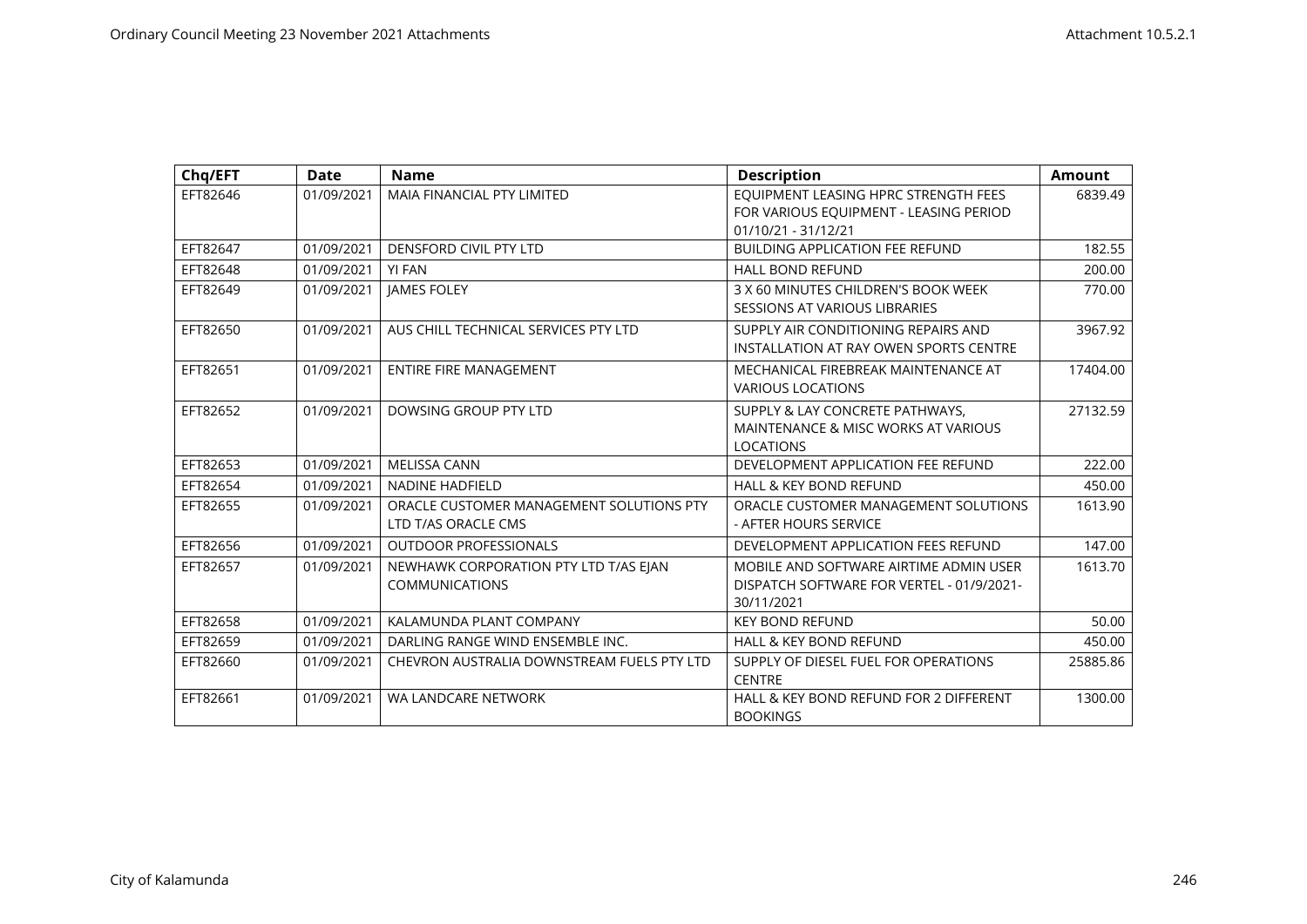| Chq/EFT  | <b>Date</b> | <b>Name</b>                                                | <b>Description</b>                                                                                      | <b>Amount</b> |
|----------|-------------|------------------------------------------------------------|---------------------------------------------------------------------------------------------------------|---------------|
| EFT82662 | 01/09/2021  | OBJECTIVE CORPORATION LTD                                  | TRAPEZE LICENSE SUBSCRIPTION FEE - PERIOD<br>07/09/21 - 06/09/22                                        | 7495.49       |
| EFT82663 | 01/09/2021  | <b>GM OUTDOOR ADDITIONS</b>                                | DEVELOPMENT APPLICATION FEE REFUND                                                                      | 147.00        |
| EFT82664 | 01/09/2021  | <b>BOLINDA DIGITAL PTY LTD</b>                             | MIXED VALUE PLAN TO INCLUDE EBOOKS AND<br>E-AUDIOBOOKS                                                  | 2000.00       |
| EFT82665 | 01/09/2021  | MONIQUE MULLIGAN                                           | <b>COMMUNITY CHILDREN'S EVENT FOR</b><br>CHILDREN'S BOOK WEEK 25/8/21                                   | 400.00        |
| EFT82666 | 01/09/2021  | LINEMARKING WA PTY LTD                                     | LINEMARKING SERVICES AT VARIOUS<br><b>LOCATIONS</b>                                                     | 9464.51       |
| EFT82667 | 01/09/2021  | PERTH ACCESS CONTROL AND SECURITY                          | MAINTENANCE / REPAIRS TO CCTV & ACCESS<br><b>CONTROL SYSTEMS AT VARIOUS LOCATIONS</b>                   | 1423.50       |
| EFT82668 | 01/09/2021  | <b>CARISSA ELLIS</b>                                       | PART DOG STERILISATION REFUND                                                                           | 30.00         |
| EFT82669 | 01/09/2021  | THE HUMAN CONNECTION                                       | FACILITATE SESSIONS WITH THE SCOTT RESERVE<br>FOOTBALL CLUBS TO COMPLETE A STRATEGIC<br><b>DOCUMENT</b> | 1452.00       |
| EFT82670 | 01/09/2021  | PYJAMA DRAMA (NORTH WEST PERTH)                            | COMMUNITY CHILDREN'S BOOK WEEK EVENT<br>KALAMUNDA LIBRARY 25/8/21                                       | 400.00        |
| EFT82671 | 01/09/2021  | CHARON OLSEN T/A GARDEN STYLE LANDSCAPE<br><b>SERVICES</b> | PROJECT SUPPORT SERVICES TO PARKS AND<br>ENVIRONMENTAL SERVICES TEAM - 17TH - 27TH<br>AUGUST 2021       | 3840.37       |
| EFT82672 | 01/09/2021  | AMBROSINI GLOBAL RESOURCES PTY LTD                         | <b>LABOUR HIRE - SERVICES FOR DRAINAGE</b><br><b>MAINTENANCE TEAM</b>                                   | 9063.63       |
| EFT82673 | 01/09/2021  | AUSTRALIAN LABORATORY SERVICE PTY LTD                      | <b>HYDROCARBON TESTING FOR CURTIN STUDENT</b><br>WATER QUALITY INVESTIGATION PROJECT                    | 450.56        |
| EFT82674 | 01/09/2021  | <b>REALMSTUDIOS PTY LTD</b>                                | FORRESTFIELD NORTH DCP - POS CONCEPT<br>DESIGNS AND PEER REVIEW OF COST ESTIMATES                       | 6806.25       |
| EFT82675 | 01/09/2021  | <b>HOLLIE BETH CUBITT</b>                                  | REFUND OF DOG REGISTRATION FEE                                                                          | 25.00         |
| EFT82676 | 01/09/2021  | KIMBERLEY MILDERN                                          | <b>HALL &amp; KEY BOND REFUND</b>                                                                       | 550.00        |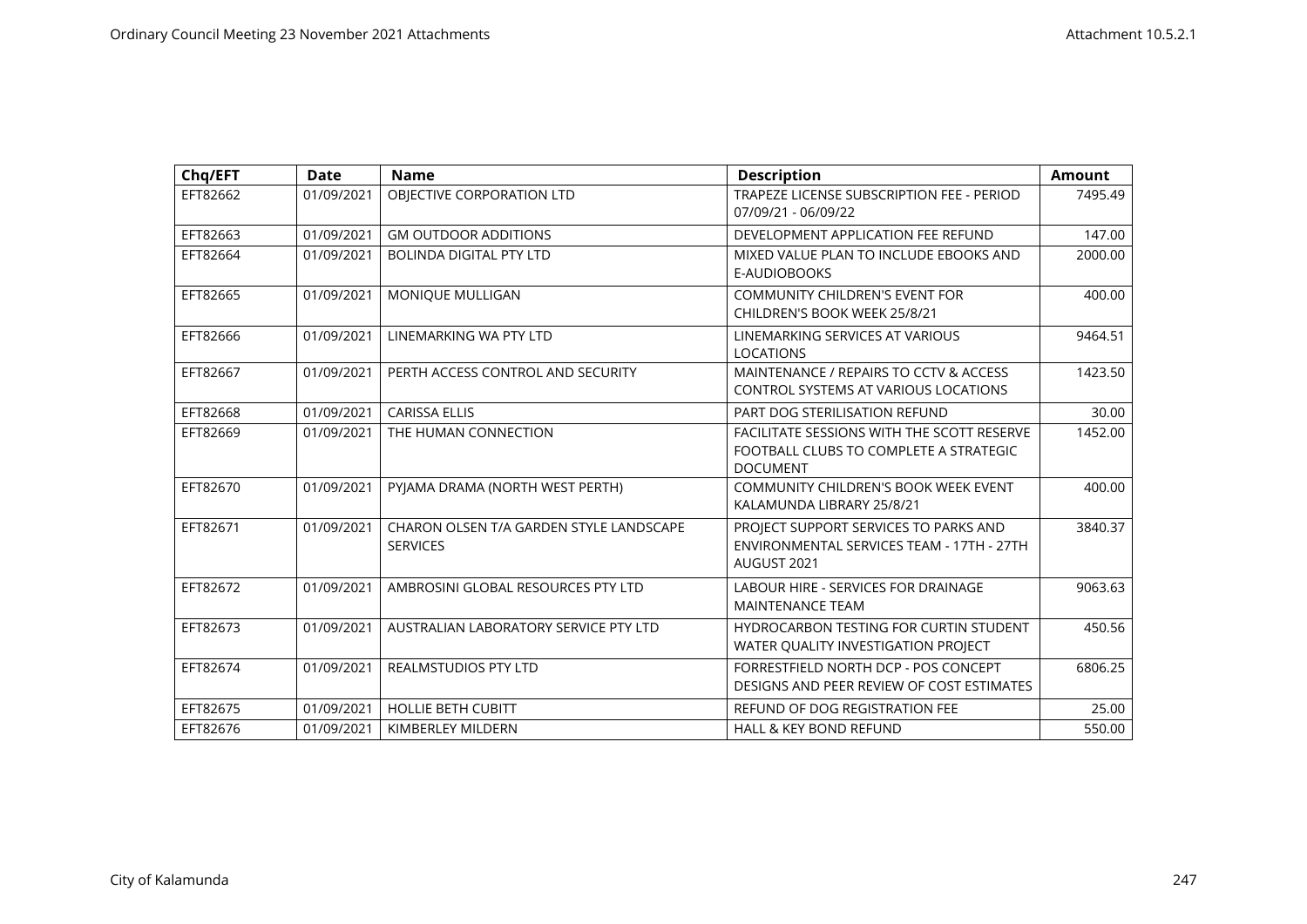| Chq/EFT  | <b>Date</b> | <b>Name</b>                                                               | <b>Description</b>                                                                                                       | <b>Amount</b> |
|----------|-------------|---------------------------------------------------------------------------|--------------------------------------------------------------------------------------------------------------------------|---------------|
| EFT82677 | 01/09/2021  | ADVENTURES WITH FRIENDS                                                   | <b>HALL &amp; KEY BOND REFUND</b>                                                                                        | 450.00        |
| EFT82678 | 01/09/2021  | <b>TOWHID ASSOCIATION</b>                                                 | <b>HALL &amp; KEY BOND REFUND</b>                                                                                        | 450.00        |
| EFT82679 | 01/09/2021  | SAIJU KURIAKOSE                                                           | <b>HALL &amp; KEY BOND REFUND</b>                                                                                        | 450.00        |
| EFT82680 | 15/09/2021  | <b>CHRISTINE   OXBERRY</b>                                                | CONSIGNMENT SUPPLIER - ZIG ZAG CULTURAL<br>CENTRE - 01/08/21 - 31/08/21                                                  | 57.40         |
| EFT82681 | 15/09/2021  | KALAMUNDA ACCIDENT REPAIR CENTRE                                          | <b>INSURANCE EXCESS FOR REPAIRS TO CITY</b><br><b>VEHICLE</b>                                                            | 500.00        |
| EFT82682 | 15/09/2021  | WEX AUSTRALIA PTY LTD - WRIGHT EXPRESS FUEL<br><b>CARDS AUSTRALIA LTD</b> | FUEL - PERIOD ENDING 13/09/21                                                                                            | 940.09        |
| EFT82683 | 15/09/2021  | NIGHTINGALES PHARMACY & NEWSAGENCY<br>KALAMUNDA                           | SUPPLY OF 10 X \$50 KALACASH GIFT CARDS FOR<br><b>LOCAL HERO AWARD PRIZES</b>                                            | 500.00        |
| EFT82684 | 15/09/2021  | NEVERFAIL SPRINGWATER LTD (KALA LIB)                                      | BOTTLED WATER SUPPLIES / MAINTENANCE FOR<br>KALAMUNDA LIBRARY                                                            | 15.84         |
| EFT82685 | 15/09/2021  | COLLECTOR OF PUBLIC MONIES (CENTRELINK)                                   | <b>CENTREPAY TRANSACTION FEES FOR AUGUST 21</b>                                                                          | 82.50         |
| EFT82686 | 15/09/2021  | ELEMENT ADVISORY PTY LTD                                                  | PROFESSIONAL PLANNING SERVICES FOR<br>FORRESTFIELD NORTH RESIDENTIAL PRECINCT<br>LOCAL PLANNING SCHEME AMENDMENT         | 18442.27      |
| EFT82687 | 15/09/2021  | <b>VE GRAPHICS PTY LTD</b>                                                | SUPPLY OF BANNERS FOR VARIOUS EVENTS                                                                                     | 281.60        |
| EFT82688 | 15/09/2021  | VIP CARPET AND UPHOLSTERY CLEANING SERVICE                                | CARPET CLEANING AT VARIOUS LOCATIONS                                                                                     | 3773.00       |
| EFT82689 | 15/09/2021  | <b>CENTURION REAL ESTATE</b>                                              | REFUND CREDIT ON DEBTORS ACCOUNT<br>110755                                                                               | 60.00         |
| EFT82690 | 15/09/2021  | DATA#3 LIMITED                                                            | MICROSOFT 365 E5 COMPLIANCE MODULE<br>SUBSCRIPTIONS - PEP-00002 - RECORDS<br><b>MANAGEMENT - AUGUST TO NOVEMBER 2021</b> | 176.91        |
| EFT82691 | 15/09/2021  | <b>BROWNES DAIRY - ADMIN</b>                                              | MILK SUPPLY FOR ADMIN BUILDING                                                                                           | 111.76        |
| EFT82692 | 15/09/2021  | <b>WENDY ANNE PEARCE</b>                                                  | CONSIGNMENT SUPPLIER - ZIG ZAG CULTURAL<br>CENTRE - 01/08/21 - 31/08/21                                                  | 35.00         |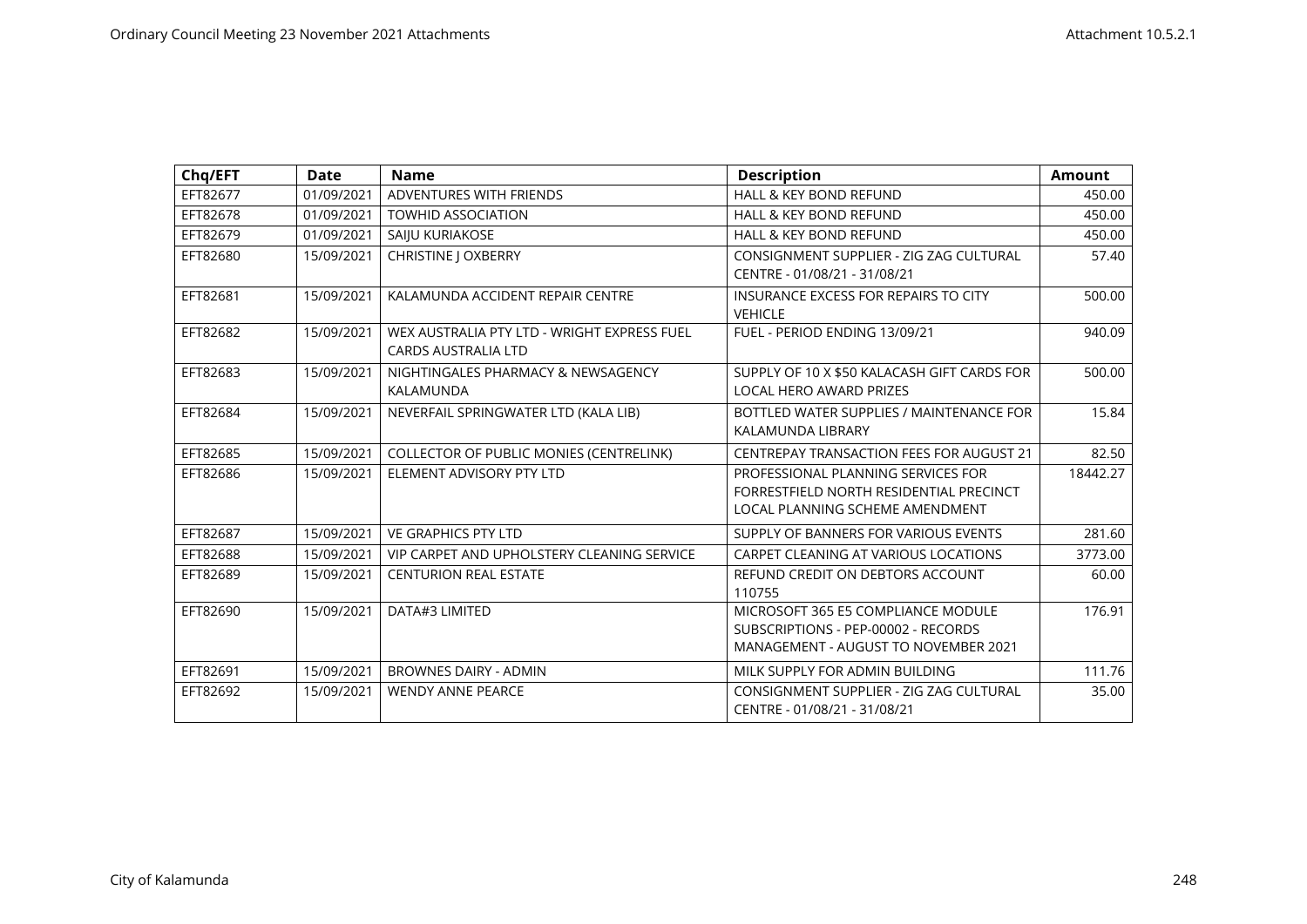| Chq/EFT  | <b>Date</b> | <b>Name</b>                                             | <b>Description</b>                                                                                | <b>Amount</b> |
|----------|-------------|---------------------------------------------------------|---------------------------------------------------------------------------------------------------|---------------|
| EFT82693 | 15/09/2021  | <b>GARY SEARLE</b>                                      | REFUND OF EXTENSION OF TIME FEE FOR<br><b>BUILDING APPLICATION</b>                                | 105.00        |
| EFT82694 | 15/09/2021  | <b>ROBYN BEARDSELL</b>                                  | CONSIGNMENT SUPPLIER - ZIG ZAG CULTURAL<br>CENTRE - 01/08/21 - 31/08/21                           | 126.00        |
| EFT82695 | 15/09/2021  | DONNA KAY KAHL                                          | REFUND FOR KPAC SHOW 'SOME ENCHANTED<br>EVENING' CANCELLED DUE TO COVID 19<br><b>RESTRICTIONS</b> | 90.00         |
| EFT82696 | 15/09/2021  | <b>AVERIL ANNE BAKER</b>                                | CONSIGNMENT SUPPLIER - ZIG ZAG CULTURAL<br>CENTRE - 01/08/21 - 31/08/21                           | 84.00         |
| EFT82697 | 15/09/2021  | ZANTHORREA NURSERY                                      | BOND REFUND FOR THE USE OF THE SEMINAR<br>ROOM AT THE ZIG ZAG CULTURAL CENTRE                     | 200.00        |
| EFT82698 | 15/09/2021  | <b>GEORGE MAXWELL DONNELLY</b>                          | <b>RATES REFUND</b>                                                                               | 605.79        |
| EFT82699 | 15/09/2021  | <b>GILL BAXTER</b>                                      | CONSIGNMENT SUPPLIER - ZIG ZAG CULTURAL<br>CENTRE - 01/08/21 - 31/08/21                           | 44.80         |
| EFT82700 | 15/09/2021  | <b>DAVID GOLDSTRAW</b>                                  | <b>RATES REFUND</b>                                                                               | 3096.45       |
| EFT82701 | 15/09/2021  | ELIZABETH BRAITHWAITE                                   | COVID-19 CASH REFUND, SOME ENCHANTED<br><b>EVENING</b>                                            | 60.00         |
| EFT82702 | 15/09/2021  | <b>AUSTRALIAN SERVICES UNION</b>                        | PAYROLL DEDUCTIONS                                                                                | 71.70         |
| EFT82703 | 15/09/2021  | CITY OF KALAMUNDA STAFF SOCIAL CLUB                     | PAYROLL DEDUCTIONS                                                                                | 142.00        |
| EFT82704 | 15/09/2021  | <b>AUSTRALIA POST</b>                                   | POSTAL EXPENSES / COUNTER BILLPAY<br><b>TRANSACTION FEES</b>                                      | 14435.18      |
| EFT82705 | 15/09/2021  | <b>BUNNINGS BUILDING SUPPLIES</b>                       | HARDWARE SUPPLIES FOR VARIOUS LOCATIONS                                                           | 1957.31       |
| EFT82706 | 15/09/2021  | NAPA - A DIVISION OF GPC ASIA PACIFIC PTY LTD           | PLANT / VEHICLE PARTS                                                                             | 479.43        |
| EFT82707 | 15/09/2021  | LANDGATE                                                | LAND ENQUIRIES FOR VARIOUS LOCATIONS                                                              | 27.20         |
| EFT82708 | 15/09/2021  | KALAMUNDA AUTO ELECTRICS                                | PLANT / VEHICLE PARTS                                                                             | 1451.00       |
| EFT82709 | 15/09/2021  | <b>KOSTERA'S TYRE SERVICE</b>                           | PLANT / VEHICLE PARTS                                                                             | 49.00         |
| EFT82710 | 15/09/2021  | LOCAL HEALTH AUTHORITIES ANALYTICAL<br><b>COMMITTEE</b> | <b>ANALYTICAL SERVICES</b>                                                                        | 15032.80      |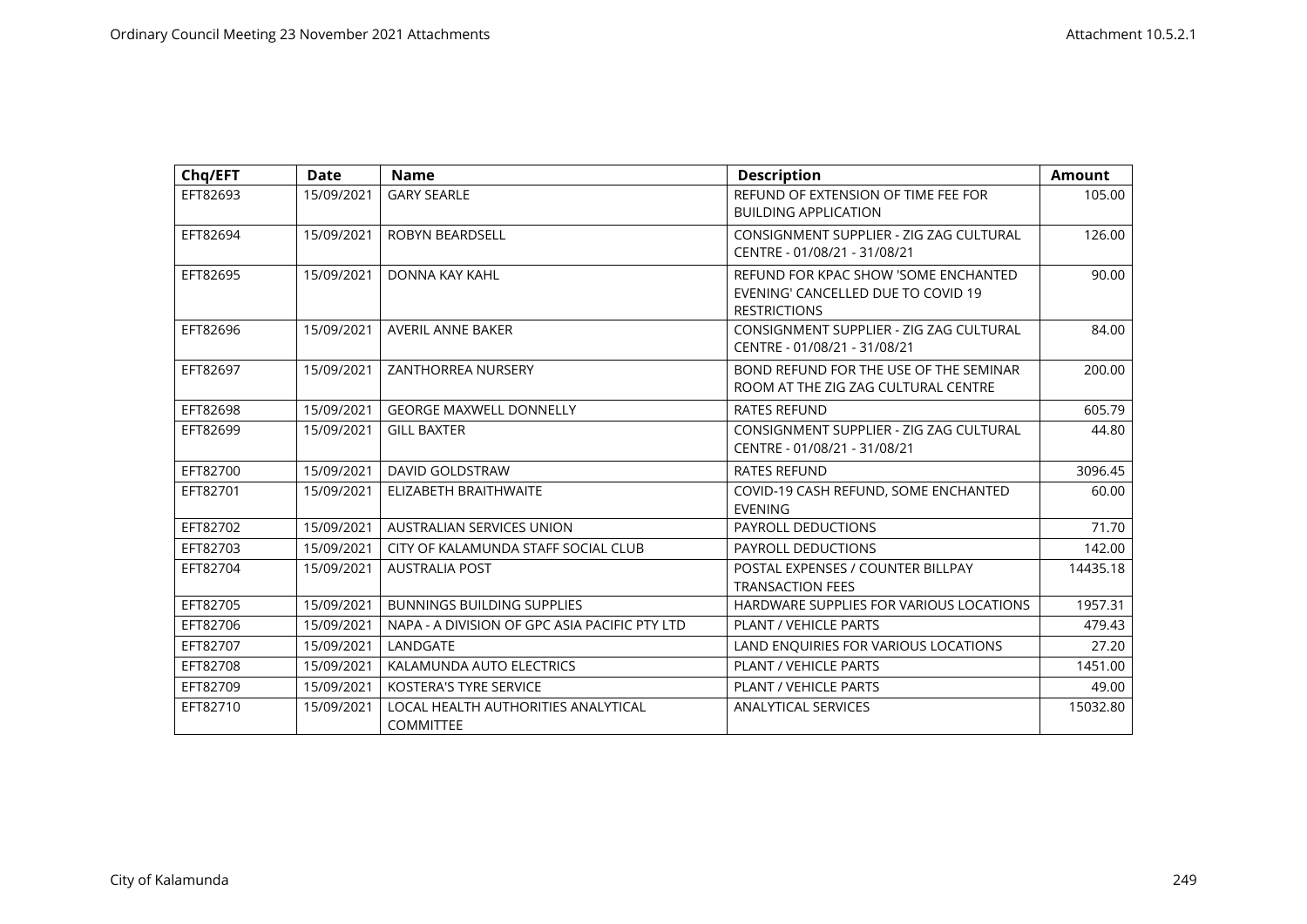| Chq/EFT  | <b>Date</b> | <b>Name</b>                                | <b>Description</b>                             | <b>Amount</b> |
|----------|-------------|--------------------------------------------|------------------------------------------------|---------------|
| EFT82711 | 15/09/2021  | MAXWELL ROBINSON & PHELPS PEST MANAGEMENT  | PEST CONTROL SERVICES AT VARIOUS               | 1002.50       |
|          |             | (MRP)                                      | <b>LOCATIONS</b>                               |               |
| EFT82712 | 15/09/2021  | <b>MCLEODS BARRISTERS &amp; SOLICITORS</b> | <b>LEGAL EXPENSES</b>                          | 5008.99       |
| EFT82713 | 15/09/2021  | CLEANAWAY                                  | WASTE / RECYCLING & BULK BIN DISPOSAL          | 333896.96     |
|          |             |                                            | <b>SERVICES FEES</b>                           |               |
| EFT82714 | 15/09/2021  | <b>TELSTRA CORPORATION</b>                 | TELEPHONE / INTERNET EXPENSES                  | 39078.18      |
| EFT82715 | 15/09/2021  | LANDGATE - VALUATIONS                      | <b>GROSS RENTAL VALUATION FEES FOR VARIOUS</b> | 964.56        |
|          |             |                                            | <b>LOCATIONS</b>                               |               |
| EFT82716 | 15/09/2021  | WALKERS HARDWARE (MITRE 10)                | <b>HARDWARE SUPPLIES</b>                       | 260.72        |
| EFT82717 | 15/09/2021  | MCKAY EARTHMOVING PTY LTD                  | PLANT EQUIPMENT AND OPERATOR HIRE FOR          | 12691.80      |
|          |             |                                            | <b>VARIOUS LOCATIONS</b>                       |               |
| EFT82718 | 15/09/2021  | BORAL CONSTRUCTION MATERIALS GROUP         | ROAD MATERIALS FOR VARIOUS LOCATIONS           | 1065.90       |
| EFT82719 | 15/09/2021  | KEEP AUSTRALIA BEAUTIFUL COUNCIL           | SUPPLY OF ROADSIDE LITTER BAGS                 | 400.00        |
| EFT82720 | 15/09/2021  | <b>FASTA COURIERS</b>                      | <b>COURIER FEES</b>                            | 405.32        |
| EFT82721 | 15/09/2021  | <b>BCITF</b>                               | LEVY FEE - AUGUST 21                           | 27919.17      |
| EFT82722 | 15/09/2021  | <b>SG ENVIRO</b>                           | SEPTIC / GREASE TANK CLEAN OUT SERVICES AT     | 149.69        |
|          |             |                                            | <b>HARTFIELD PARK RECREATION CENTRE</b>        |               |
| EFT82723 | 15/09/2021  | MAJOR MOTORS PTY LTD                       | PLANT / VEHICLE PARTS                          | 99.00         |
| EFT82724 | 15/09/2021  | <b>ALSCO LINEN SERVICE</b>                 | LINEN HIRE / LAUNDRY SERVICES / CLEANING       | 892.36        |
|          |             |                                            | <b>SUPPLIES</b>                                |               |
| EFT82725 | 15/09/2021  | <b>BRADOCK PODIATRY SERVICES PTY LTD</b>   | PODIATRY SERVICES AT JACK HEALEY CENTRE        | 989.42        |
| EFT82726 | 15/09/2021  | LINDLEY CONTRACTING                        | PLUMBING REPAIRS / MAINTENANCE FOR             | 3954.50       |
|          |             |                                            | <b>VARIOUS LOCATIONS</b>                       |               |
| EFT82727 | 15/09/2021  | KALA BOB KATS PTY LTD                      | PLANT EQUIPMENT AND OPERATOR HIRE FOR          | 6248.00       |
|          |             |                                            | <b>VARIOUS LOCATIONS</b>                       |               |
| EFT82728 | 15/09/2021  | SYNERGY                                    | POWER CHARGES INCLUDING STREET LIGHTING        | 130174.92     |
|          |             |                                            | FEE                                            |               |
| EFT82729 | 15/09/2021  | STEWART & HEATON CLOTHING CO PTY LTD       | FIRE PROTECTION WEAR / SUPPLIES                | 3568.49       |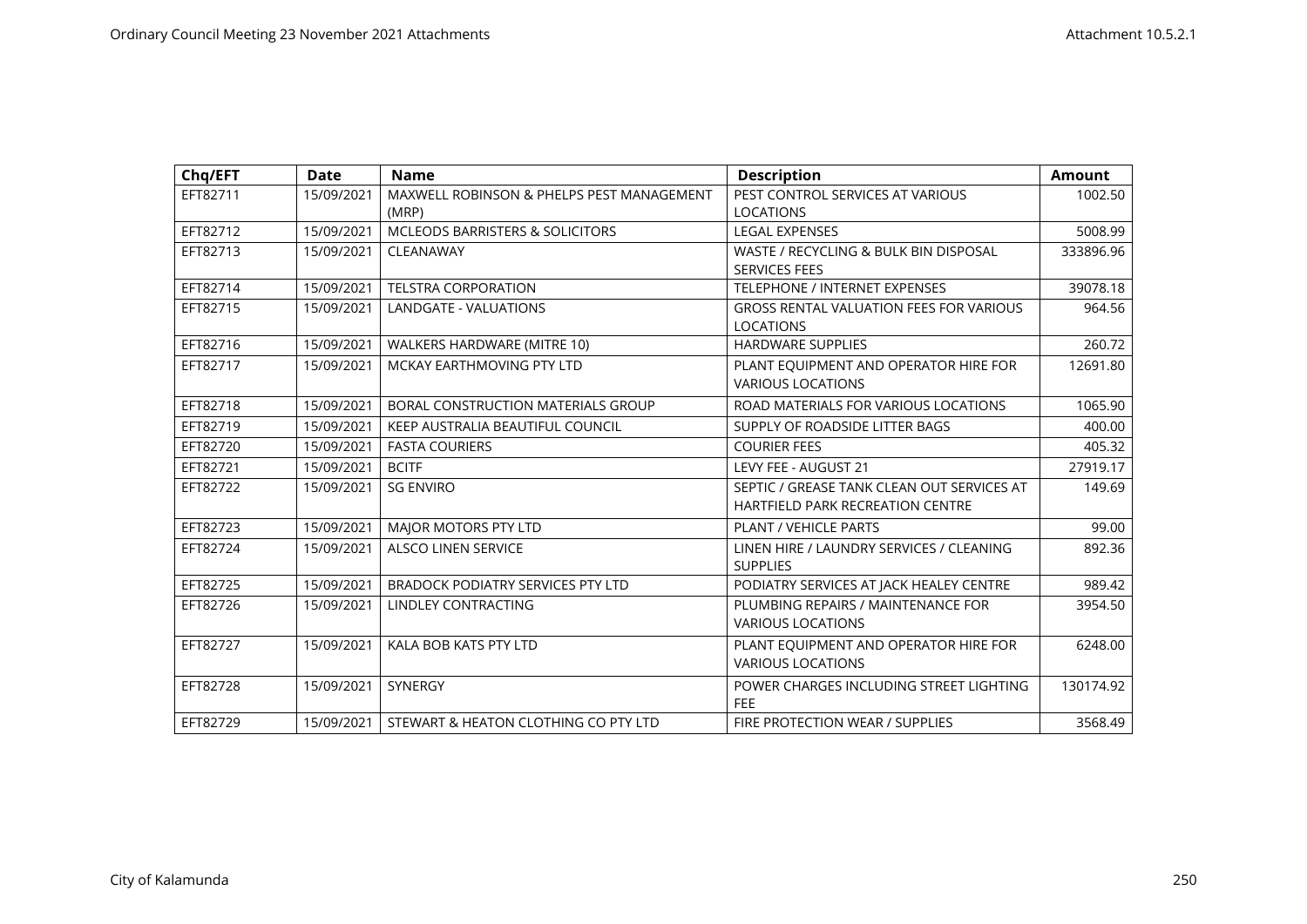| Chq/EFT  | <b>Date</b> | <b>Name</b>                                                   | <b>Description</b>                                                      | <b>Amount</b> |
|----------|-------------|---------------------------------------------------------------|-------------------------------------------------------------------------|---------------|
| EFT82730 | 15/09/2021  | <b>GRONBEK SECURITY</b>                                       | SECURITY KEY SERVICES TO VARIOUS<br><b>LOCATIONS</b>                    | 1610.83       |
| EFT82731 | 15/09/2021  | <b>GRIMES CONTRACTING PTY LTD</b>                             | <b>CONTRACTOR BUILDING MAINTENANCE FOR</b><br><b>VARIOUS LOCATIONS</b>  | 1563.10       |
| EFT82732 | 15/09/2021  | <b>BGC ASPHALT</b>                                            | ROAD MATERIALS FOR VARIOUS LOCATIONS                                    | 1372.80       |
| EFT82733 | 15/09/2021  | MILPRO WA (INCORPORATING HILL TOP TROPHIES)                   | SUPPLY OF NAME BADGES FOR VARIOUS STAFF                                 | 225.50        |
| EFT82734 | 15/09/2021  | <b>MARKETFORCE PTY LTD</b>                                    | ADVERTISING FOR VARIOUS JOBS / EVENTS                                   | 4545.01       |
| EFT82735 | 15/09/2021  | <b>LO-GO APPOINTMENTS</b>                                     | HIRE OF TEMPORARY STAFF FOR DEPOT /<br><b>ADMIN</b>                     | 8940.74       |
| EFT82736 | 15/09/2021  | <b>CITY OF ARMADALE</b>                                       | YEARLY CONTRIBUTION TO PERTH HILLS<br>TOURISM ALLIANCE - 2021/22        | 11000.00      |
| EFT82737 | 15/09/2021  | <b>J BLACKWOOD &amp; SON LIMITED</b>                          | <b>GENERAL HARDWARE &amp; PROTECTIVE WEAR</b><br><b>SUPPLIES</b>        | 497.95        |
| EFT82738 | 15/09/2021  | AIR LIQUIDE WA PTY LTD                                        | SUPPLY OF GAS CYLINDER REFILLS AND RENTAL<br><b>FEES</b>                | 73.92         |
| EFT82739 | 15/09/2021  | KALAMUNDA & DISTRICTS HISTORICAL SOCIETY                      | CONSIGNMENT SUPPLIER - ZIG ZAG CULTURAL<br>CENTRE - 01/08/21 - 31/08/21 | 133.35        |
| EFT82740 | 15/09/2021  | <b>CITY OF CANNING</b>                                        | TRANSFER OF LONG SERVICE LEAVE<br><b>ENTITLEMENT</b>                    | 4711.28       |
| EFT82741 | 15/09/2021  | <b>BROWNES DAIRY - OPS CENTRE</b>                             | MILK SUPPLY FOR WORKS DEPOT                                             | 150.87        |
| EFT82742 | 15/09/2021  | OCE CORPORATE PTY LTD - OFFICE CLEANING<br><b>EXPERTS</b>     | CLEANING SERVICES / CONSUMABLES FOR<br><b>VARIOUS LOCATIONS</b>         | 32701.98      |
| EFT82743 | 15/09/2021  | LIONS CLUB OF KALAMUNDA                                       | LINCOLN RESERVE OPENING- SAUSAGE SIZZLE                                 | 200.00        |
| EFT82744 | 15/09/2021  | <b>RAC BUSINESS WISE</b>                                      | ROADSIDE ASSISTANT                                                      | 198.00        |
| EFT82745 | 15/09/2021  | HELEN ARMSTRONG & ASSOCIATES (T/AS WAXING<br>LYRICAL CANDLES) | CONSIGNMENT SUPPLIER - ZIG ZAG CULTURAL<br>CENTRE - 01/08/21 - 31/08/21 | 14.70         |
| EFT82746 | 15/09/2021  | <b>COMMISSIONER OF POLICE</b>                                 | VOLUNTEER POLICE CHECKS FOR JULY 21                                     | 16.70         |
| EFT82747 | 15/09/2021  | <b>TOTAL EDEN PTY LTD</b>                                     | SUPPLY RETICULATION PARTS AND ASSOCIATED<br><b>MATERIALS</b>            | 525.18        |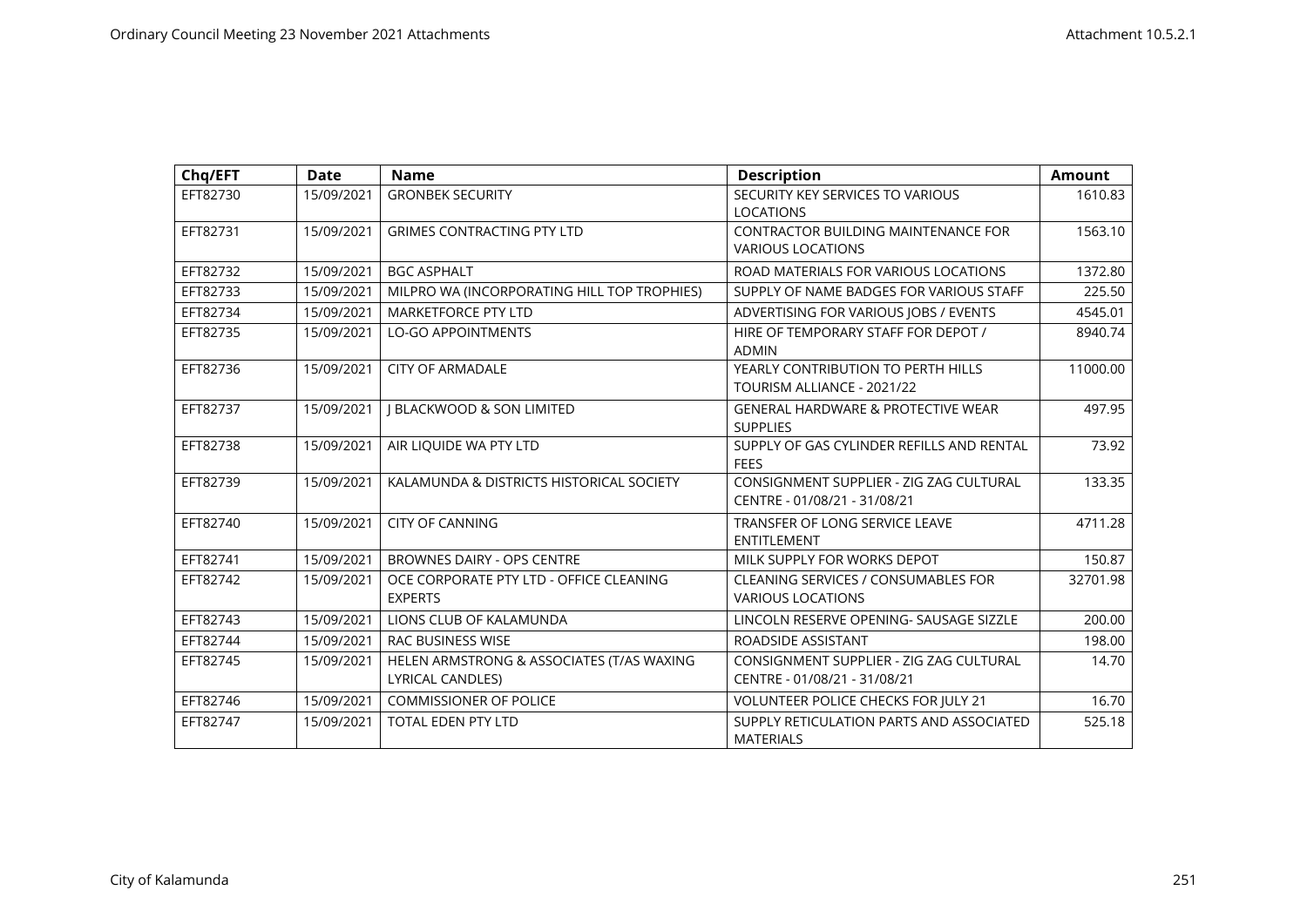| Chq/EFT  | <b>Date</b> | <b>Name</b>                                                                           | <b>Description</b>                                                                                                                                                                                                                   | <b>Amount</b> |
|----------|-------------|---------------------------------------------------------------------------------------|--------------------------------------------------------------------------------------------------------------------------------------------------------------------------------------------------------------------------------------|---------------|
| EFT82748 | 15/09/2021  | <b>HAWLEY'S BOBCAT SERVICE</b>                                                        | PLANT EQUIPMENT AND OPERATOR HIRE FOR<br><b>VARIOUS LOCATIONS</b>                                                                                                                                                                    | 5921.85       |
| EFT82749 | 15/09/2021  | LPNLC PTY LTD T/A KELYN TRAINING SERVICES                                             | REGISTRATION FOR STAFF TO ATTEND<br>MAINTAIN & OPERATE CHAINSAW & POLESAW<br><b>COURSES</b>                                                                                                                                          | 660.00        |
| EFT82750 | 15/09/2021  | DEPARTMENT OF FIRE AND EMERGENCY SERVICES<br>(DFES)                                   | 2021/2022 - EMERGENCY SERVICES LEVY -<br><b>OUARTER 1</b>                                                                                                                                                                            | 2032946.56    |
| EFT82751 | 15/09/2021  | <b>SCANLAN SURVEYS PTY LTD</b>                                                        | SURVEYING CONSULTING SERVICES AT CENTRAL<br>MALL                                                                                                                                                                                     | 2522.30       |
| EFT82752 | 15/09/2021  | <b>CABCAR PTY LTD</b>                                                                 | SUPPLY AND DELIVER COMMUNICATION<br>EQUIPMENT FOR CITY PLANT AND MACHINERY                                                                                                                                                           | 411.00        |
| EFT82753 | 15/09/2021  | <b>ANNA HAMERSLEY</b>                                                                 | CONSIGNMENT SUPPLIER - ZIG ZAG CULTURAL<br>CENTRE - 01/08/21 - 31/08/21                                                                                                                                                              | 42.00         |
| EFT82754 | 15/09/2021  | AMEREX FIRE (WA) (E FIRE AND SAFETY)                                                  | FIRE EQUIPMENT MAINTENANCE FOR VARIOUS<br><b>LOCATIONS</b>                                                                                                                                                                           | 569.80        |
| EFT82755 | 15/09/2021  | HILL TOP GROUP PTY                                                                    | <b>1. CONTRACTOR BUILDING MAINTENANCE FOR</b><br><b>VARIOUS BUILDINGS</b><br>2. REPAIR DAMAGE TO WALLS AT HARTFIELD<br><b>PARK RECREATION CENTRE</b><br>3.30% PROGRESS PAYMENT FOR CONVERSION<br>OF PUBLIC TOILETS AT JORGENSEN PARK | 78788.78      |
| EFT82756 | 15/09/2021  | BUILDING COMMISSION - DEPARTMENT OF MINES.<br><b>INDUSTRY REGULATION &amp; SAFETY</b> | <b>BUILDING LEVY - AUGUST 21</b>                                                                                                                                                                                                     | 11778.97      |
| EFT82757 | 15/09/2021  | HAYS SPECIALIST RECRUITMENT (AUSTRALIA) PTY LTD                                       | HIRE OF TEMPORARY STAFF FOR ADMIN /<br><b>DEPOT</b>                                                                                                                                                                                  | 15380.12      |
| EFT82758 | 15/09/2021  | WEST AUSTRALIAN NEWSPAPERS HOLDINGS LTD                                               | EXHIBITION PROMOTION WHAT'S ON AND ARTS<br><b>DIRECTORY</b>                                                                                                                                                                          | 427.39        |
| EFT82759 | 15/09/2021  | KANYANA WILDLIFE REHABILITION CENTRE INC                                              | CONSIGNMENT SUPPLIER - ZIG ZAG CULTURAL<br>CENTRE - 01/08/21 - 31/08/21                                                                                                                                                              | 513.60        |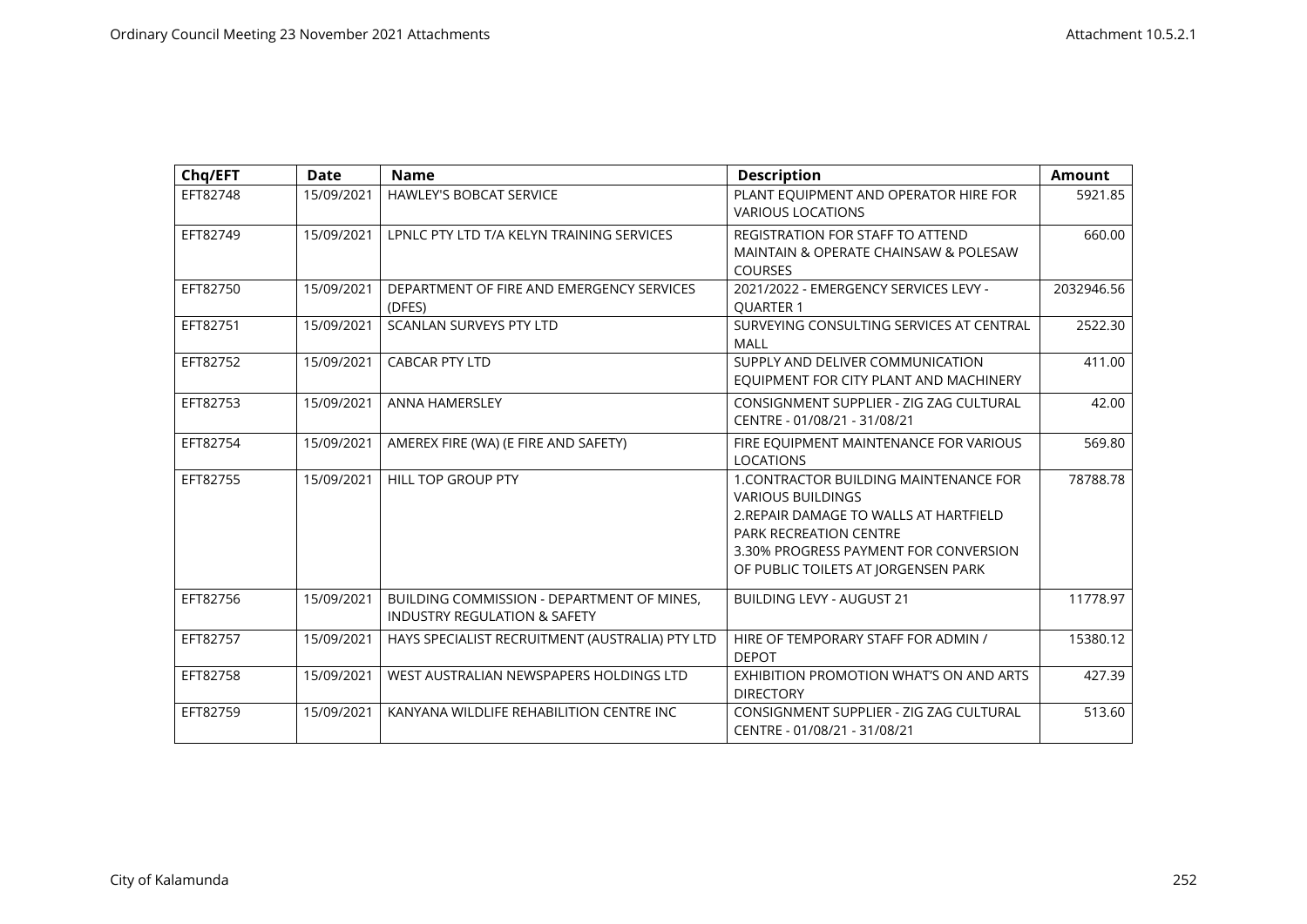| Chq/EFT  | Date       | <b>Name</b>                                  | <b>Description</b>                                                                                                      | <b>Amount</b> |
|----------|------------|----------------------------------------------|-------------------------------------------------------------------------------------------------------------------------|---------------|
| EFT82760 | 15/09/2021 | DEPARTMENT OF TRANSPORT                      | DISCLOSURE OF INFORMATION FEES FOR 33<br>SUCCESSFUL ELECTRONIC SEARCHES DURING                                          | 135.30        |
|          |            |                                              | <b>AUGUST 21</b>                                                                                                        |               |
| EFT82761 | 15/09/2021 | <b>MILUC PTY LTD</b>                         | <b>STREET TREES BOND REFUND</b>                                                                                         | 500.00        |
| EFT82762 | 15/09/2021 | STRATAGREEN                                  | <b>GARDEN / RESERVE SUPPLIES</b>                                                                                        | 1292.28       |
| EFT82763 | 15/09/2021 | OFFICEWORKS SUPERSTORES PTY LTD              | OFFICE SUPPLIES / STATIONERY FOR VARIOUS<br><b>LOCATIONS</b>                                                            | 1053.00       |
| EFT82764 | 15/09/2021 | PLANNING INSTITUTE AUSTRALIA                 | FULL MEMBERSHIP FOR A STAFF MEMBER 2021-<br>22                                                                          | 638.00        |
| EFT82765 | 15/09/2021 | CONSTABLE CARE CHILD SAFTEY FOUNDATION INC   | COMMUNITY PARTNERSHIP AGREEMENT FOR<br>PROVISION OF YOUTH AND COMMUNITY<br>SERVICES OUTLINED IN MOU 2021-2022           | 11500.50      |
| EFT82766 | 15/09/2021 | <b>WOOLWORTHS GROUP LIMITED</b>              | <b>GROCERY SUPPLIES</b>                                                                                                 | 1018.42       |
| EFT82767 | 15/09/2021 | FORRESTFIELD TENNIS CLUB (INC)               | FORRESTFIELD TENNIS CLUB HIRE FEES FROM<br><b>HARTFIELD PARK RECREATION CENTRE - 01</b><br>AUGUST 2021 - 31 AUGUST 2021 | 74.00         |
| EFT82768 | 15/09/2021 | KIM BAKER BALLET ACADEMY                     | <b>HALL BOND REFUND</b>                                                                                                 | 400.00        |
| EFT82769 | 15/09/2021 | <b>EASTERN REGION SECURITY</b>               | SECURITY SERVICES TO VARIOUS LOCATIONS                                                                                  | 8608.85       |
| EFT82770 | 15/09/2021 | <b>GLENDA DAWN CHARLTON (PODIATRY)</b>       | PODIATRY SERVICES AT JACK HEALEY CENTRE                                                                                 | 777.92        |
| EFT82771 | 15/09/2021 | <b>CASTLEDINE &amp; CASTLEDINE DESIGNERS</b> | DESIGN / ARTWORK & PRINTING OF FINISHED<br><b>ARTWORK FOR SPRING OPEN STUDIOS 2021</b>                                  | 2585.00       |
| EFT82772 | 15/09/2021 | EASIFLEET MANAGEMENT                         | STAFF CONTRIBUTIONS TO NOVATED LEASES                                                                                   | 6420.01       |
| EFT82773 | 15/09/2021 | MARY & NOEL HOFFMAN                          | CONSIGNMENT SUPPLIER - ZIG ZAG CULTURAL<br>CENTRE - 01/08/21 - 31/08/21                                                 | 42.00         |
| EFT82774 | 15/09/2021 | <b>TOM CAIRNS</b>                            | CONSIGNMENT SUPPLIER - ZIG ZAG CULTURAL<br>CENTRE - 01/08/21 - 31/08/21                                                 | 14.00         |
| EFT82775 | 15/09/2021 | <b>OVEN SPARKLE PTY LTD</b>                  | OVEN CLEANING SERVICES AT HIGH WYCOMBE<br><b>RECREATION CENTRE</b>                                                      | 250.00        |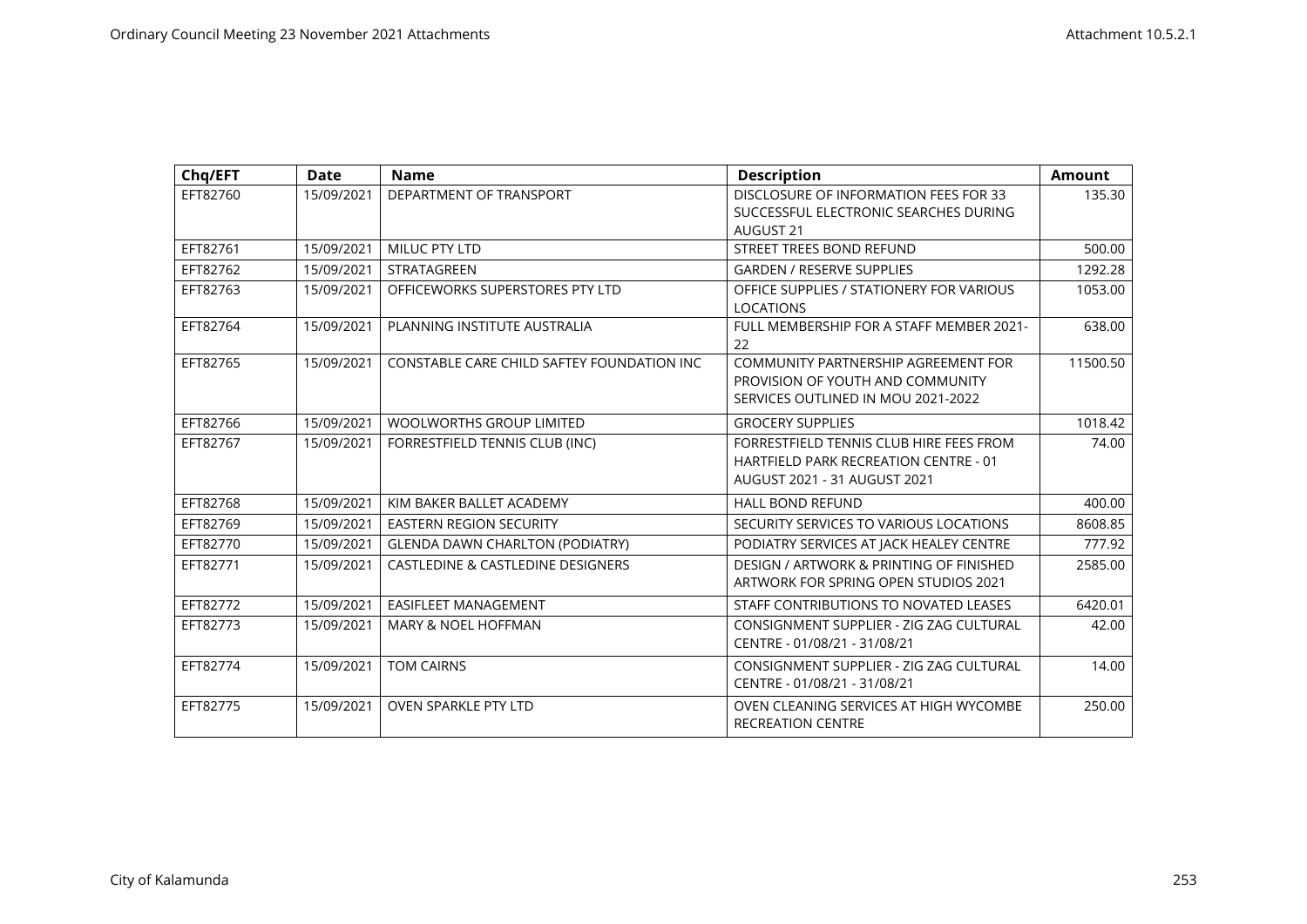| Chq/EFT  | <b>Date</b> | <b>Name</b>                 | <b>Description</b>                              | <b>Amount</b> |
|----------|-------------|-----------------------------|-------------------------------------------------|---------------|
| EFT82776 | 15/09/2021  | SHIRLEY SPENCER             | CONSIGNMENT SUPPLIER - ZIG ZAG CULTURAL         | 171.50        |
|          |             |                             | CENTRE - 01/08/21 - 31/08/21                    |               |
| EFT82777 | 15/09/2021  | <b>ROSE SMART</b>           | MAINTAIN ROSE BEDS AT VARIOUS LOCATIONS         | 1647.50       |
| EFT82778 | 15/09/2021  | SANDPATCH STUDIOS           | CONSIGNMENT SUPPLIER - ZIG ZAG CULTURAL         | 386.75        |
|          |             |                             | CENTRE - 01/08/21 - 31/08/21                    |               |
| EFT82779 | 15/09/2021  | MICHAEL RAYMOND SAMPSON     | DOG REGISTRATION FEE REFUND AS PAID TWICE       | 25.12         |
| EFT82780 | 15/09/2021  | DRAINFLOW SERVICES PTY LTD  | <b>CLEANING / MAINTAINING STORM WATER</b>       | 8503.00       |
|          |             |                             | DRAINS AT VARIOUS LOCATIONS                     |               |
| EFT82781 | 15/09/2021  | JOHANNA LARKIN ART          | CONSIGNMENT SUPPLIER - ZIG ZAG CULTURAL         | 25.20         |
|          |             |                             | CENTRE - 01/08/21 - 31/08/21                    |               |
| EFT82782 | 15/09/2021  | KOTT GUNNING LAWYERS        | <b>LEGAL EXPENSES</b>                           | 778.80        |
| EFT82783 | 15/09/2021  | <b>CHRISTINE VITLER</b>     | CONSIGNMENT SUPPLIER - ZIG ZAG CULTURAL         | 2.10          |
|          |             |                             | CENTRE - 01/08/21 - 31/08/21                    |               |
| EFT82784 | 15/09/2021  | <b>NANCY GILLESPIE</b>      | CONSIGNMENT SUPPLIER - ZIG ZAG CULTURAL         | 21.00         |
|          |             |                             | CENTRE - 01/08/21 - 31/08/21                    |               |
| EFT82785 | 15/09/2021  | <b>BEAVER TREE SERVICES</b> | <b>GENERAL TREE SERVICES / UNDER POWERLINES</b> | 5687.00       |
|          |             |                             | PRUNING FOR VARIOUS LOCATIONS                   |               |
| EFT82786 | 15/09/2021  | WEST-SURE GROUP PTY LTD     | CASH IN TRANSIT - AUGUST 2021                   | 1567.72       |
| EFT82787 | 15/09/2021  | <b>KARIN HOTCHKIN</b>       | CONSIGNMENT SUPPLIER - ZIG ZAG CULTURAL         | 19.60         |
|          |             |                             | CENTRE - 01/08/21 - 31/08/21                    |               |
| EFT82788 | 15/09/2021  | <b>ALISON MULCAHY</b>       | CONSIGNMENT SUPPLIER - ZIG ZAG CULTURAL         | 87.50         |
|          |             |                             | CENTRE - 01/08/21 - 31/08/21                    |               |
| EFT82789 | 15/09/2021  | <b>PATRICK CARNEY</b>       | <b>RATES REFUND</b>                             | 2471.89       |
| EFT82790 | 15/09/2021  | THE GOOD GUYS               | <b>ELECTRICAL SUPPLIES</b>                      | 349.00        |
| EFT82791 | 15/09/2021  | THE PETAL PRESS             | CONSIGNMENT SUPPLIER - ZIG ZAG CULTURAL         | 10.50         |
|          |             |                             | CENTRE - 01/08/21 - 31/08/21                    |               |
| EFT82792 | 15/09/2021  | <b>SARAH KEIRLE</b>         | CONSIGNMENT SUPPLIER - ZIG ZAG CULTURAL         | 34.30         |
|          |             |                             | CENTRE - 01/08/21 - 31/08/21                    |               |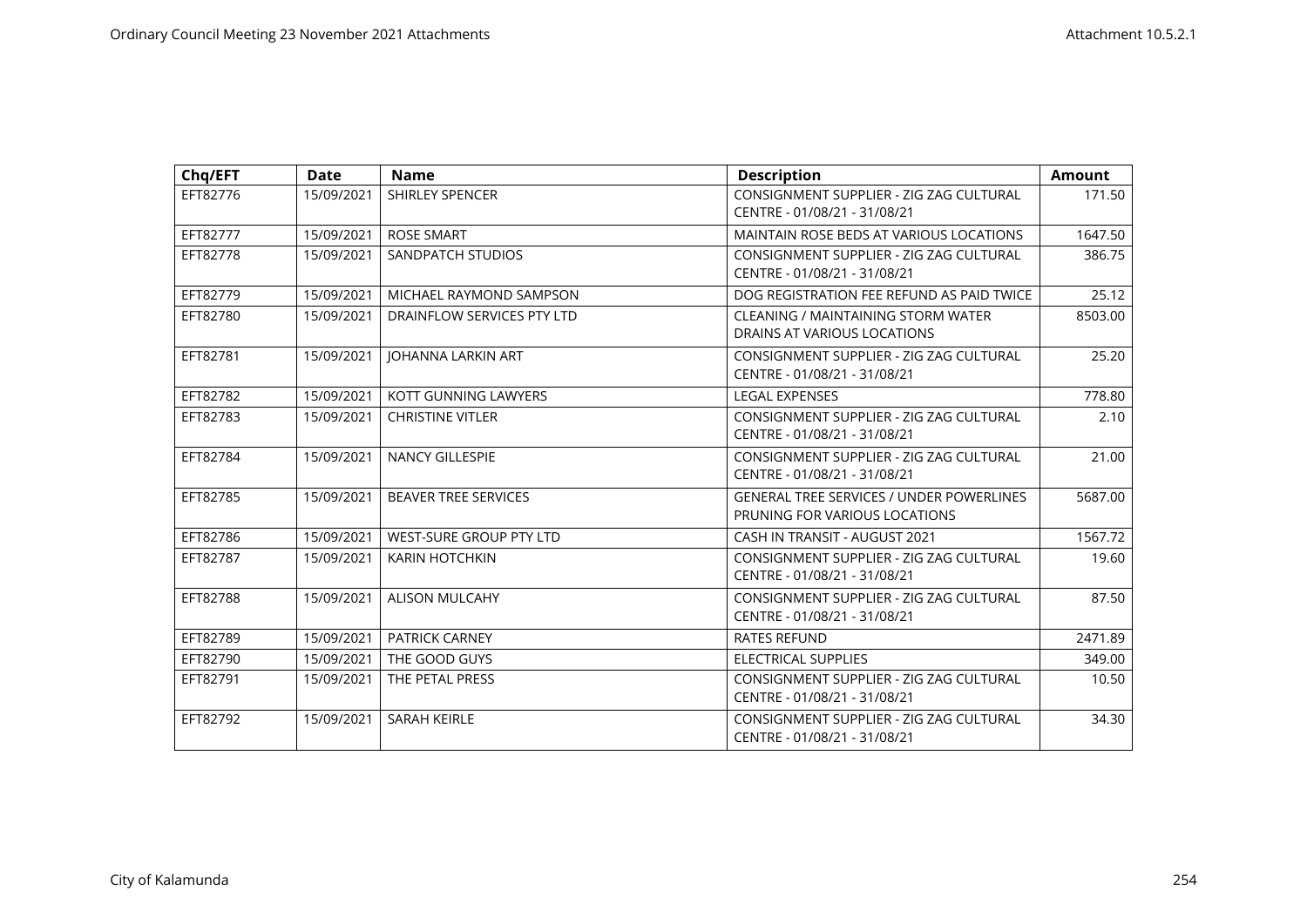| Chq/EFT  | <b>Date</b> | <b>Name</b>                          | <b>Description</b>                                                                                                                                                                                                                                                                                                                                                                                              | <b>Amount</b> |
|----------|-------------|--------------------------------------|-----------------------------------------------------------------------------------------------------------------------------------------------------------------------------------------------------------------------------------------------------------------------------------------------------------------------------------------------------------------------------------------------------------------|---------------|
| EFT82793 | 15/09/2021  | CLAIRE O'NEILL - CLAIRE'S EMBROIDERY | CONSIGNMENT SUPPLIER - ZIG ZAG CULTURAL<br>CENTRE - 01/08/21 - 31/08/21                                                                                                                                                                                                                                                                                                                                         | 14.00         |
| EFT82794 | 15/09/2021  | INVESTORS EDGE REAL ESTATE PTY LTD   | <b>RATES REFUND</b>                                                                                                                                                                                                                                                                                                                                                                                             | 528.81        |
| EFT82795 | 15/09/2021  | PETER FALCONER                       | CONSIGNMENT SUPPLIER - ZIG ZAG CULTURAL<br>CENTRE - 01/08/21 - 31/08/21                                                                                                                                                                                                                                                                                                                                         | 4.20          |
| EFT82796 | 15/09/2021  | SAFE T CARD AUSTRALIA PTY LTD        | MONTHLY MONITORING CHARGES FOR<br><b>VARIOUS LOCATIONS</b>                                                                                                                                                                                                                                                                                                                                                      | 132.00        |
| EFT82797 | 15/09/2021  | <b>MARY FORWARD</b>                  | CONSIGNMENT SUPPLIER - ZIG ZAG CULTURAL<br>CENTRE - 01/08/21 - 31/08/21                                                                                                                                                                                                                                                                                                                                         | 88.90         |
| EFT82798 | 15/09/2021  | <b>FOXTEL</b>                        | <b>MONTHLY SUBSCRIPTION FEE</b>                                                                                                                                                                                                                                                                                                                                                                                 | 210.00        |
| EFT82799 | 15/09/2021  | KALAMUNDA ELECTRICS                  | 1. ELECTRICAL REPAIRS / MAINTENANCE FOR<br><b>VARIOUS LOCATIONS</b><br>2. PROVIDE NEW LED LIGHTING THROUGHOUT<br><b>ADMINISTRATION BUILDING</b><br>3. SUPPLY OF NEW GREEN WESTERN POWER<br>PILLAR AT HARDEY ROAD POS<br>4. PROGRESS CLAIM ON WORKS TO PROVIDE<br>NEW ELECTRICAL & COMMUNICATION SERVICES<br>IN RECENTLY INSTALL CONDUITS & WALLISTON<br>TRANSFER STATION FOR NEW TRANSPORTABLE<br><b>OFFICE</b> | 54328.01      |
| EFT82800 | 15/09/2021  | THE ARTFUL FLOWE - FELICIA LOWE      | CONSIGNMENT SUPPLIER - ZIG ZAG CULTURAL<br>CENTRE - 01/08/21 - 31/08/21                                                                                                                                                                                                                                                                                                                                         | 13.65         |
| EFT82801 | 15/09/2021  | <b>DAVID GREEN</b>                   | CONSIGNMENT SUPPLIER - ZIG ZAG CULTURAL<br>CENTRE - 01/08/21 - 31/08/21                                                                                                                                                                                                                                                                                                                                         | 70.00         |
| EFT82802 | 15/09/2021  | <b>LIAM TAPSELL</b>                  | HALL & KEY BOND REFUND                                                                                                                                                                                                                                                                                                                                                                                          | 450.00        |
| EFT82803 | 15/09/2021  | <b>JAYE SHAREE HICKS</b>             | CONSIGNMENT SUPPLIER - ZIG ZAG CULTURAL<br>CENTRE - 01/08/21 - 31/08/21                                                                                                                                                                                                                                                                                                                                         | 7.00          |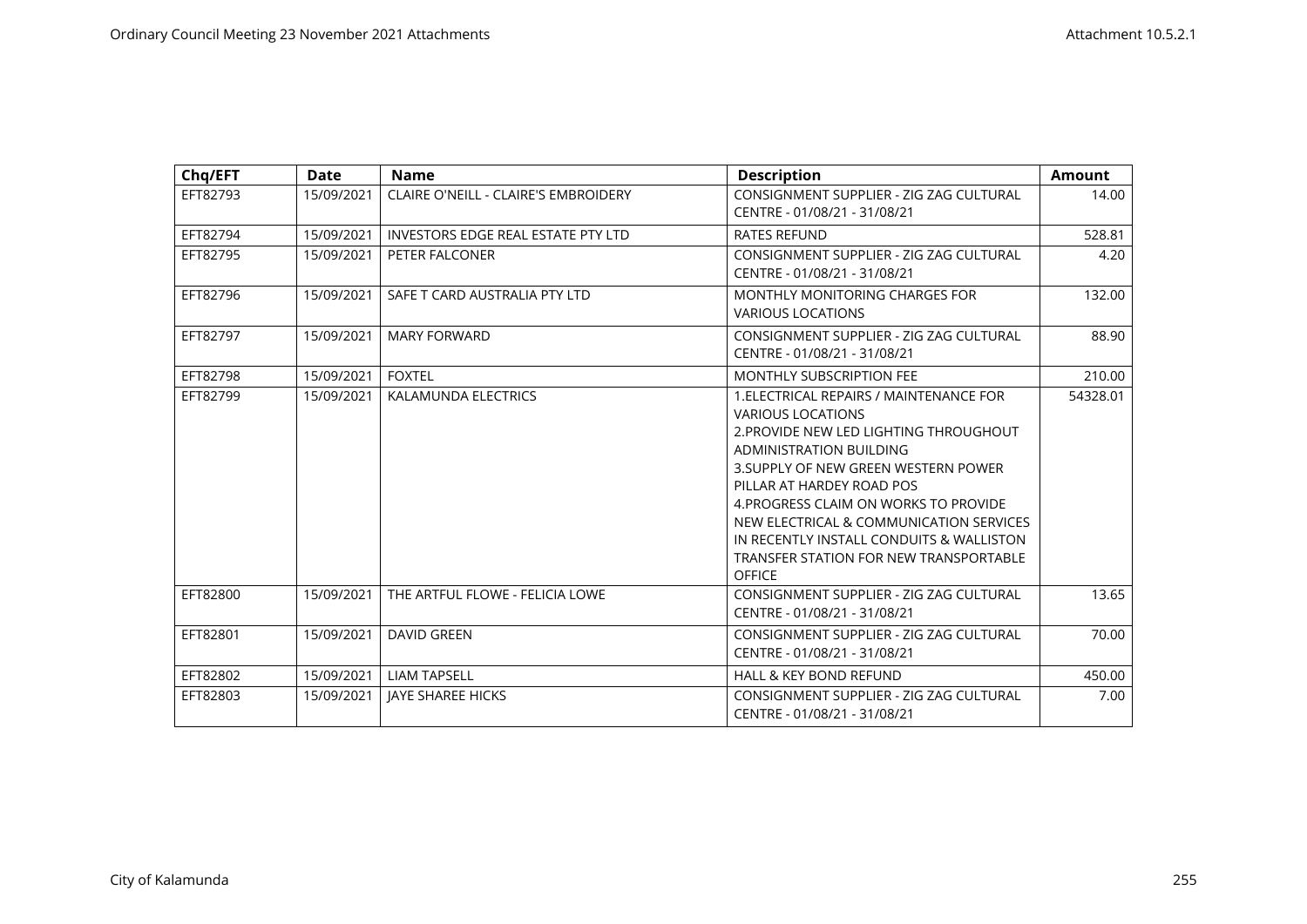| Chq/EFT  | <b>Date</b> | <b>Name</b>                                                            | <b>Description</b>                                                                                                            | <b>Amount</b> |
|----------|-------------|------------------------------------------------------------------------|-------------------------------------------------------------------------------------------------------------------------------|---------------|
| EFT82804 | 15/09/2021  | AUSTRALIAN INSTITUTE OF HEALTH & SAFETY (AIHS)                         | AUSTRALIAN INSTITUTE HEALTH & SAFETY -<br>ANNUAL MEMBERSHIP RENEWAL FOR A STAFF<br><b>MEMBER</b>                              | 220.00        |
| EFT82805 | 15/09/2021  | <b>HAS EARTHMOVING</b>                                                 | PROGRESS CLAIM # 03 - #3427 MAIDA VALE RD /<br>ROE HWY OFF RAMP, ROUNDABOUT<br><b>CONSTRUCTION AND ASSOCIATED CIVIL WORKS</b> | 103644.95     |
| EFT82806 | 15/09/2021  | <b>MAVIS PASKULICH</b>                                                 | CONSIGNMENT SUPPLIER - ZIG ZAG CULTURAL<br>CENTRE - 01/08/21 - 31/08/21                                                       | 95.90         |
| EFT82807 | 15/09/2021  | FOOTHILLS MENS SHED INC                                                | <b>DONATION FOR BAT BOXES</b>                                                                                                 | 500.00        |
| EFT82808 | 15/09/2021  | <b>I ZAPPA PAINTING &amp; DECORATING</b>                               | REPAINT 3 STEEL WASTE BINS IN COLOURBOND<br>COTTAGE AT WALLISTON TRANSFER STATION                                             | 1254.00       |
| EFT82809 | 15/09/2021  | A1 TROJAN PEST CONTROL                                                 | TERMITE TREATMENET TO TREE OPPOSITE 129<br>DAWSON AVENUE FORRESTFIELD                                                         | 330.00        |
| EFT82810 | 15/09/2021  | ANDREW ALEXANDER DE SZOEKE & DEBRA ANN<br><b>HEINDL</b>                | <b>RATES REFUND</b>                                                                                                           | 85.75         |
| EFT82811 | 15/09/2021  | OFF PEN PUBLISHING - BETH BAKER                                        | CONSIGNMENT SUPPLIER - ZIG ZAG CULTURAL<br>CENTRE - 01/08/21 - 31/08/21                                                       | 33.04         |
| EFT82812 | 15/09/2021  | STAN THE TYRE MAN ( STAN'S TYRE SERVICE WA )                           | PLANT / VEHICLE PARTS                                                                                                         | 286.00        |
| EFT82813 | 15/09/2021  | AUSTRALIAN INSTITUTE OF TRAFFIC PLANNING AND<br>MANAGEMENT LTD (AITPM) | RENEWAL MEMBERSHIP 21/22 FOR A STAFF<br><b>MEMBER</b>                                                                         | 123.33        |
| EFT82814 | 15/09/2021  | <b>IUSTIN SMITH</b>                                                    | <b>RATES REFUND</b>                                                                                                           | 897.06        |
| EFT82815 | 15/09/2021  | <b>BALLIGART - HELEN LOCK</b>                                          | CONSIGNMENT SUPPLIER - ZIG ZAG CULTURAL<br>CENTRE - 01/08/21 - 31/08/21                                                       | 79.80         |
| EFT82816 | 15/09/2021  | <b>FLEETCARE PTY LTD</b>                                               | STAFF CONTRIBUTIONS TO NOVATED LEASES                                                                                         | 9027.05       |
| EFT82817 | 15/09/2021  | PETER WEBB                                                             | CONSIGNMENT SUPPLIER - ZIG ZAG CULTURAL<br>CENTRE - 01/08/21 - 31/08/21                                                       | 9.03          |
| EFT82818 | 15/09/2021  | <b>BRENDAS CLAY CRAFT</b>                                              | CONSIGNMENT SUPPLIER - ZIG ZAG CULTURAL<br>CENTRE - 01/08/21 - 31/08/21                                                       | 10.50         |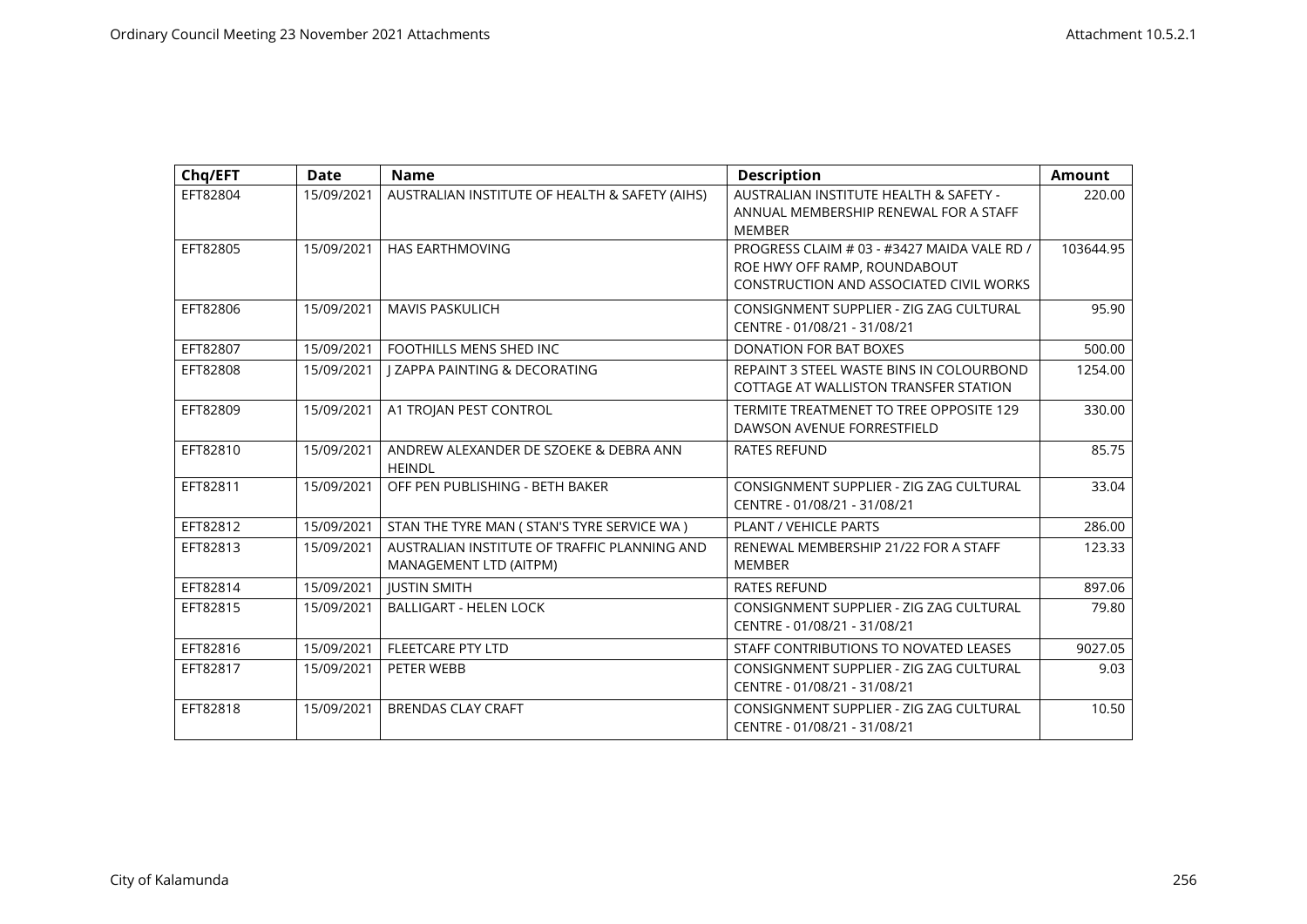| Chq/EFT  | <b>Date</b> | <b>Name</b>                                                      | <b>Description</b>                                                            | <b>Amount</b> |
|----------|-------------|------------------------------------------------------------------|-------------------------------------------------------------------------------|---------------|
| EFT82819 | 15/09/2021  | <b>IRENE YOUNG</b>                                               | CONSIGNMENT SUPPLIER - ZIG ZAG CULTURAL<br>CENTRE - 01/08/21 - 31/08/21       | 36.40         |
| EFT82820 | 15/09/2021  | FOCUS WEST PROPERTY TRUST                                        | <b>RATES REFUND</b>                                                           | 5233.79       |
| EFT82821 | 15/09/2021  | NICKY WINTER - KASZAZZ IN KALAMUNDA                              | CONSIGNMENT SUPPLIER - ZIG ZAG CULTURAL<br>CENTRE - 01/08/21 - 31/08/21       | 23.66         |
| EFT82822 | 15/09/2021  | THE LUCKY CHARM                                                  | NEWSPAPERS / MAGAZINES SUPPLIES FOR<br>KALAMUNDA LIBRARY & FINANCE DEPARTMENT | 33.95         |
| EFT82823 | 15/09/2021  | <b>FOREST FAERY APOTHECARY</b>                                   | CONSIGNMENT SUPPLIER - ZIG ZAG CULTURAL<br>CENTRE - 01/08/21 - 31/08/21       | 28.70         |
| EFT82824 | 15/09/2021  | SEATADVISOR PTY LTD                                              | <b>TICKET SALES FOR AUGUST 2021</b>                                           | 217.86        |
| EFT82825 | 15/09/2021  | <b>FRAMES OF THE FOREST</b>                                      | CONSIGNMENT SUPPLIER - ZIG ZAG CULTURAL<br>CENTRE - 01/08/21 - 31/08/21       | 66.50         |
| EFT82826 | 15/09/2021  | <b>SECURE PAY</b>                                                | SEAT ADVISOR PRICING - TRANSACTION FEE                                        | 26.48         |
| EFT82827 | 15/09/2021  |                                                                  | <b>EFT CANCELLED</b>                                                          |               |
| EFT82828 | 15/09/2021  | <b>LINDA STANLEY</b>                                             | CONSIGNMENT SUPPLIER - ZIG ZAG CULTURAL<br>CENTRE - 01/08/21 - 31/08/21       | 12.25         |
| EFT82829 | 15/09/2021  | <b>LOCAL GEOTECHNICS</b>                                         | FIELD PERMEABILITY TEST AT PAULLS VALLEY<br>ROAD KALAMUNDA                    | 990.00        |
| EFT82830 | 15/09/2021  | A-LIST ENTERTAINMENT                                             | <b>HALL BOND REFUND</b>                                                       | 400.00        |
| EFT82831 | 15/09/2021  | <b>MAUREEN KELLY</b>                                             | <b>HALL &amp; KEY BOND REFUND</b>                                             | 1050.00       |
| EFT82832 | 15/09/2021  | <b>TREASURES OF AUSTRALIA</b>                                    | CONSIGNMENT SUPPLIER - ZIG ZAG CULTURAL<br>CENTRE - 01/08/21 - 31/08/21       | 77.49         |
| EFT82833 | 15/09/2021  | SPICK AND SPAN COMMERCIAL PROPERTY<br><b>MAINTENANCE PTY LTD</b> | <b>CLEANING SERVICES &amp; CONSUMABLES FOR</b><br><b>VARIOUS LOCATIONS</b>    | 12176.70      |
| EFT82834 | 15/09/2021  | <b>ENTIRE FIRE MANAGEMENT</b>                                    | FIREBREAK MAINTENANCE AT VARIOUS<br><b>LOCATIONS</b>                          | 7847.40       |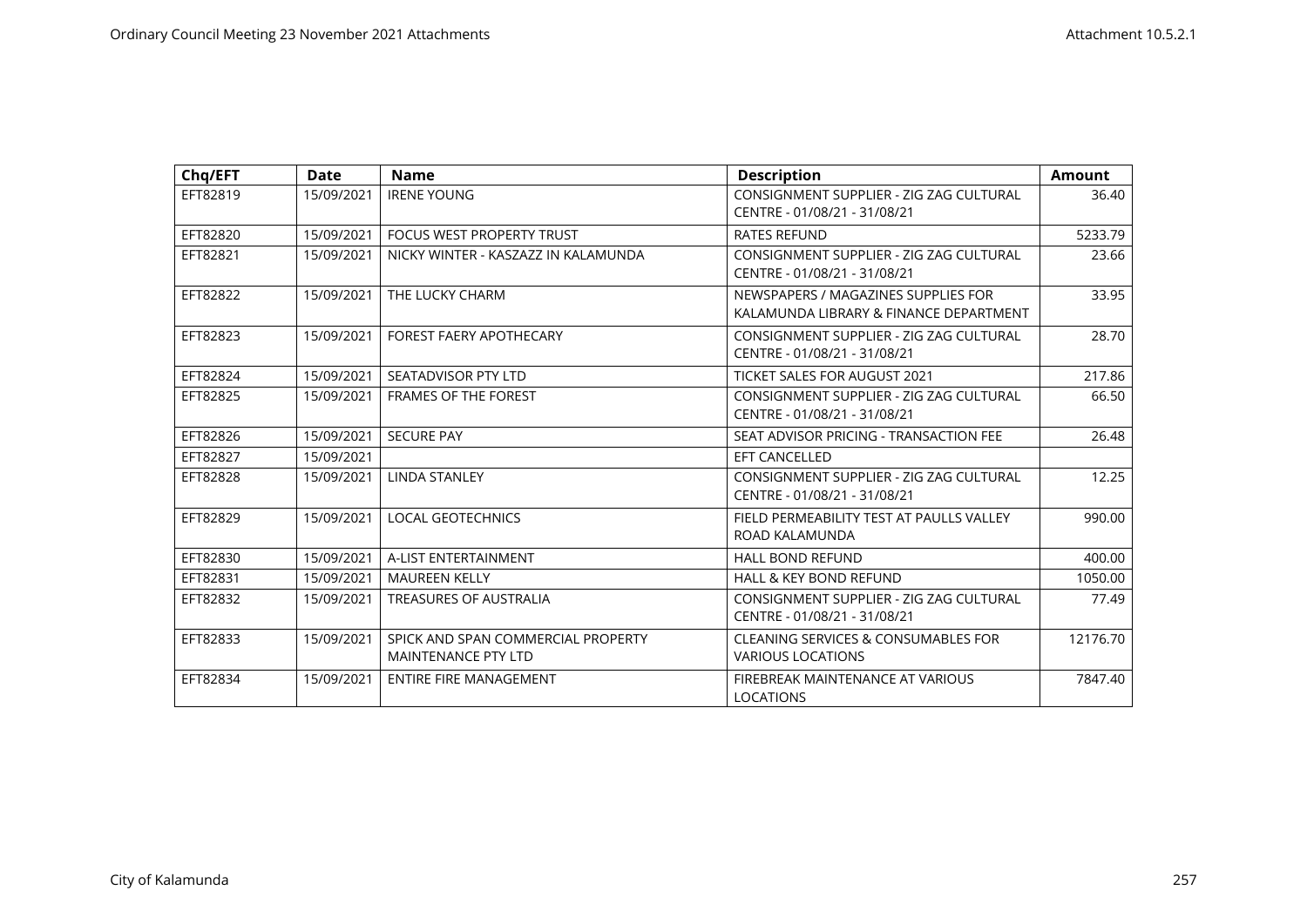| Chq/EFT  | <b>Date</b> | <b>Name</b>                                                    | <b>Description</b>                                                                              | <b>Amount</b> |
|----------|-------------|----------------------------------------------------------------|-------------------------------------------------------------------------------------------------|---------------|
| EFT82835 | 15/09/2021  | SATTERLEY PROPERTY GROUP PTY LTD                               | PRIVATE WORKS BOND - WAPC 155243 - ERLY<br><b>CLEARANCE BOND - THE HALES ESTATE STAGE</b><br>7A | 243890.00     |
| EFT82836 | 15/09/2021  | RELATIONSHIPS AUSTRALIA WA INC                                 | <b>EMPLOYMENT ASSISTANCE PROGRAM SESSIONS</b>                                                   | 1320.00       |
| EFT82837 | 15/09/2021  | SALLY EDMONDS ART                                              | CONSIGNMENT SUPPLIER - ZIG ZAG CULTURAL<br>CENTRE - 01/08/21 - 31/08/21                         | 56.00         |
| EFT82838 | 15/09/2021  | <b>LEESA PADGET</b>                                            | BOND REFUND FOR THE USE OF THE GALLERY<br>AT THE ZIG ZAG CULTURAL CENTRE                        | 500.00        |
| EFT82839 | 15/09/2021  | <b>JACKIE WHITEHEAD</b>                                        | CONSIGNMENT SUPPLIER - ZIG ZAG CULTURAL<br>CENTRE - 01/08/21 - 31/08/21                         | 10.50         |
| EFT82840 | 15/09/2021  | <b>ALASTAIR TAYLOR</b>                                         | CONSIGNMENT SUPPLIER - ZIG ZAG CULTURAL<br>CENTRE - 01/08/21 - 31/08/21                         | 4.06          |
| EFT82841 | 15/09/2021  | SYLVANA DOUGLAS                                                | CONSIGNMENT SUPPLIER - ZIG ZAG CULTURAL<br>CENTRE - 01/08/21 - 31/08/21                         | 2.80          |
| EFT82842 | 15/09/2021  | <b>EMPLOYEECONNECT PTY LTD</b>                                 | MONTHLY SERVICE AND SOFTWARE - AUGUST<br>2021                                                   | 3184.51       |
| EFT82843 | 15/09/2021  | DEAN & AMANDA FITZGERALD                                       | CAT REGISTRATION FEE REFUND                                                                     | 42.50         |
| EFT82844 | 15/09/2021  | <b>MAHARI</b>                                                  | CONSIGNMENT SUPPLIER - ZIG ZAG CULTURAL<br>CENTRE - 01/08/21 - 31/08/21                         | 56.00         |
| EFT82845 | 15/09/2021  | MERGER CONTRACTING P/L T/AS J&M ASPHALT                        | PAVEMENT REPAIRS AT ABERNETHY RD (CBH<br>INTERSECTION) & BRAE & BRAND ROAD                      | 50413.10      |
| EFT82846 | 15/09/2021  | NEWHAWK CORPORATION PTY LTD T/AS EJAN<br><b>COMMUNICATIONS</b> | SUPPLY & DELIVERY OF VARIOUS GOODS FOR<br><b>RANGER SERVICES</b>                                | 1544.40       |
| EFT82847 | 15/09/2021  | <b>WALKINGTWOBYTWO</b>                                         | CONSIGNMENT SUPPLIER - ZIG ZAG CULTURAL<br>CENTRE - 01/08/21 - 31/08/21                         | 27.86         |
| EFT82848 | 15/09/2021  | <b>STUDIO SHEVA</b>                                            | CONSIGNMENT SUPPLIER - ZIG ZAG CULTURAL<br>CENTRE - 01/08/21 - 31/08/21                         | 40.95         |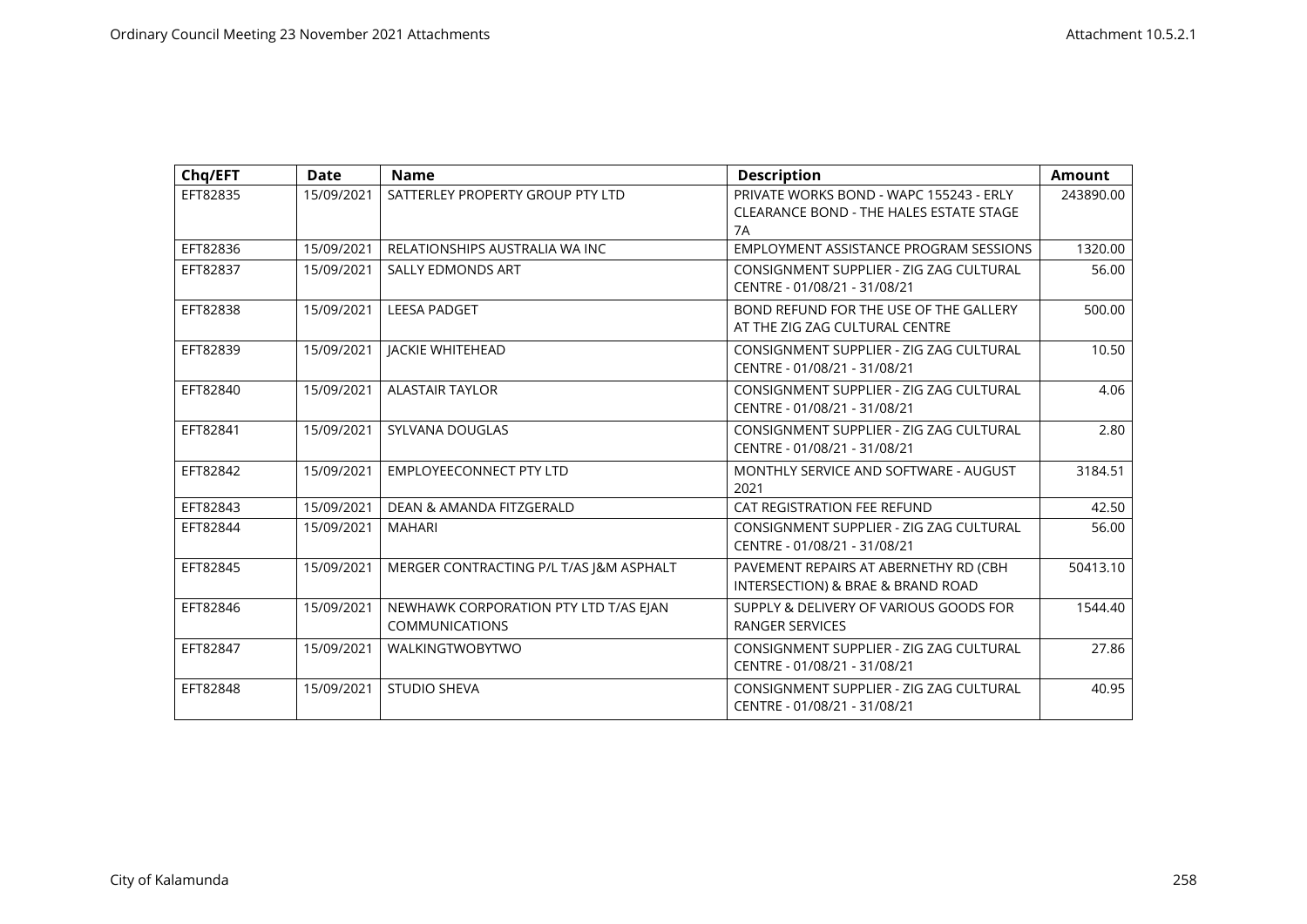| Chq/EFT  | <b>Date</b> | <b>Name</b>                                | <b>Description</b>                                                                                        | <b>Amount</b> |
|----------|-------------|--------------------------------------------|-----------------------------------------------------------------------------------------------------------|---------------|
| EFT82849 | 15/09/2021  | PAULINE NICE PHOTOGRAPHY                   | CONSIGNMENT SUPPLIER - ZIG ZAG CULTURAL<br>CENTRE - 01/08/21 - 31/08/21                                   | 84.00         |
| EFT82850 | 15/09/2021  | HILLSHARE - ALL THINGS VINTAGE MARKETS     | <b>HALL &amp; KEY BOND REFUND</b>                                                                         | 455.00        |
| EFT82851 | 15/09/2021  | SARAH CARLTON ART                          | CONSIGNMENT SUPPLIER - ZIG ZAG CULTURAL<br>CENTRE - 01/08/21 - 31/08/21                                   | 78.40         |
| EFT82852 | 15/09/2021  | AUSSIE BROADBAND ENTERPRISE PTY LTD        | NBN SERVICE FOR HIGH WYCOMBE LIBRARY -<br>21/08/21 - 20/09/21                                             | 109.00        |
| EFT82853 | 15/09/2021  | THOMSON GEER                               | <b>LEGAL EXPENSES</b>                                                                                     | 1177.00       |
| EFT82854 | 15/09/2021  | <b>JOB DONE TREES</b>                      | MULCH FOR THE BACKFILLING OF VERGES WITH<br>THE UPGRADES DONE AT THE WALLISTON<br><b>TRANSFER STATION</b> | 660.00        |
| EFT82855 | 15/09/2021  | <b>ERA HOSTING</b>                         | MONTHLY VOIP FEES FOR EMERGENCY SERVICES                                                                  | 495.64        |
| EFT82856 | 15/09/2021  | ROBYN GALLACHER                            | <b>FOOTPATH DEPOSIT REFUND</b>                                                                            | 2500.00       |
| EFT82857 | 15/09/2021  | <b>BANKSIA CREATIVE</b>                    | CONSIGNMENT SUPPLIER - ZIG ZAG CULTURAL<br>CENTRE - 01/08/21 - 31/08/21                                   | 33.60         |
| EFT82858 | 15/09/2021  | <b>GLOBAL GUMNUTS &amp; NURSERY</b>        | CONSIGNMENT SUPPLIER - ZIG ZAG CULTURAL<br>CENTRE - 01/08/21 - 31/08/21                                   | 169.26        |
| EFT82859 | 15/09/2021  | LANDSCAPE AND MAINTENANCE SOLUTIONS        | RESIDENTIAL VERGE, PASSIVE & ACTIVE<br><b>RESERVES MOWING SERVICES</b>                                    | 23275.54      |
| EFT82860 | 15/09/2021  | PERTH ACCESS CONTROL AND SECURITY          | MAINTENACE / REPAIRS TO CCTV & ACCESS<br>CONTROL SYSTEMS AT HARTFIELD PARK<br><b>RECREATION CENTRE</b>    | 93.50         |
| EFT82861 | 15/09/2021  | BELL TRADING TRUST T/A NORTH STAR SECURITY | SERVICE CALL TO KALAMUNDA ROAD MEDIAN<br>STRIP OPPOSITE HIGH WYCOMBE SHOPS                                | 2007.50       |
| EFT82862 | 15/09/2021  | MARSHALL'S WESTERN AUSTRALIAN HONEY        | CONSIGNMENT SUPPLIER - ZIG ZAG CULTURAL<br>CENTRE - 01/08/21 - 31/08/21                                   | 163.80        |
| EFT82863 | 15/09/2021  | <b>LISA RYNNE</b>                          | <b>HALL &amp; KEY BOND REFUND</b>                                                                         | 450.00        |
| EFT82864 | 15/09/2021  | <b>LEAH DESMAY</b>                         | CONSIGNMENT SUPPLIER - ZIG ZAG CULTURAL<br>CENTRE - 01/08/21 - 31/08/21                                   | 110.25        |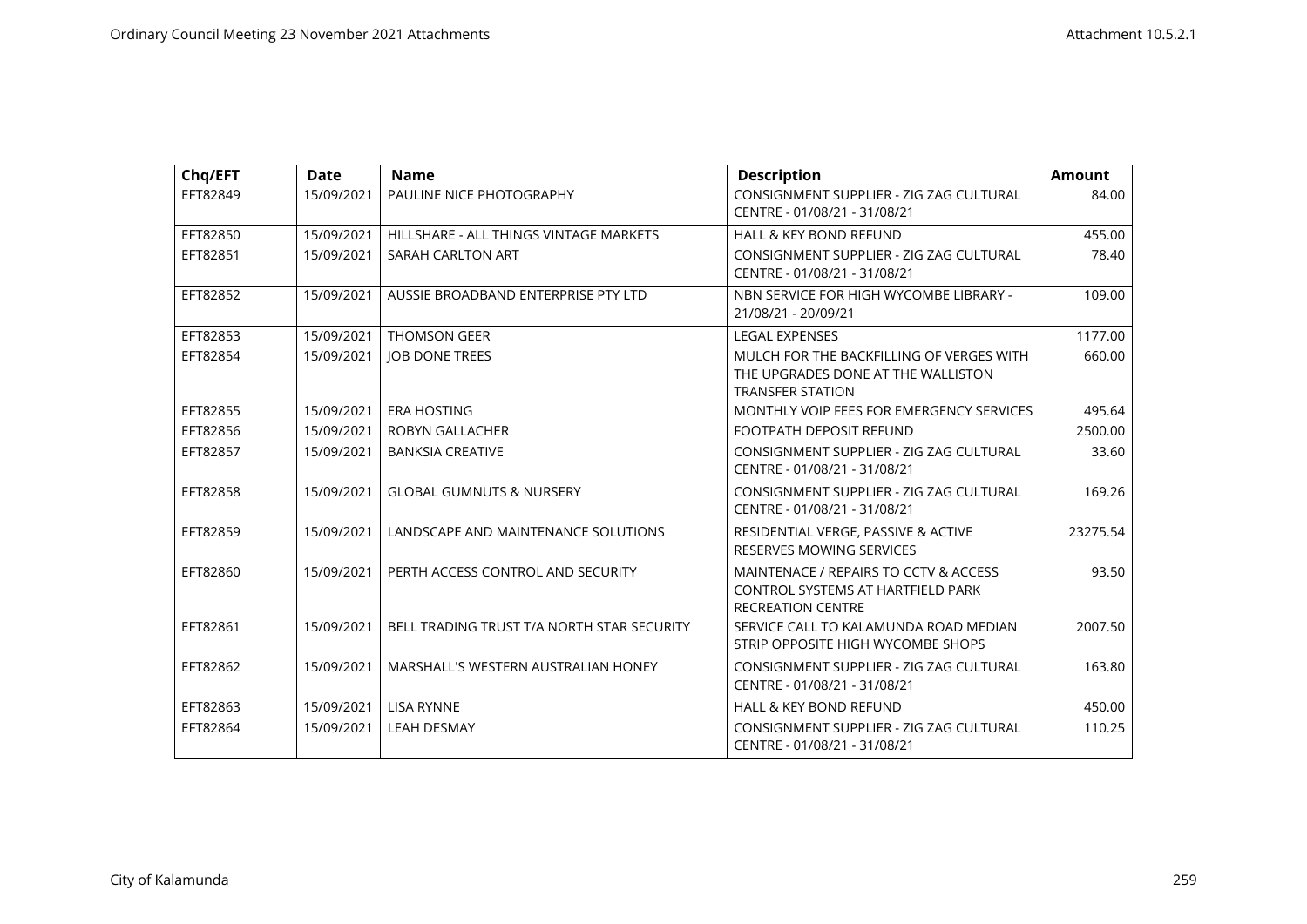| Chq/EFT  | <b>Date</b> | <b>Name</b>                                                | <b>Description</b>                                                                                                                                           | <b>Amount</b> |
|----------|-------------|------------------------------------------------------------|--------------------------------------------------------------------------------------------------------------------------------------------------------------|---------------|
| EFT82865 | 15/09/2021  | THE OLD MARKET GARDEN                                      | CONSIGNMENT SUPPLIER - ZIG ZAG CULTURAL<br>CENTRE - 01/08/21 - 31/08/21                                                                                      | 21.00         |
| EFT82866 | 15/09/2021  | WA ACADEMY OF IRISH DANCING                                | <b>HALL BOND REFUND</b>                                                                                                                                      | 400.00        |
| EFT82867 | 15/09/2021  | <b>INDUSTRIAL HYPERTEXT PTY LTD</b>                        | SCOPE OF WORKS FOR DEVELOPMENT OF<br>PARKS & ENVIRONMENT BUDGET DATABASE<br>DEVELOPMENT EXTENDED FOR AN ADDITIONAL<br>25 HOURS ONLY TO FINALISE THIS PROJECT | 3300.00       |
| EFT82868 | 15/09/2021  | CARROL DUNFORD PREVIOUSLY BURIED TREASURE                  | CONSIGNMENT SUPPLIER - ZIG ZAG CULTURAL<br>CENTRE - 01/08/21 - 31/08/21                                                                                      | 29.40         |
| EFT82869 | 15/09/2021  | CHITTERING VALLEY WORM FARM T/A THE WORM<br><b>SHED</b>    | SUPPLY & DELIVERY OF WORMS, INCLUDING<br><b>WORKSHOP FEE</b>                                                                                                 | 4275.00       |
| EFT82870 | 15/09/2021  | <b>LOOSE THREADS COLLECTIVE</b>                            | CONSIGNMENT SUPPLIER - ZIG ZAG CULTURAL<br>CENTRE - 01/08/21 - 31/08/21                                                                                      | 8.40          |
| EFT82871 | 15/09/2021  | DEBBIE COLLINS PHOTOGRAPHY                                 | CONSIGNMENT SUPPLIER - ZIG ZAG CULTURAL<br>CENTRE - 01/08/21 - 31/08/21                                                                                      | 25.20         |
| EFT82872 | 15/09/2021  | <b>BRITTANY COVER</b>                                      | REFUND FOR LIBRARY SERVICES THANK YOU /<br>APPRECIATION LUNCH TEAM / STRATEGY                                                                                | 179.00        |
| EFT82873 | 15/09/2021  | CHARON OLSEN T/A GARDEN STYLE LANDSCAPE<br><b>SERVICES</b> | PROVIDE PROJECT SUPPORT TO PARKS AND<br>ENVIRONMENTAL SERVICES TEAM - FROM<br>30/08/21 - 10/09/21                                                            | 3166.62       |
| EFT82874 | 15/09/2021  | <b>WENDY PORTER</b>                                        | CONSIGNMENT SUPPLIER - ZIG ZAG CULTURAL<br>CENTRE - 01/08/21 - 31/08/21                                                                                      | 28.00         |
| EFT82875 | 15/09/2021  | NARAVNA COLLECTIVE                                         | CONSIGNMENT SUPPLIER - ZIG ZAG CULTURAL<br>CENTRE - 01/08/21 - 31/08/21                                                                                      | 12.60         |
| EFT82876 | 15/09/2021  | <b>JAYDE TARA MARSHALL</b>                                 | <b>RATES REFUND</b>                                                                                                                                          | 273.41        |
| EFT82877 | 15/09/2021  | <b>ECOBEETLE</b>                                           | CONSIGNMENT SUPPLIER - ZIG ZAG CULTURAL<br>CENTRE - 01/08/21 - 31/08/21                                                                                      | 32.90         |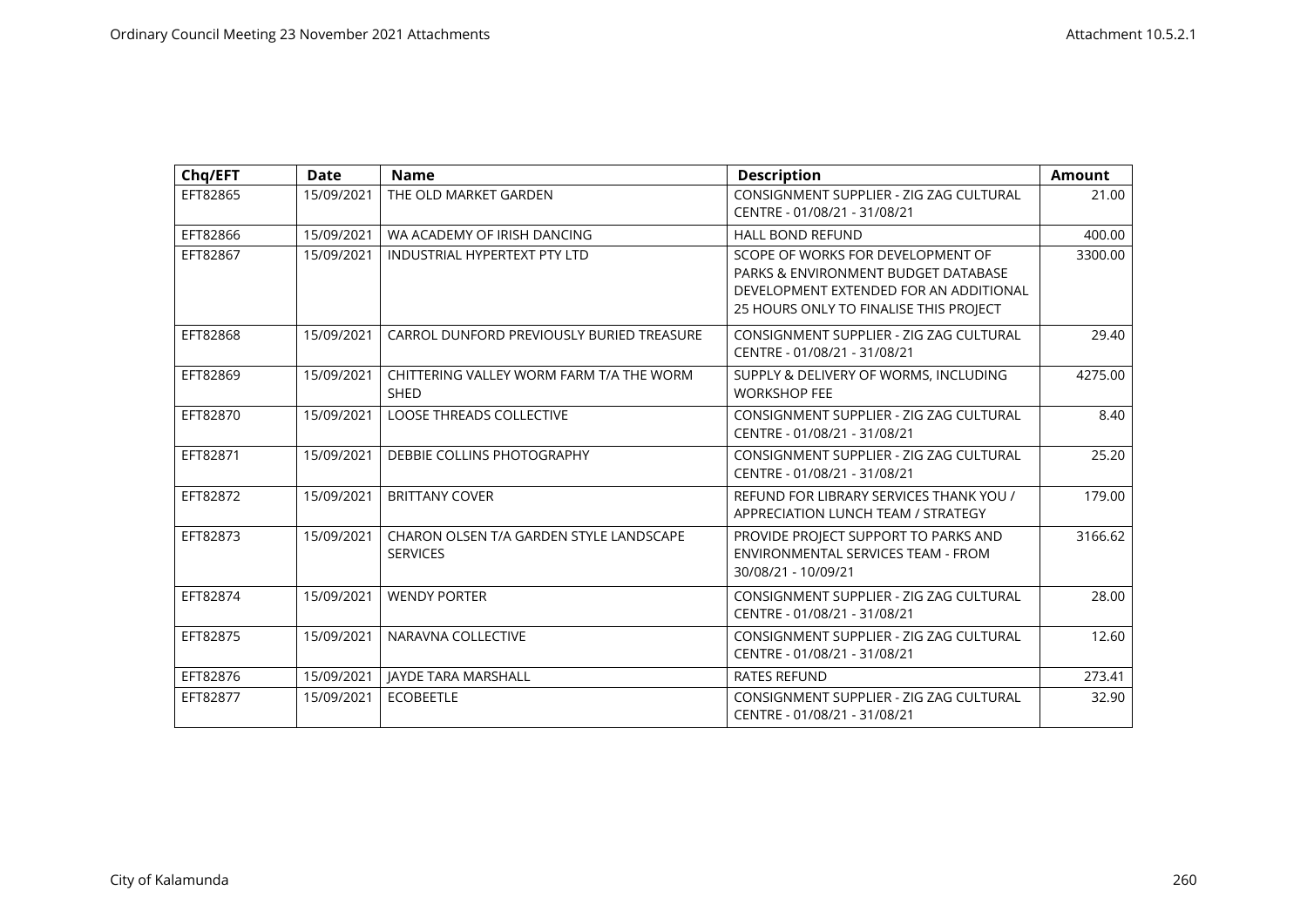| Chq/EFT  | <b>Date</b> | <b>Name</b>                              | <b>Description</b>                                                            | Amount   |
|----------|-------------|------------------------------------------|-------------------------------------------------------------------------------|----------|
| EFT82878 | 15/09/2021  | AMBROSINI GLOBAL RESOURCES PTY LTD       | <b>LABOUR HIRE - SERVICES FOR DRAINAGE</b><br><b>MAINTENANCE TEAM</b>         | 2165.05  |
| EFT82879 | 15/09/2021  | AUSTRALIAN LABORATORY SERVICE PTY LTD    | HYDROCARBON TESTING FOR CURTIN STUDENT<br>WATER QUALITY INVESTIGATION PROJECT | 450.56   |
| EFT82880 | 15/09/2021  | <b>NEIL GRAY</b>                         | CONSIGNMENT SUPPLIER - ZIG ZAG CULTURAL<br>CENTRE - 01/08/21 - 31/08/21       | 21.00    |
| EFT82881 | 15/09/2021  | ROBERT HALF AUSTRALIA PTY LIMITED        | <b>TEMPORARY LABOUR HIRE FEES</b>                                             | 25331.65 |
| EFT82882 | 15/09/2021  | EASTERN HILLS CHAINSAWS & MOWERS PTY LTD | PETROL & CORDLESSS BLOWER MINOR PLANT<br>FOR TRANSFER STATION                 | 992.00   |
| EFT82883 | 15/09/2021  | PORTLAND BROOME PTY LTD                  | <b>CEO PERFORMANCE REVIEW</b>                                                 | 4356.00  |
| EFT82884 | 15/09/2021  | <b>JUAN BANCORO</b>                      | <b>BUILDING APPLICATION FEE REFUND</b>                                        | 171.65   |
| EFT82885 | 15/09/2021  | <b>PRESTIGE PRODUCTS</b>                 | SUPPLY & DELIVERY OF SANTOS 62 BRUSHLESS<br>BLENDER FOR HEALTH DEPTARMENT     | 5049.00  |
| EFT82886 | 15/09/2021  | <b>EMILY SMIT</b>                        | <b>HALL &amp; KEY BOND REFUND</b>                                             | 450.00   |
| EFT82887 | 15/09/2021  | <b>WA COLLECTORS FAIR</b>                | <b>HALL &amp; KEY BOND REFUND</b>                                             | 455.00   |
| EFT82888 | 15/09/2021  | <b>TLS DANCE STUDIOS</b>                 | <b>HALL BOND REFUND</b>                                                       | 400.00   |
| EFT82889 | 17/09/2021  | <b>LESLEY BOYD</b>                       | COUNCILLOR ALLOWANCE - 01/09/21 - 30/09/21                                    | 2231.67  |
| EFT82890 | 17/09/2021  | KATHLEEN (KATHY) RITCHIE                 | COUNCILLOR ALLOWANCE - 01/09/21 - 30/09/21                                    | 2231.67  |
| EFT82891 | 17/09/2021  | <b>LISA COOPER</b>                       | COUNCILLOR ALLOWANCE - 01/09/21 - 30/09/21                                    | 2131.67  |
| EFT82892 | 17/09/2021  | <b>JOHN GIARDINA</b>                     | COUNCILLOR ALLOWANCE - 01/09/21 - 30/09/21                                    | 2131.67  |
| EFT82893 | 17/09/2021  | <b>GEOFF STALLARD</b>                    | COUNCILLOR ALLOWANCE - 01/09/21 - 30/09/21                                    | 2131.67  |
| EFT82894 | 17/09/2021  | SUSAN (SUE) BILICH                       | COUNCILLOR ALLOWANCE - 01/09/21 - 30/09/21                                    | 2231.67  |
| EFT82895 | 17/09/2021  | <b>BROOKE O'DONNELL</b>                  | COUNCILLOR ALLOWANCE - 01/09/21 - 30/09/21                                    | 2231.67  |
| EFT82896 | 17/09/2021  | <b>MARGARET THOMAS</b>                   | COUNCILLOR ALLOWANCE - 01/09/21 - 30/09/21                                    | 8171.09  |
| EFT82897 | 17/09/2021  | <b>DYLAN O'CONNOR</b>                    | COUNCILLOR ALLOWANCE - 01/09/21 - 30/09/21                                    | 3551.59  |
| EFT82898 | 17/09/2021  | <b>JANELLE SEWELL</b>                    | COUNCILLOR ALLOWANCE - 01/09/21 - 30/09/21                                    | 2231.67  |
| EFT82899 | 17/09/2021  | <b>MARY CANNON</b>                       | COUNCILLOR ALLOWANCE - 01/09/21 - 30/09/21                                    | 2131.67  |
| EFT82900 | 17/09/2021  | <b>CAMERON BLAIR</b>                     | COUNCILLOR ALLOWANCE - 01/09/21 - 30/09/21                                    | 2131.67  |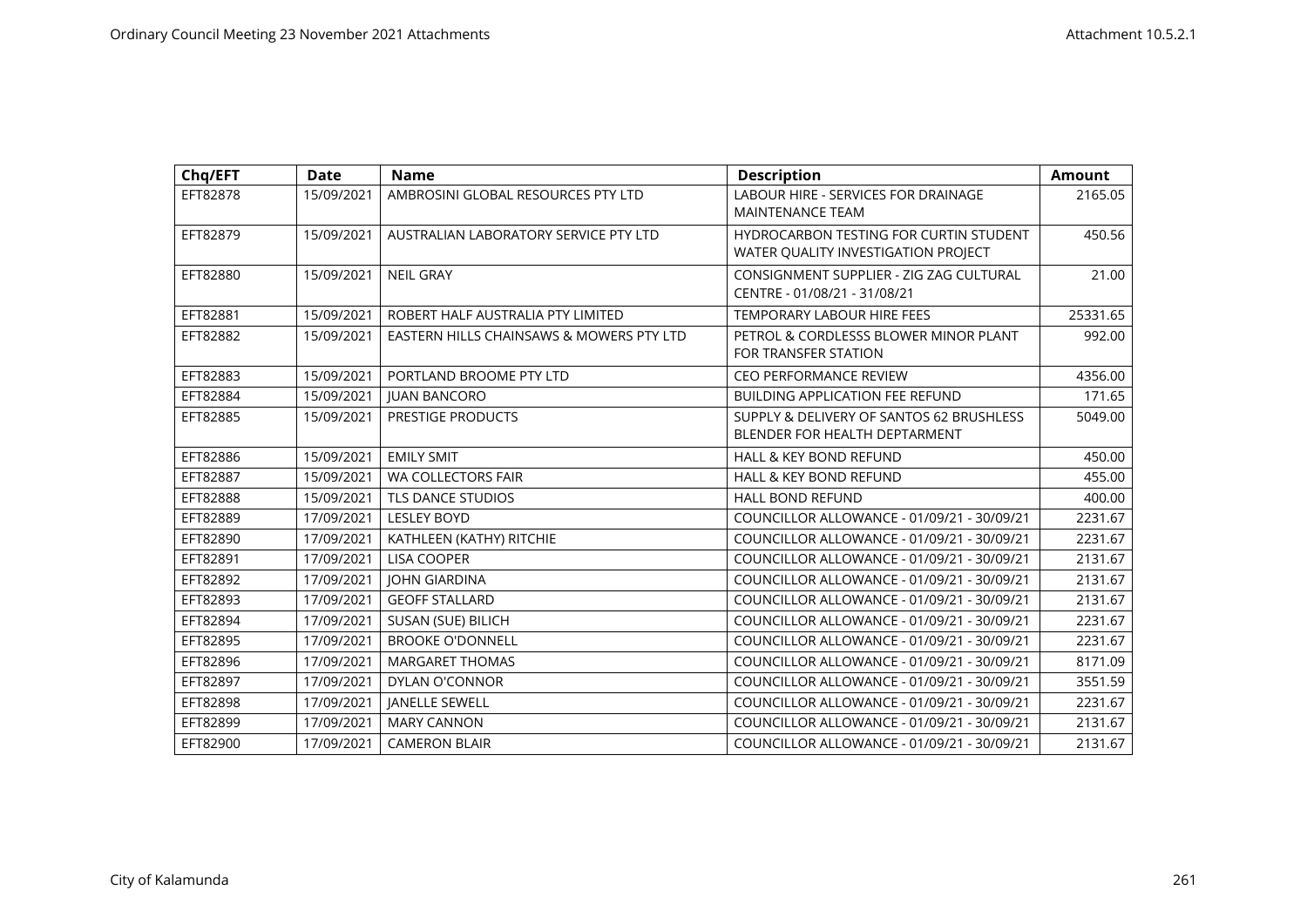| Chq/EFT  | <b>Date</b> | <b>Name</b>                                               | <b>Description</b>                                                                                                           | <b>Amount</b> |
|----------|-------------|-----------------------------------------------------------|------------------------------------------------------------------------------------------------------------------------------|---------------|
| EFT82901 | 23/09/2021  | <b>CAPITAL RECYCLING</b>                                  | SUPPLY OF VARIOUS ROAD BASE<br><b>CONSTRUCTION MATERIALS FOR THE</b><br><b>WALLISTON TRANSFER STATION UPGRADE</b>            | 15119.11      |
| EFT82902 | 23/09/2021  | <b>HART SPORT</b>                                         | GYM EQUIPMENT SUPPLIES FOR HARTFIELD<br>PARK RECREATION CENTRE                                                               | 350.80        |
| EFT82903 | 23/09/2021  | THE WORKWEAR GROUP PTY LTD                                | SUPPLY OF UNIFORM FOR VARIOUS STAFF<br><b>MEMBERS</b>                                                                        | 1119.63       |
| EFT82904 | 23/09/2021  | PLANT FORCE INVESTMENTS PTY LTD T/AS PLANTRITE            | PLANT SUPPLY STAGE 3 FOR WOODLUPINE<br><b>BROOK UPGRADE</b>                                                                  | 7654.79       |
| EFT82905 | 23/09/2021  | EXTERIA (LANDMARK ENGINEERING AND DESIGN PTY<br>LTD)      | SUPPLY AND INSTALL VASSE JARRAH TABLE<br>SETTING AT PAX HILL                                                                 | 5039.10       |
| EFT82906 | 23/09/2021  | <b>RUDD INDUSTRIAL</b>                                    | SUPPLY & DELIVERY OF VARIOUS GOODS FOR<br><b>OPERATIONS CENTRE</b>                                                           | 1072.51       |
| EFT82907 | 23/09/2021  | SERCUL (SOUTH EAST REGIONAL CENTRE FOR URBAN<br>LANDCARE) | DELIVERY OF 1 HOUR AQUATIC<br>MACROINVERTEBRATE WORKSHOP AT HIGH<br><b>WYCOMBE LIBRARY</b>                                   | 165.00        |
| EFT82908 | 23/09/2021  | <b>JOHN HUGHES GROUP</b>                                  | PLANT/VEHICLE PARTS                                                                                                          | 72.53         |
| EFT82909 | 23/09/2021  | ELEMENT ADVISORY PTY LTD                                  | PROFESSIONAL PLANNING SERVICES FOR<br>FORRESTFIELD NORTH STRUCTURE PLAN                                                      | 14887.44      |
| EFT82910 | 23/09/2021  | <b>TOTALLY WORKWEAR</b>                                   | SUPPLY OF PROTECTIVE CLOTHING                                                                                                | 1822.37       |
| EFT82911 | 23/09/2021  | DATA#3 LIMITED                                            | SUPPLY & DELIVERY OF VARIOUS GOODS FOR IT<br><b>DEPARTMENT</b>                                                               | 3847.92       |
| EFT82912 | 23/09/2021  | MILLENNIUM KIDS INC                                       | <b>GREEN LAB PROFESSIONAL LEARNING</b><br><b>CONFERENCE FOR ADOPT-A-PATCH SCHOOLS</b><br>PROGRAM                             | 4873.00       |
| EFT82913 | 23/09/2021  | PERTH CADCENTRE                                           | SUPPLY AND PROVIDE PTA BUS STOP DESIGN,<br>SITE SURVEY, DRAFT EXISTING AND PROPOSED<br>DESIGN AT 5 ON HALE ROAD FORRESTFIELD | 5500.00       |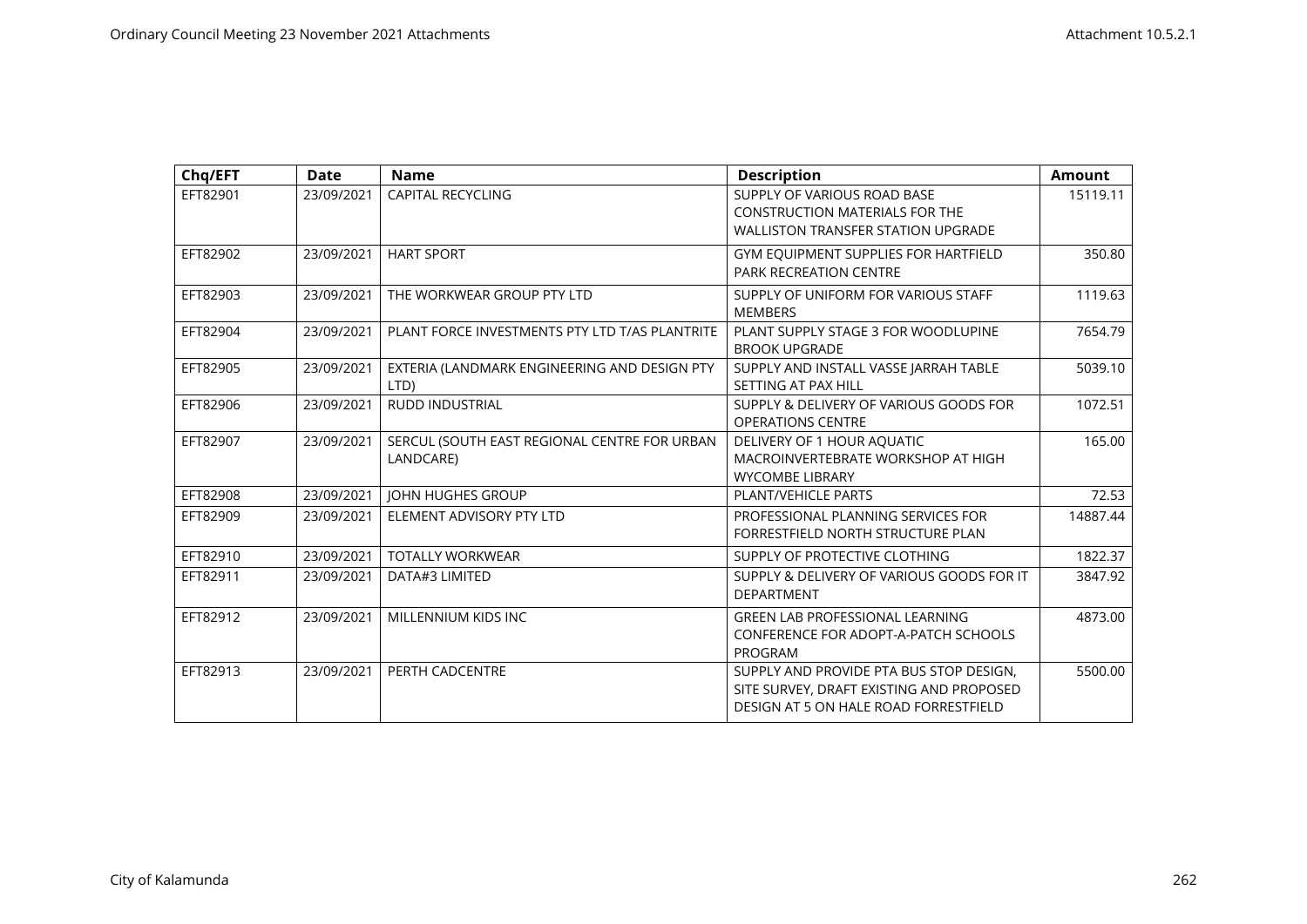| Chq/EFT  | <b>Date</b> | <b>Name</b>                                     | <b>Description</b>                                                                       | <b>Amount</b> |
|----------|-------------|-------------------------------------------------|------------------------------------------------------------------------------------------|---------------|
| EFT82914 | 23/09/2021  | UNICARD SYSTEMS PTY LTD                         | SUPPLY & DELIVERY OF 1 PRINTER FOR<br>ENVIRONMENTAL HEALTH                               | 1499.50       |
| EFT82915 | 23/09/2021  | <b>COATES HIRE OPERATIONS PTY LTD</b>           | PLANT / EQUIPMENT HIRE                                                                   | 575.45        |
| EFT82916 | 23/09/2021  | <b>FORPARK PTY LTD</b>                          | PLAY GROUND EQUIPMENT REPAIRS /<br>MAINTENANCE AT ALAN ANDERSON PARK<br><b>WALLISTON</b> | 5109.50       |
| EFT82917 | 23/09/2021  | WA LIBRARY SUPPLIES PTY LTD                     | SUPPLY & DELIVERY OF VARIOUS GOODS FOR<br><b>FORRESTFIELD LIBRARY</b>                    | 267.10        |
| EFT82918 | 23/09/2021  | <b>ECHO NEWSPAPER</b>                           | ADVERTISING FOR VARIOUS JOBS / EVENTS                                                    | 3223.00       |
| EFT82919 | 23/09/2021  | EASTERN METROPOLITAN REGIONAL COUNCIL<br>(EMRC) | DOMESTIC / WASTE CHARGES - RED HILL TIP,<br><b>MATTRESS &amp; TIMBER DISPOSAL FEES</b>   | 399023.11     |
| EFT82920 | 23/09/2021  | <b>STATEWIDE BEARINGS</b>                       | PLANT / VEHICLE PARTS                                                                    | 17.74         |
| EFT82921 | 23/09/2021  | <b>MCINTOSH &amp; SON</b>                       | PLANT / VEHICLE PARTS                                                                    | 615.38        |
| EFT82922 | 23/09/2021  | SONIC HEALTHPLUS (KINETIC HEALTH GROUP LTD)     | PREPLACEMENT MEDICALS / BASELINE HEARING<br><b>TESTS</b>                                 | 331.10        |
| EFT82923 | 23/09/2021  | ACTIMED AUSTRALIA PTY LTD                       | <b>MEDICAL SUPPLIES FOR PODIARTIST</b>                                                   | 811.18        |
| EFT82924 | 23/09/2021  | <b>COCKBURN CEMENT</b>                          | ROAD / FOOTPATH MATERIALS                                                                | 740.52        |
| EFT82925 | 23/09/2021  | <b>WINC AUSTRALIA PTY LTD</b>                   | STATIONERY / OFFICE SUPPLIES                                                             | 383.84        |
| EFT82926 | 23/09/2021  | A1 DIESEL INJECTION                             | <b>PLANT / VEHICLE PARTS</b>                                                             | 640.00        |
| EFT82927 | 23/09/2021  | BUCHER MUNICIPAL PTY LTD                        | PLANT / VEHICLE PARTS                                                                    | 852.02        |
| EFT82928 | 23/09/2021  | <b>BRIDGESTONE AUSTRALIA LTD</b>                | PLANT / VEHICLE PARTS                                                                    | 739.20        |
| EFT82929 | 23/09/2021  | <b>HOSEMASTERS</b>                              | PLANT / VEHICLE PARTS                                                                    | 1278.46       |
| EFT82930 | 23/09/2021  | <b>BENARA NURSERIES</b>                         | <b>VARIOUS GARDEN SUPPLIES FOR WOODLUPINE</b><br>LIVING STREAM STAGE 3                   | 18339.71      |
| EFT82931 | 23/09/2021  | C R KENNEDY & CO                                | REVEAL DEMS 360 CAMERA SW LICENCE -<br><b>SUPPORT &amp; MAINTENANCE</b>                  | 2052.00       |
| EFT82932 | 23/09/2021  | <b>I BLACKWOOD &amp; SON LIMITED</b>            | <b>GENERAL HARDWARE &amp; PROTECTIVE WEAR</b><br><b>SUPPLIES</b>                         | 4121.22       |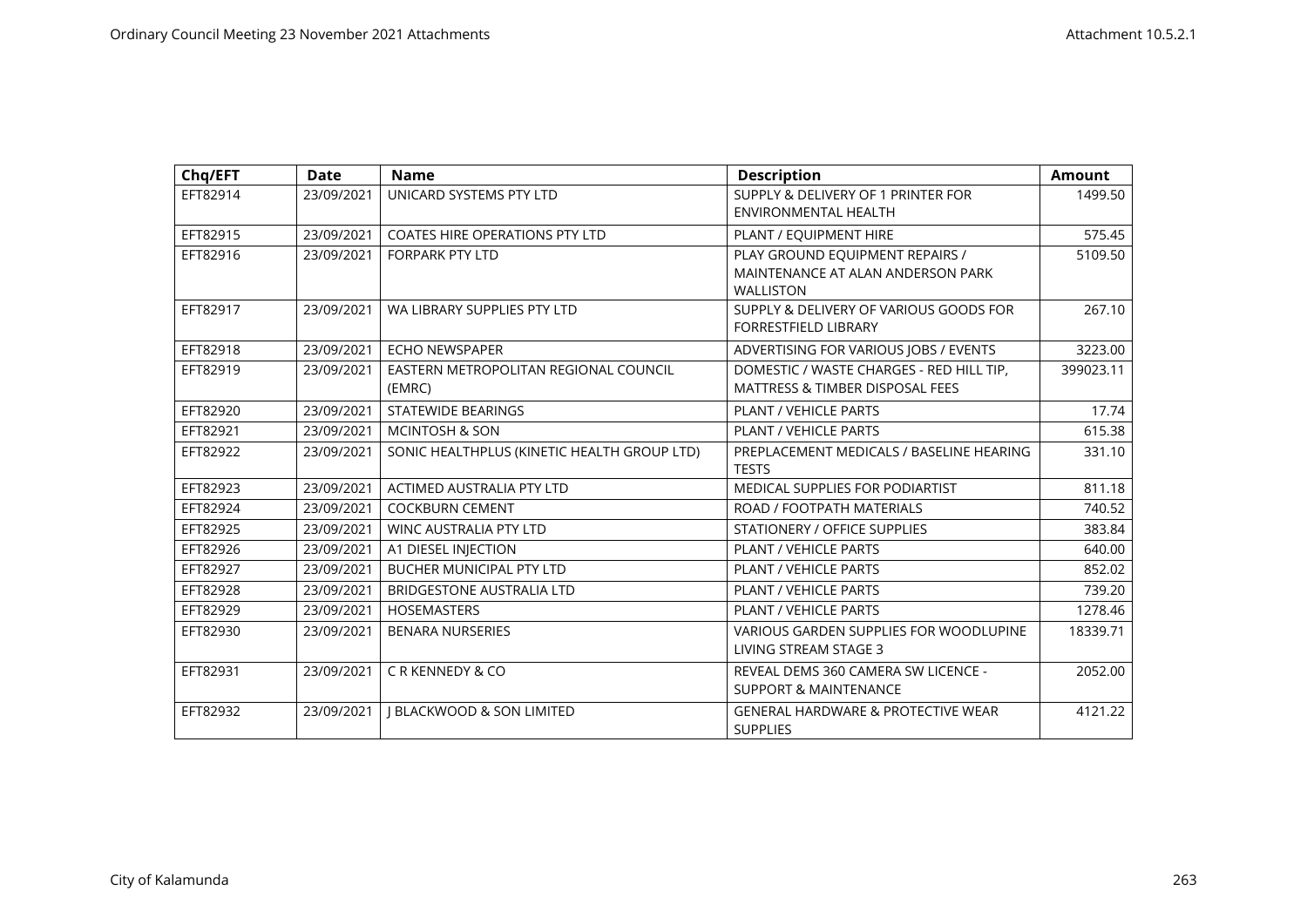| Chq/EFT  | <b>Date</b> | <b>Name</b>                       | <b>Description</b>                              | <b>Amount</b> |
|----------|-------------|-----------------------------------|-------------------------------------------------|---------------|
| EFT82933 | 23/09/2021  | BIBBULMUN TRACK FOUNDATION        | MERCHANDISE SUPPLIES FOR RESALE AT THE          | 966.65        |
|          |             |                                   | ZIG ZAG CULTURAL CENTRE                         |               |
| EFT82934 | 23/09/2021  | SPORTS TURF TECHNOLOGY            | CONDUCTING A SITE VISIT TO ALAN ANDERSON        | 1144.00       |
|          |             |                                   | RESERVE AND TO THEN PREPARING A                 |               |
|          |             |                                   | COMPREHENSIVE GROUND COVER                      |               |
|          |             |                                   | DEVELOPMENT AND MAINTENANCE PROGRAM             |               |
|          |             |                                   | FOR IMPLEMENTATION OVER NEXT TWO YEARS          |               |
| EFT82935 | 23/09/2021  | TOTAL PACKAGING (WA) PTY LTD      | SUPPLY OF DOG LITTER BAGS                       | 858.00        |
| EFT82936 | 23/09/2021  | AABEL LINE MARKING                | LINE MARKING AT CANNING ROAD NO                 | 836.55        |
|          |             |                                   | <b>STOPPING LINE</b>                            |               |
| EFT82937 | 23/09/2021  | WA HINO SALES & SERVICE           | PLANT / VEHICLE PARTS                           | 151.87        |
| EFT82938 | 23/09/2021  | <b>CABCAR PTY LTD</b>             | SUPPLY AND DELIVER COMMUNICATION                | 598.00        |
|          |             |                                   | EQUIPMENT FOR CITY PLANT AND MACHINERY          |               |
| EFT82939 | 23/09/2021  | ORBIT HEALTH & FITNESS SOLUTIONS  | SUPPLY & DELIVERY OF VARIOUS GYM                | 510.40        |
|          |             |                                   | <b>EQUIPMEMT</b>                                |               |
| EFT82940 | 23/09/2021  | <b>B &amp; J CATALANO PTY LTD</b> | ROAD MATERIALS FOR VARIOUS LOCATIONS            | 8634.03       |
| EFT82941 | 23/09/2021  | <b>EUROFINS ARL PTY LTD</b>       | SURFACE WATER SAMPLING IN LINE WITH             | 470.80        |
|          |             |                                   | RECENT ACCREDITED AUDITOR                       |               |
|          |             |                                   | RECOMMENDATION AT PIONEER PARK                  |               |
| EFT82942 | 23/09/2021  | <b>LGIS PROPERTY</b>              | LGIS INSURANCE - ENDORSEMENT PERIOD             | 11294.88      |
|          |             |                                   | 30/06/20 TO 30/06/21 - 2020-2021 MOTOR          |               |
|          |             |                                   | <b>VEHICLE CONTRIBUTION ADJUSTMENT</b>          |               |
|          |             |                                   | ADDITIONAL CONTRIBUTION AS AT JUNE 2020         |               |
| EFT82943 | 23/09/2021  | QUICK CORPORATE AUST PTY LTD      | STATIONERY & OFFICE SUPPLIES                    | 2929.27       |
| EFT82944 | 23/09/2021  | <b>INSTANT WEIGHING</b>           | PLANT / VEHICLE PARTS                           | 1573.00       |
| EFT82945 | 23/09/2021  | <b>TRANSCORE PTY LTD</b>          | PEER REVIEW - FORRESTFIELD NORTH DCP            | 924.00        |
|          |             |                                   | INFRASTRUCTURE ANALYSIS METHODOLOGY             |               |
|          |             |                                   | AND INPUTS - CLAIM FOR WORK UNDERTAKEN          |               |
|          |             |                                   | UP TO MID AUGUST 2021 INCLUDING                 |               |
|          |             |                                   | <b>COMPLETION OF PROJECT INCEPTION - TASK 2</b> |               |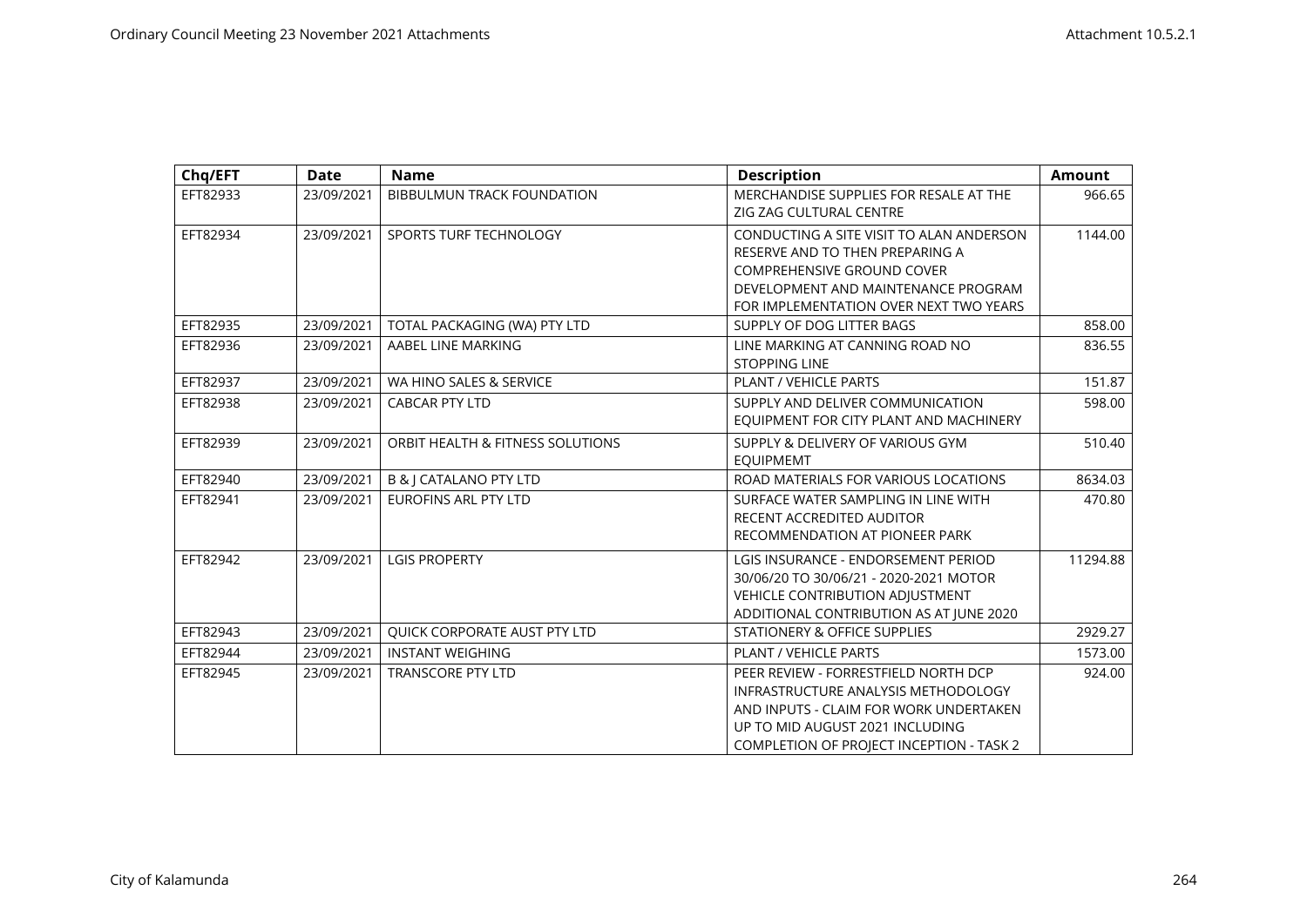| Chq/EFT  | <b>Date</b> | <b>Name</b>                                  | <b>Description</b>                        | <b>Amount</b> |
|----------|-------------|----------------------------------------------|-------------------------------------------|---------------|
| EFT82946 | 23/09/2021  | MAIN ROADS (WA)                              | PROJECT REFUND FOR 2019/2020              | 5898.20       |
|          |             |                                              | REHABILITATION PROJECT 21115327 -         |               |
|          |             |                                              | WELSHPOOL RD EB/CRYSTAL BROOK             |               |
| EFT82947 | 23/09/2021  | <b>BOC LIMITED</b>                           | SUPPLY OF GAS EQUIPMENT & DRY ICE PELLETS | 104.82        |
| EFT82948 | 23/09/2021  | LOCK, STOCK & FARRELL LOCKSMITH PTY LTD      | PADLOCKS / KEYS SUPPLIES                  | 979.00        |
| EFT82949 | 23/09/2021  | COCA-COLA AMATIL (AUST) PTY LTD              | KIOSK SUPPLIES FOR HARTFIELD RECREATION   | 665.43        |
|          |             |                                              | <b>CENTRE</b>                             |               |
| EFT82950 | 23/09/2021  | <b>G FORCE PRINTING</b>                      | SUPPLY OF PRINTED STATIONERY STOCK        | 946.88        |
| EFT82951 | 23/09/2021  | T-QUIP                                       | PLANT / VEHICLE PARTS                     | 136.55        |
| EFT82952 | 23/09/2021  | SWAN TOWING SERVICE PTY LTD                  | <b>TOWING SERVICES</b>                    | 264.00        |
| EFT82953 | 23/09/2021  | <b>HYDROOUIP PUMPS</b>                       | SUPPLY OF PUMPS & IRRIGATION PARTS /      | 5846.50       |
|          |             |                                              | <b>MAINTENANCE BORES</b>                  |               |
| EFT82954 | 23/09/2021  | SHRED-X PTY LTD                              | SECURE DOCUMENT DISPOSAL BIN REMOVAL      | 55.00         |
|          |             |                                              | AND REPLACEMENT                           |               |
| EFT82955 | 23/09/2021  | DOWNER EDI WORKS PTY LTD                     | SUPPLY AND CONSTRUCTION OF SHARED PATH    | 8532.37       |
|          |             |                                              | AT PALMER CRESCENT HIGH WYCOMBE           |               |
| EFT82956 | 23/09/2021  | DEPARTMENT OF BIODIVERSITY, CONSERVATION AND | MERCHANDISE SUPPLIES FOR RESALE AT THE    | 1039.50       |
|          |             | <b>ATTRACTIONS</b>                           | ZIG ZAG CULTURAL CENTRE                   |               |
| EFT82957 | 23/09/2021  | SIFTING SANDS                                | FORTNIGHTLY PLAYGROUND AND SKATE PARK     | 8049.80       |
|          |             |                                              | SERVICE - WEEK COMMENCING 02/08/21 -      |               |
|          |             |                                              | <b>FLEMING RESERVE SOFTFALL</b>           |               |
| EFT82958 | 23/09/2021  | VERMEER (WA & NT)                            | <b>PLANT / VEHICLE PARTS</b>              | 357.26        |
| EFT82959 | 23/09/2021  | <b>WOODLANDS</b>                             | SUPPLY AND DELIVER 6 x CUSTOM FABRICATED  | 10532.50      |
|          |             |                                              | PLINTHS, 8mm MILD STEEL - POWDER COATED   |               |
|          |             |                                              | <b>WITH BEVELLED TOP</b>                  |               |
| EFT82960 | 23/09/2021  | PRO-LAMPS PTY LTD                            | SUPPLY & DELIVERY OF LIGHT GLOBES         | 789.53        |
| EFT82961 | 23/09/2021  | 360 ENVIRONMENTAL PTY LTD                    | EXTENSIVE CLEANUP OF ACM AT LEDGER ROAD   | 10549.00      |
|          |             |                                              | PLUS A REPORT ON FINDINGS AND REVIEW OF   |               |
|          |             |                                              | THE AMP                                   |               |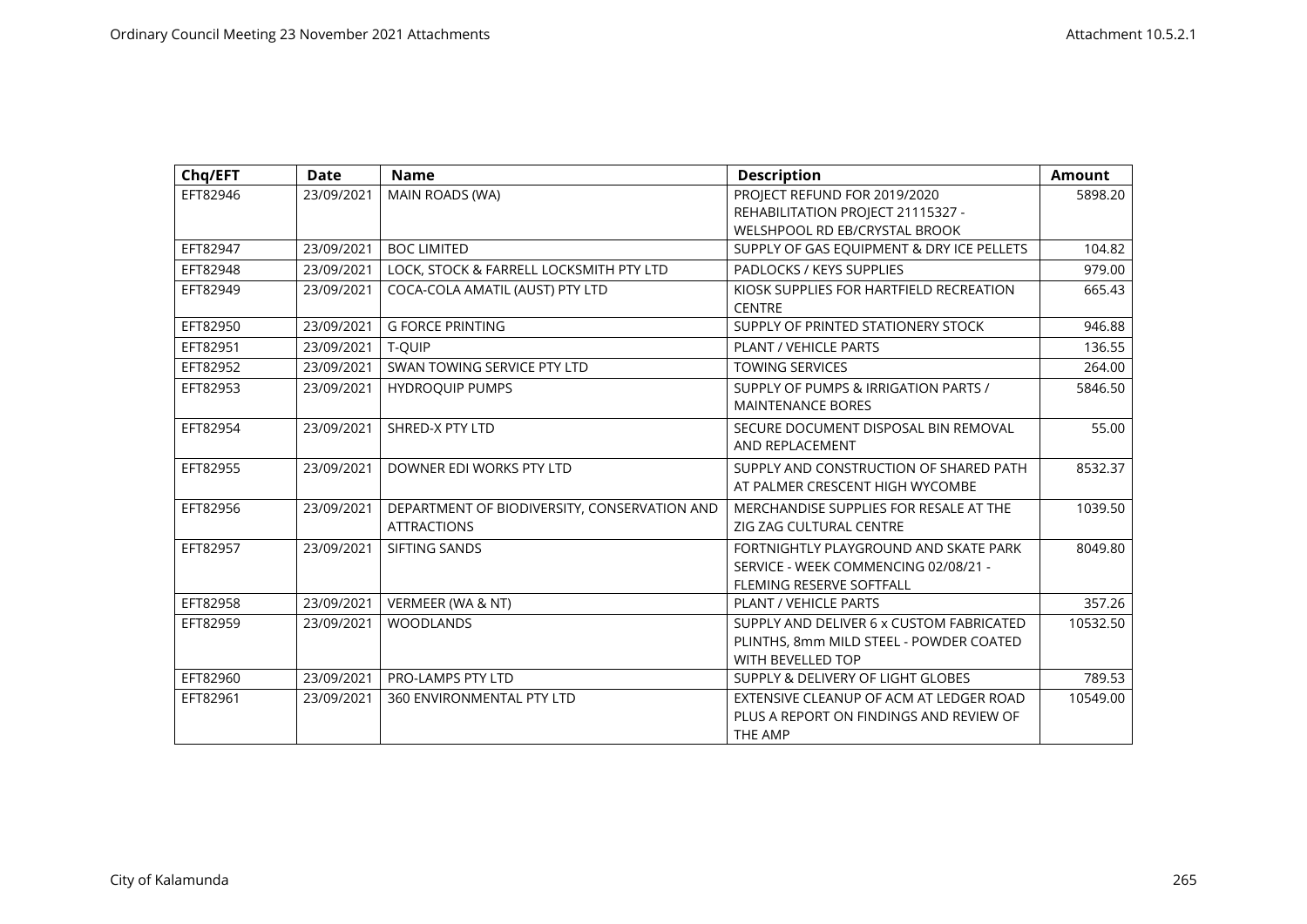| Chq/EFT  | <b>Date</b> | <b>Name</b>                                    | <b>Description</b>                        | <b>Amount</b> |
|----------|-------------|------------------------------------------------|-------------------------------------------|---------------|
| EFT82962 | 23/09/2021  | KYOCERA DOCUMENT SOLUTIONS AUSTRALIA PTY       | PHOTOCOPIER SERVICE COSTS FOR VARIOUS     | 5317.05       |
|          |             | <b>LTD</b>                                     | <b>LOCATIONS</b>                          |               |
| EFT82963 | 23/09/2021  | WESTERN AUSTRALIAN TIMBER PRODUCTS PTY LTD     | SUPPLY OF 200 SMALL SURVEY STAKES FOR THE | 459.80        |
|          |             |                                                | <b>COMMEMORATIVE PLANTING</b>             |               |
| EFT82964 | 23/09/2021  | LOCHNESS LANDSCAPE SERVICES                    | LANDSCAPE MAINTENANCE AT VARIOUS          | 4928.00       |
|          |             |                                                | <b>LOCATIONS</b>                          |               |
| EFT82965 | 23/09/2021  | CONTRAFLOW                                     | <b>TRAFFIC MANAGEMENT FOR VARIOUS</b>     | 32941.19      |
|          |             |                                                | <b>LOCATIONS</b>                          |               |
| EFT82966 | 23/09/2021  | <b>MEGAN MCKINLAY</b>                          | 3 X 60 MINUTES CHILDREN'S BOOK WEEK       | 770.00        |
|          |             |                                                | SESSIONS ON WEDNESDAY 25 AUGUST 2021 AT   |               |
|          |             |                                                | <b>VARIOUS LIBRARIES</b>                  |               |
| EFT82967 | 23/09/2021  | HEALTHEZONE PTY LTD T/AS BAD BACKS WA          | OFFICE FURNITURE SUPPLIES                 | 439.00        |
| EFT82968 | 23/09/2021  | REMONDIS AUSTRALIA PTY LTD                     | COLLECTION & RECYCLING OF CARDBOARD AT    | 1412.57       |
|          |             |                                                | <b>WALLISTION TRANSFER STATION</b>        |               |
| EFT82969 | 23/09/2021  | DATATEL COMMUNICATIONS PTY LTD T/A ETTIS       | ANNUAL TAGGING AND TESTING OF             | 579.15        |
|          |             |                                                | ELECTIRICAL APPLIANCES                    |               |
| EFT82970 | 23/09/2021  | <b>JTAGZ PTY LTD</b>                           | SUPPLY & DELIVERY OF CAT & DOG            | 1287.00       |
|          |             |                                                | <b>REGISTRATION TAGS</b>                  |               |
| EFT82971 | 23/09/2021  | NATURAL AREA MANAGEMENT & SERVICES             | SUPPLY OF PLANTS FOR WOODLUPINE BROOK     | 18087.75      |
|          |             |                                                | UPGRADE PLANT SUPPLY STAGE 3              |               |
| EFT82972 | 23/09/2021  | SHERRIN RENTALS PTY LTD                        | DRY HIRE FEES OF 15 TONNE PAD FOOT ROLLER | 2440.64       |
|          |             |                                                | - PERIOD 23/08/21 - 31/08/21              |               |
| EFT82973 | 23/09/2021  | TALIS CONSULTANTS PTY LTD ATF TALIS UNIT TRUST | DETAILED DESIGN & CONSULT SERVICES FOR    | 3862.38       |
|          |             |                                                | THE DELIVERY OF WOODLUPINE #3 LIVING      |               |
|          |             |                                                | STREAM AS PART OF C9S1 - CONSULTANCY      |               |
|          |             |                                                | SERVICES FOR THE PERIOD ENDING 31/07/21 & |               |
|          |             |                                                | <b>WALLISTON TRANSFER STATION</b>         |               |
| EFT82974 | 23/09/2021  | <b>ZIRCODATA PTY LTD</b>                       | MONTHLY OFFSITE STORAGE FEES PERIOD       | 602.16        |
|          |             |                                                | 26/07/21 - 25/08/21                       |               |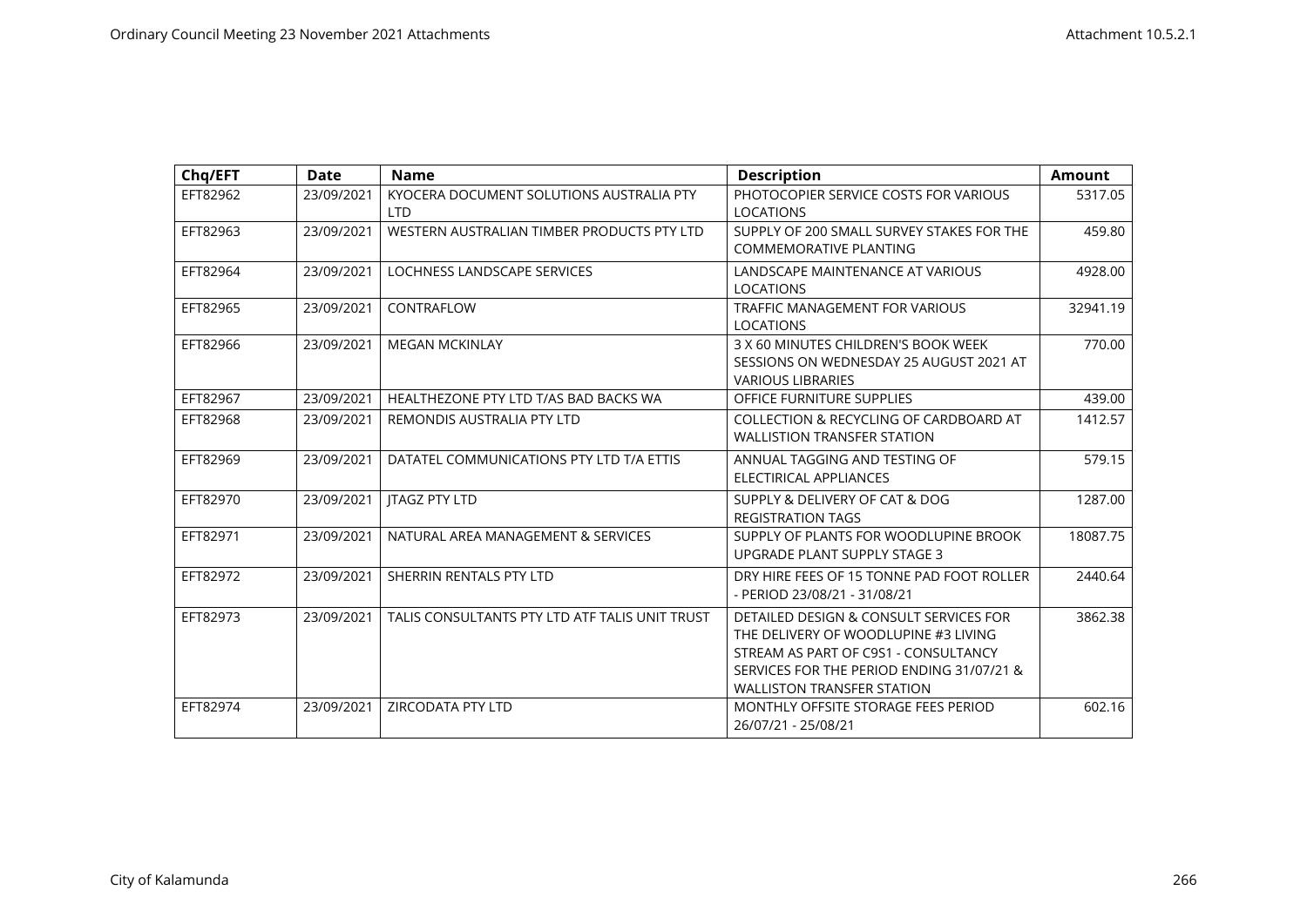| Chq/EFT  | <b>Date</b> | <b>Name</b>                                                       | <b>Description</b>                                                                                                                                                                                                                                | <b>Amount</b> |
|----------|-------------|-------------------------------------------------------------------|---------------------------------------------------------------------------------------------------------------------------------------------------------------------------------------------------------------------------------------------------|---------------|
| EFT82975 | 23/09/2021  | DAYTONE PRINTING PTY LTD                                          | PRINTING OF BROCHURES / INVITES FOR<br><b>VARIOUS LOCATIONS</b>                                                                                                                                                                                   | 686.40        |
| EFT82976 | 23/09/2021  | WEST TIP WASTE CONTROL PTY LTD                                    | TIP FEES - REMOVAL & PROCESSING OF VARIOUS<br><b>WASTE</b>                                                                                                                                                                                        | 159355.86     |
| EFT82977 | 23/09/2021  | <b>QUALITY PRESS</b>                                              | PRINTING OF VARIOUS BROCHURES/STICKERS &<br><b>SURVEY</b>                                                                                                                                                                                         | 4084.30       |
| EFT82978 | 23/09/2021  | <b>BLUE FORCE PTY LTD</b>                                         | MONITORING SERVICES AT HIGH WYCOMBE<br>RECREATION CENTRE FOR 01/08/21 - 31/10/21 &<br>MAINTENANCE WORKS AT OPERATIONS CENTRE                                                                                                                      | 589.60        |
| EFT82979 | 23/09/2021  | BRETT DAVID INVESTMENTS PTY LTD T/A SUCCESSFUL<br><b>PROJECTS</b> | VARIATION REQUEST 2 - DEFECTS LIABILITY<br>PERIOD#4875 SUCCESSFUL PROJECTS -<br>VARIATION & EXTENSION OF PROJECT<br>MANAGEMENT AND SUPERINTENDENT<br>SERVICES FOR THE DLP OF KALAMUNDA<br>COMMUNITY CENTRE AND ADMINISTRATION OF<br><b>PINDAN</b> | 1650.00       |
| EFT82980 | 23/09/2021  | ALL IMPACT PTY LTD T/A DMI SIGNS                                  | SUPPLY & DELIVERY OF DOG OUTDOOR SIGN                                                                                                                                                                                                             | 1009.26       |
| EFT82981 | 23/09/2021  | <b>WESTERN TREE RECYCLERS</b>                                     | GREEN WASTE PROCESSING SERVICES AT<br><b>WALLISTON TRANSFER STATION</b>                                                                                                                                                                           | 12760.00      |
| EFT82982 | 23/09/2021  | <b>CORSIGN WA PTY LTD</b>                                         | SUPPLIES OF SIGNAGE AND RELATED<br><b>EQUIPMENT</b>                                                                                                                                                                                               | 7425.77       |
| EFT82983 | 23/09/2021  | ILLION AUSTRALIA PTY LTD T/A ILLION TENDERLINK                    | ADVERTISING OF VARIOUS TENDERS FOR THE<br><b>CITY</b>                                                                                                                                                                                             | 358.60        |
| EFT82984 | 23/09/2021  | GYMMASTER SOFTWARE - TRESHNA ENTERPRISES LTD                      | STUDIO PACKAGE - 150 MEMBER LIMIT FOR<br>HIGH WYCOMBE RECREATION CENTRE                                                                                                                                                                           | 80.00         |
| EFT82985 | 23/09/2021  | <b>EMPLOYEECONNECT PTY LTD</b>                                    | MONTHLY SOFTWARE AND SERVICE - JULY 2021                                                                                                                                                                                                          | 3070.41       |
| EFT82986 | 23/09/2021  | PROTEK 247 BUILDING                                               | MAINTENANCE GUTTER CLEANING & REPAIRS<br>AT VARIOUS LOCATIONS                                                                                                                                                                                     | 19163.17      |
| EFT82987 | 23/09/2021  | <b>ACTION GLASS &amp; ALUMINIUM</b>                               | <b>GLASS REPAIRS AT RAY OWEN RECREATION</b><br><b>CENTRE</b>                                                                                                                                                                                      | 163.65        |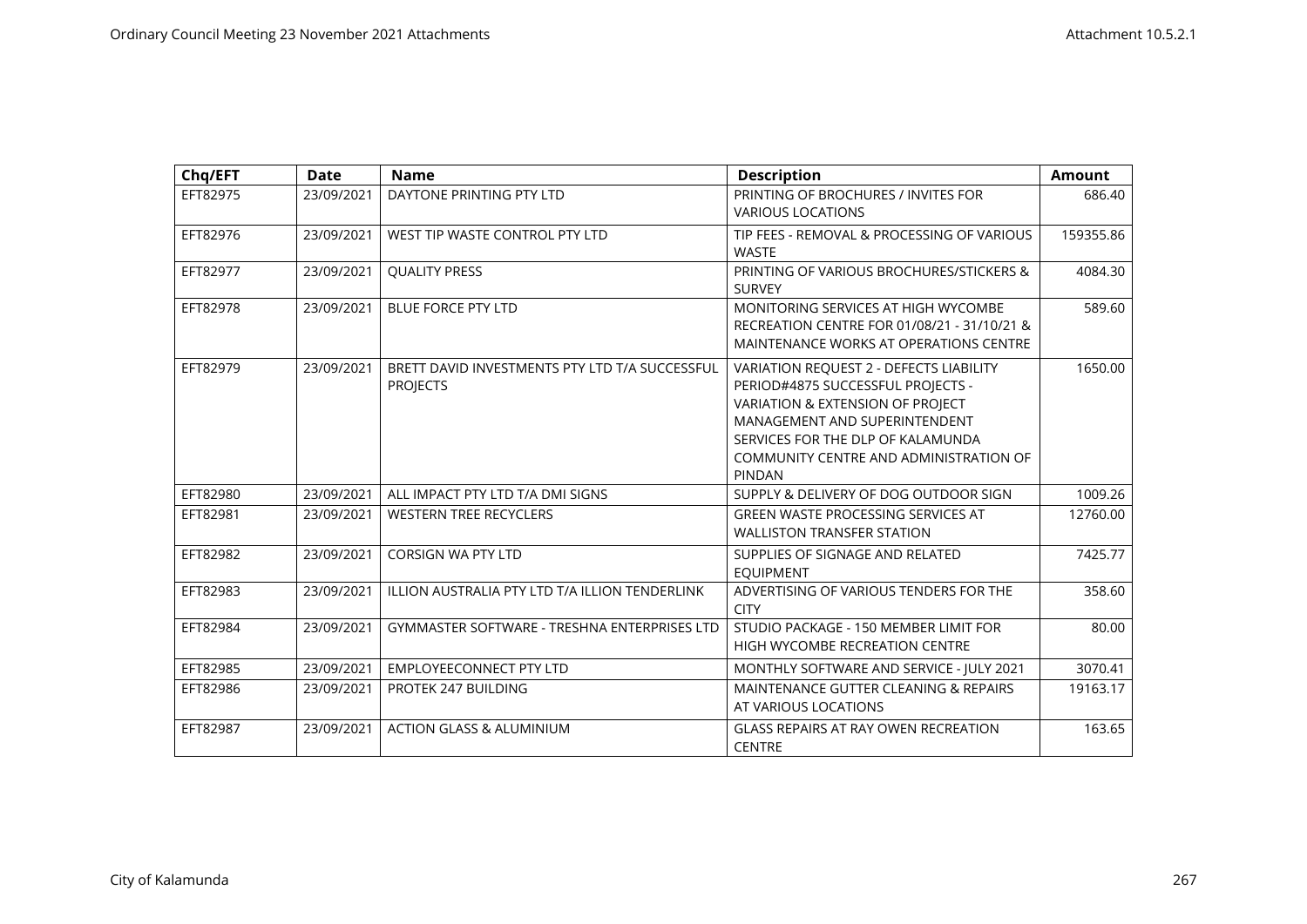| Chq/EFT  | Date       | <b>Name</b>                       | <b>Description</b>                                                                                                | Amount    |
|----------|------------|-----------------------------------|-------------------------------------------------------------------------------------------------------------------|-----------|
| EFT82988 | 23/09/2021 | <b>VIVACIOUS SURROUNDS</b>        | COMMUNITY EDUCATION AND AWARENESS OF<br>WATER IN OUR LANDSCAPE - CREEK LINES WALK<br><b>AND TALK</b>              | 330.00    |
| EFT82989 | 23/09/2021 | <b>HARLEY DYKSTRA PTY LTD</b>     | <b>CELL 9 OUTLINE DEVELOPMENT PLAN</b><br>AMENDMENT - WATTLE GROVE                                                | 1045.00   |
| EFT82990 | 23/09/2021 | PAPERBARK TECHNOLOGIES PTY LTD    | ARBORICULTURAL REPORT FOR 1 SUGAR TREE<br>ADJACENT TO 350 HAWTIN ROAD FORRESTFIELD                                | 550.00    |
| EFT82991 | 23/09/2021 | ROAD RAIL & MINE PRODUCTS PTY LTD | KALAMUNDA RD JUST PAST ABERNETHY RD 2 X<br>LOCATIONS OF WBEAM - WE HAVE ALLOWED<br>FOR 2 RAILS AND NUTS AND BOLTS | 1430.00   |
| EFT82992 | 23/09/2021 | SPRAYKING WA PTY LTD              | WEED CONTROL TO FOOTPATHS AND KERBS AT<br><b>VARIOUS LOCATIONS</b>                                                | 17770.57  |
| EFT82993 | 23/09/2021 | THURLBY HERB PTY LIMITED          | SUPPLY OF GOODS FOR RESALE FOR THE ZIG<br><b>ZAG CULTURAL CENTRE</b>                                              | 586.61    |
| EFT82994 | 23/09/2021 | <b>GO DOORS</b>                   | SUPPLY THE CITY WITH REACTIVE AUTO DOOR<br>MAINTENACE AT HISTORY VILLAGE                                          | 418.00    |
| EFT82995 | 23/09/2021 | ROLSTEEL ENTERPRISES PTY LTD      | REVISED QUOTE FOR SIDE STEP TO REPLACE<br>RETRACTABLE STEP ON FRONT 6 WHEELAR<br><b>TRUCK</b>                     | 220.00    |
| EFT82996 | 23/09/2021 | ALLSTATE KERBING AND CONCRETE     | EXTRUDED CONCRETE KERBING SERVICES AT<br><b>VARIOUS LOCATIONS</b>                                                 | 8309.51   |
| EFT82997 | 23/09/2021 | <b>TRACC CIVIL PTY LTD</b>        | HALE ROAD WIDENING & ENHANCEMENT<br><b>WORKS</b>                                                                  | 568345.34 |
| EFT82998 | 23/09/2021 | <b>IS WASTE &amp; RECYCLING</b>   | SUPPLY SKIP BINS AND REMOVE WASTE AND<br>CARDBOARD FROM RAY OWEN SPORTS CENTRE                                    | 1027.40   |
| EFT82999 | 23/09/2021 | <b>AGRIMATE FENCING</b>           | REPLACE FENCE NEXT TO FRONT GATE FROM<br>FORCED ENTRY AT WALLISTON TRANSFER<br><b>STATION</b>                     | 1870.00   |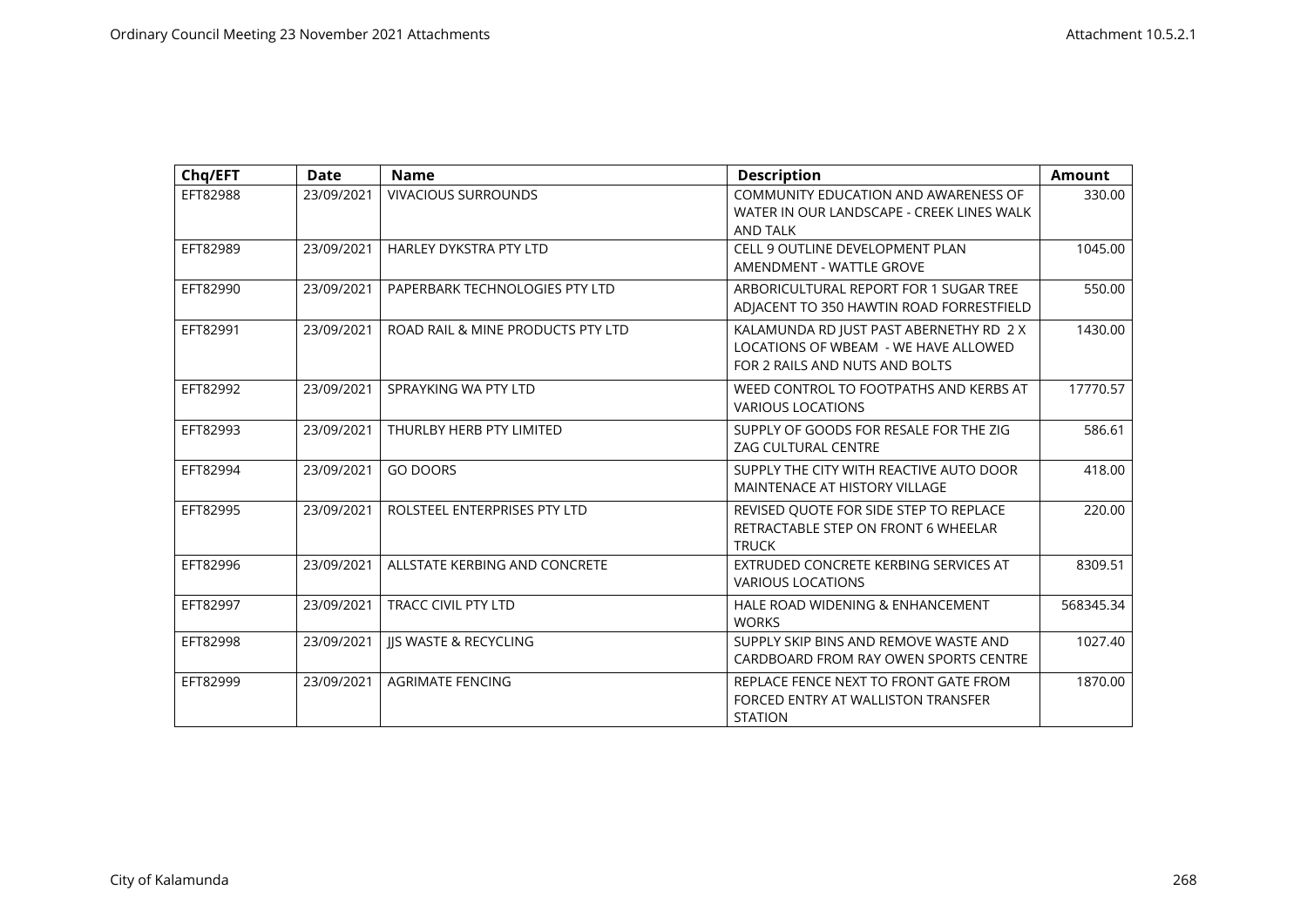| Chq/EFT  | <b>Date</b> | <b>Name</b>                                                               | <b>Description</b>                                                                                                                                    | <b>Amount</b> |
|----------|-------------|---------------------------------------------------------------------------|-------------------------------------------------------------------------------------------------------------------------------------------------------|---------------|
| EFT83000 | 23/09/2021  | <b>AREXION PTY LTD</b>                                                    | FINAL PAYMENT - FENCE REPAIR - 41 BERRY<br>DRIVE MAIDA VALE                                                                                           | 1039.50       |
| EFT83001 | 23/09/2021  | MARKET CREATIONS TECHNOLOGY PTY LTD T/A<br><b>INTEGRATED ICT</b>          | MARKETING & TECHNOLOGY SERVICE FEES &<br><b>MONTHLY CLOUD HOSTING SERVICES</b>                                                                        | 6141.15       |
| EFT83002 | 23/09/2021  | FUELQUIP INDUSTRIES PTY LTD TRUSTEE FOR THE R &<br><b>T FAMILY TRUST</b>  | SUPPLY AND INSTALL 1X ASSY STANDARD 4X20<br>CLCD WITH SIL FOR OPERATIONS CENTRE FUEL<br>TANK, QUOTE INCLUDES TECHNICIAN LABOUR<br>AND TRAVEL TO SITE. | 1218.25       |
| EFT83003 | 23/09/2021  | <b>QUINTIS SANDALWOOD PTY LTD</b>                                         | MERCHANDISE SUPPLIES FOR RESALE AT THE<br>ZIG ZAG CULTURAL CENTRE                                                                                     | 650.07        |
| EFT83004 | 23/09/2021  | <b>FVS FIRE PTY LTD</b>                                                   | TESTING AND REPORTING OF FIRE PANELS AT<br><b>VARIOUS LOCATIONS</b>                                                                                   | 1166.37       |
| EFT83005 | 23/09/2021  | <b>MURESK INSTITUTE</b>                                                   | REGISTRATION FOR STAFF TO ATTEND WALGA -<br>ANIMAL WELFARE IN EMERGENCIES PROGRAM<br><b>COURSE</b>                                                    | 9405.00       |
| EFT83006 | 29/09/2021  | WEX AUSTRALIA PTY LTD - WRIGHT EXPRESS FUEL<br><b>CARDS AUSTRALIA LTD</b> | FUEL - PERIOD ENDING 27/09/21                                                                                                                         | 976.27        |
| EFT83007 | 29/09/2021  | NEVERFAIL SPRINGWATER LTD (KALA LIB)                                      | BOTTLED WATER SUPPLIES / MAINTENANCE FOR<br>KALAMUNDA LIBRARY                                                                                         | 119.43        |
| EFT83008 | 29/09/2021  | PFD FOOD SERVICES - HOLLIER DICKSONS                                      | KIOSK SUPPLIES FOR HARTFIELD PARK<br><b>RECREATION CENTRE</b>                                                                                         | 438.25        |
| EFT83009 | 29/09/2021  | SURF LIFE SAVING WESTERN AUSTRALIA                                        | PROVIDE FIRST AID REFRESHER, CPR PLUS CHILD<br>CARE FIRST AID AT HARTFIELD PARK<br><b>RECREATION CENTRE</b>                                           | 1127.00       |
| EFT83010 | 29/09/2021  | NEVERFAIL SPRINGWATERLTD (FORRESTFIELD LIB)                               | BOTTLED WATER SUPPLIES / MAINTENANCE FOR<br>FORRESTFIELD LIBRARY                                                                                      | 47.52         |
| EFT83011 | 29/09/2021  | <b>VE GRAPHICS PTY LTD</b>                                                | SUPPLY OF BANNERS FOR VARIOUS EVENTS                                                                                                                  | 708.40        |
| EFT83012 | 29/09/2021  | WIGMAN HOLDINGS PTY LTD                                                   | <b>RATES REFUND</b>                                                                                                                                   | 827.40        |
| EFT83013 | 29/09/2021  | WILHELM JOSEPH & MARGARETE BOHMER                                         | <b>RATES REFUND</b>                                                                                                                                   | 474.44        |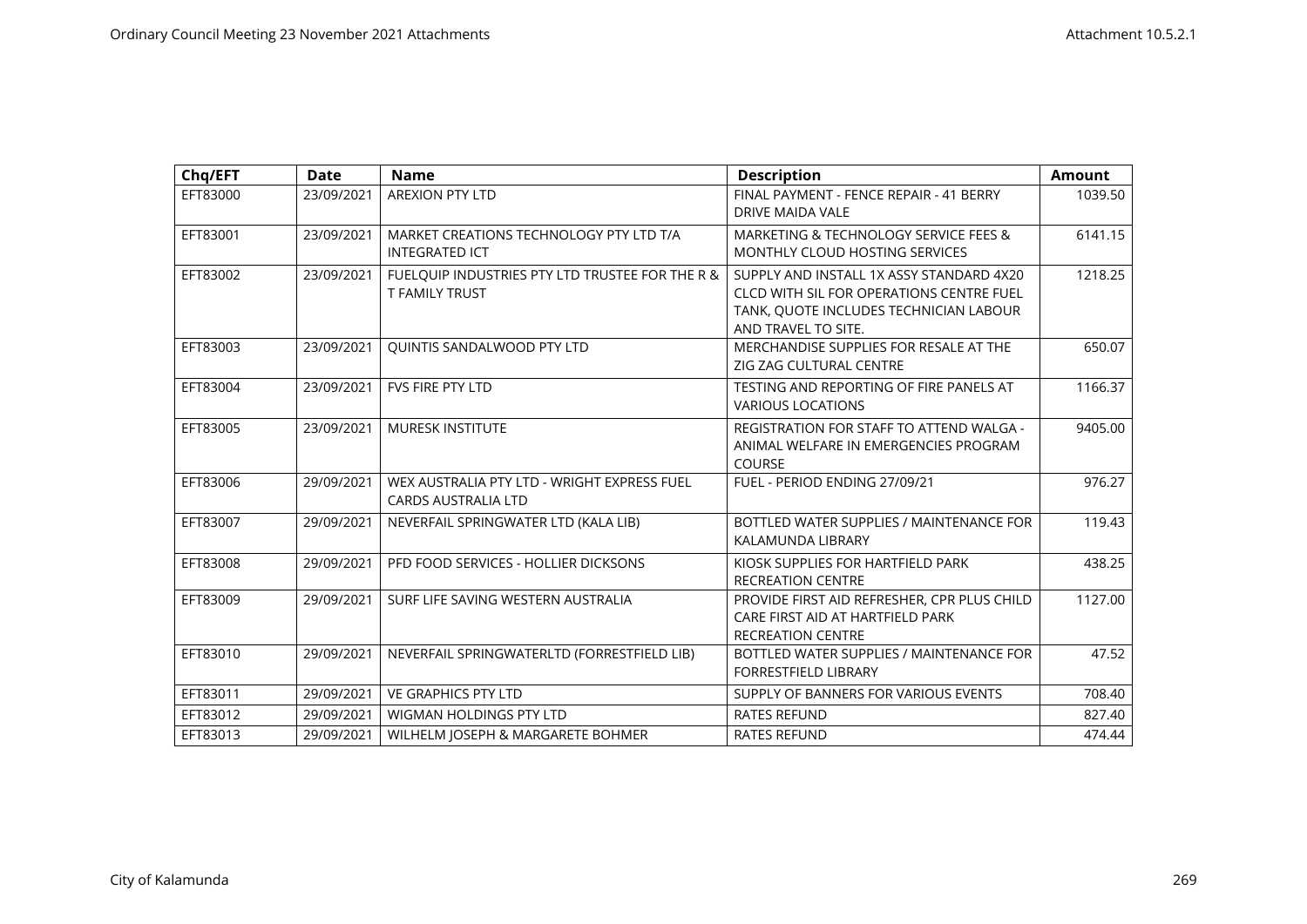| Chq/EFT  | <b>Date</b> | <b>Name</b>                                   | <b>Description</b>                                                                                     | <b>Amount</b> |
|----------|-------------|-----------------------------------------------|--------------------------------------------------------------------------------------------------------|---------------|
| EFT83014 | 29/09/2021  | WILLIAM GARY MUMFORD-HUGGINS                  | <b>RATES REFUND</b>                                                                                    | 472.11        |
| EFT83015 | 29/09/2021  | <b>AUSTRALIAN SERVICES UNION</b>              | PAYROLL DEDUCTIONS                                                                                     | 71.70         |
| EFT83016 | 29/09/2021  | CITY OF KALAMUNDA STAFF SOCIAL CLUB           | PAYROLL DEDUCTIONS                                                                                     | 144.00        |
| EFT83017 | 29/09/2021  | <b>BUNNINGS BUILDING SUPPLIES</b>             | HARDWARE SUPPLIES FOR VARIOUS LOCATIONS                                                                | 145.43        |
| EFT83018 | 29/09/2021  | NAPA - A DIVISION OF GPC ASIA PACIFIC PTY LTD | PLANT / VEHICLE PARTS                                                                                  | 288.38        |
| EFT83019 | 29/09/2021  | WA LOCAL GOVERNMENT ASSOCIATION (WALGA)       | REGISTRATION FOR LOCAL GOVERNMENT ACT<br>1995 - ADVANCED - ON LINE COURSE FOR A<br><b>STAFF MEMBER</b> | 558.00        |
| EFT83020 | 29/09/2021  | MCLEODS BARRISTERS & SOLICITORS               | <b>LEGAL EXPENSES</b>                                                                                  | 8081.15       |
| EFT83021 | 29/09/2021  | LANDGATE - VALUATIONS                         | <b>GROSS RENTAL VALUATION FEES FOR VARIOUS</b><br><b>LOCATIONS</b>                                     | 750.62        |
| EFT83022 | 29/09/2021  | WALKERS HARDWARE (MITRE 10)                   | <b>HARDWARE SUPPLIES</b>                                                                               | 1079.02       |
| EFT83023 | 29/09/2021  | MCKAY EARTHMOVING PTY LTD                     | PLANT EQUIPMENT AND OPERATOR HIRE FOR<br>OPEN DRAINS AT VARIOUS LOCATIONS                              | 32867.34      |
| EFT83024 | 29/09/2021  | <b>K-LINE FENCING GROUP</b>                   | <b>FENCING SUPPLIES / REPAIRS</b>                                                                      | 3202.10       |
| EFT83025 | 29/09/2021  | BORAL CONSTRUCTION MATERIALS GROUP            | ROAD MATERIALS FOR VARIOUS LOCATIONS                                                                   | 187.00        |
| EFT83026 | 29/09/2021  | <b>ZIPFORM PTY LTD</b>                        | PRINTING OF DEPARTMENT OF HOUSING ENTRY<br>PASSES FOR 2021/2022                                        | 1180.97       |
| EFT83027 | 29/09/2021  | <b>VODAFONE HUTCHISON AUSTRALIA PTY LTD</b>   | <b>COMMUNICATION EXPENSES FOR FIRE</b><br><b>PREVENTION SERVICES - SEPTEMBER 2021</b>                  | 10.36         |
| EFT83028 | 29/09/2021  | <b>ALSCO LINEN SERVICE</b>                    | LINEN HIRE / LAUNDRY SERVICES / CLEANING<br><b>SUPPLIES</b>                                            | 51.28         |
| EFT83029 | 29/09/2021  | <b>BRADOCK PODIATRY SERVICES PTY LTD</b>      | PODIATRY SERVICES AT JACK HEALEY CENTRE                                                                | 935.92        |
| EFT83030 | 29/09/2021  | LINDLEY CONTRACTING                           | PLUMBING REPAIRS / MAINTENANCE FOR<br><b>VARIOUS LOCATIONS</b>                                         | 660.00        |
| EFT83031 | 29/09/2021  | KALA BOB KATS PTY LTD                         | PLANT EQUIPMENT AND OPERATOR HIRE FOR<br><b>VARIOUS LOCATIONS</b>                                      | 3204.30       |
| EFT83032 | 29/09/2021  | SYNERGY                                       | <b>POWER CHARGES</b>                                                                                   | 7109.57       |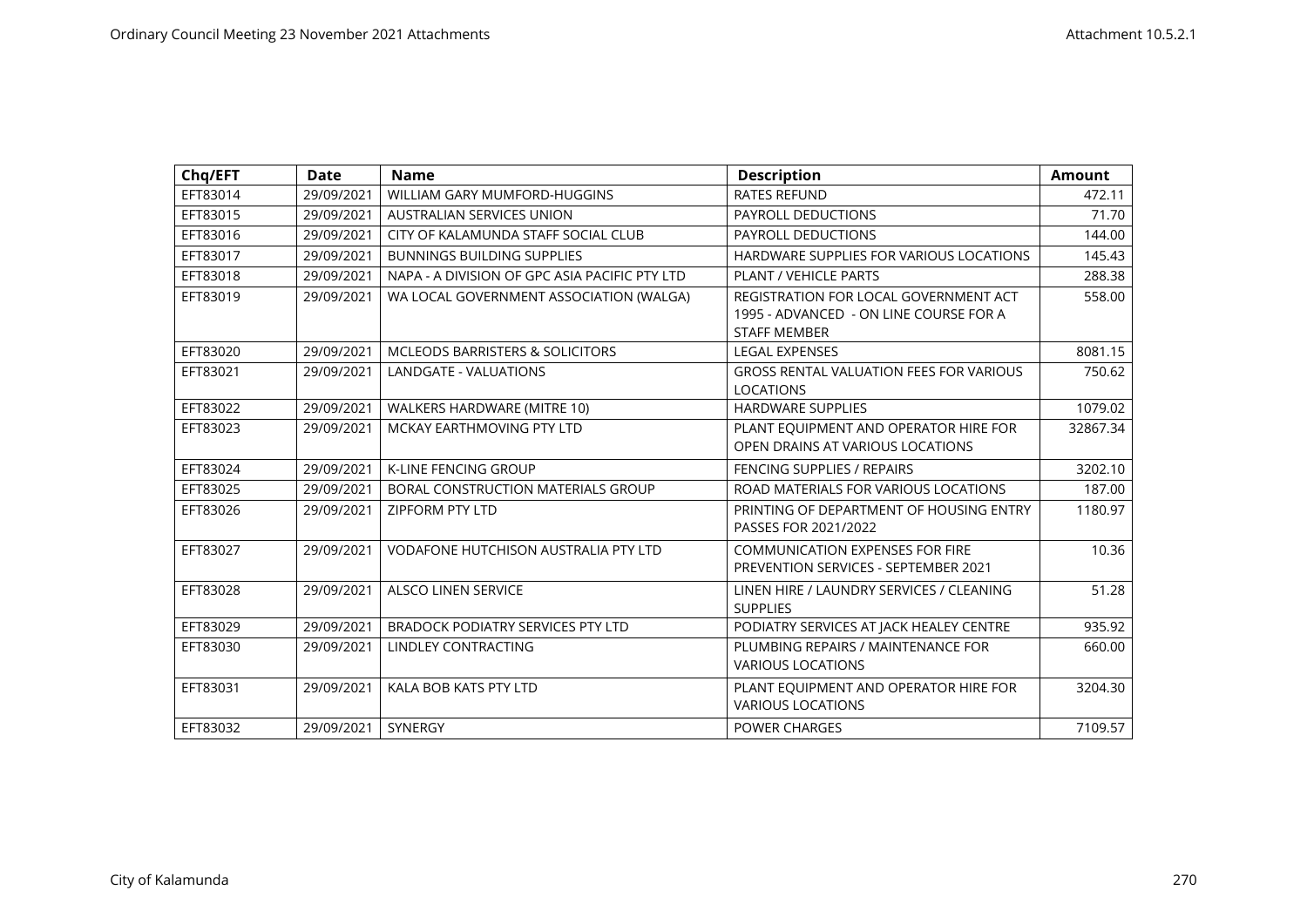| Chq/EFT  | <b>Date</b> | <b>Name</b>                                     | <b>Description</b>                                                         | <b>Amount</b> |
|----------|-------------|-------------------------------------------------|----------------------------------------------------------------------------|---------------|
| EFT83033 | 29/09/2021  | <b>ALINTA ENERGY</b>                            | <b>GAS CHARGES</b>                                                         | 16.45         |
| EFT83034 | 29/09/2021  | STEWART & HEATON CLOTHING CO PTY LTD            | FIRE PROTECTION WEAR / SUPPLIES                                            | 1821.34       |
| EFT83035 | 29/09/2021  | <b>GRIMES CONTRACTING PTY LTD</b>               | <b>CONTRACTOR BUILDING MAINTENANCE FOR</b><br><b>VARIOUS LOCATIONS</b>     | 2818.20       |
| EFT83036 | 29/09/2021  | <b>BGC ASPHALT</b>                              | ROAD MATERIALS FOR VARIOUS LOCATIONS                                       | 454.85        |
| EFT83037 | 29/09/2021  | KALAMUNDA STATE EMERGENCY SERVICE (SES)         | REIMBURSEMENT - GOODS AND SERVICES                                         | 1139.85       |
| EFT83038 | 29/09/2021  | MILPRO WA (INCORPORATING HILL TOP TROPHIES)     | SUPPLY OF NAME BADGES FOR VARIOUS STAFF                                    | 30.25         |
| EFT83039 | 29/09/2021  | LESMURDIE SENIOR HIGH SCHOOL                    | REIMBURSEMENT FOR PAYMENTS RECEIVED<br>FOR LOST & DAMAGED LSH SCHOOL STOCK | 50.35         |
| EFT83040 | 29/09/2021  | <b>LO-GO APPOINTMENTS</b>                       | HIRE OF TEMPORARY STAFF FOR DEPOT /<br><b>ADMIN</b>                        | 4263.56       |
| EFT83041 | 29/09/2021  | LOVEGROVE TURF SERVICES                         | TURF MAINTENANCE / SERVICES AT VARIOUS<br><b>LOCATIONS</b>                 | 1350.00       |
| EFT83042 | 29/09/2021  | <b>BROWNES DAIRY - OPS CENTRE</b>               | MILK SUPPLY FOR WORKS DEPOT                                                | 100.58        |
| EFT83043 | 29/09/2021  | <b>GEM CAMERA CLUB INC</b>                      | CONTRIBUTION TOWARDS SPRING IN THE HILLS<br><b>EXHIBITION</b>              | 2600.00       |
| EFT83044 | 29/09/2021  | RAC BUSINESS WISE                               | ROADSIDE ASSISTANT RENEWAL FEES                                            | 3150.50       |
| EFT83045 | 29/09/2021  | <b>TOTAL EDEN PTY LTD</b>                       | RETICULATION PARTS AND ASSOCIATED<br><b>MATERIALS</b>                      | 3800.20       |
| EFT83046 | 29/09/2021  | <b>HAWLEY'S BOBCAT SERVICE</b>                  | PLANT EQUIPMENT AND OPERATOR HIRE FOR<br><b>VARIOUS LOCATIONS</b>          | 5894.35       |
| EFT83047 | 29/09/2021  | HIGH WYCOMBE JUNIOR FOOTBALL CLUB               | <b>HALL BOND REFUND</b>                                                    | 300.00        |
| EFT83048 | 29/09/2021  | HILL TOP GROUP PTY                              | <b>CONTRACTOR BUILDING MAINTENANCE FOR</b><br><b>VARIOUS BUILDINGS</b>     | 1565.69       |
| EFT83049 | 29/09/2021  | HAYS SPECIALIST RECRUITMENT (AUSTRALIA) PTY LTD | HIRE OF TEMPORARY STAFF FOR ADMIN /<br><b>DEPOT</b>                        | 7279.29       |
| EFT83050 | 29/09/2021  | UNDERGROUND POWER DEVELOPMENT                   | UNDERTAKE STREET LIGHTING REVIEW AT<br><b>VARIOUS LOCATIONS</b>            | 12247.40      |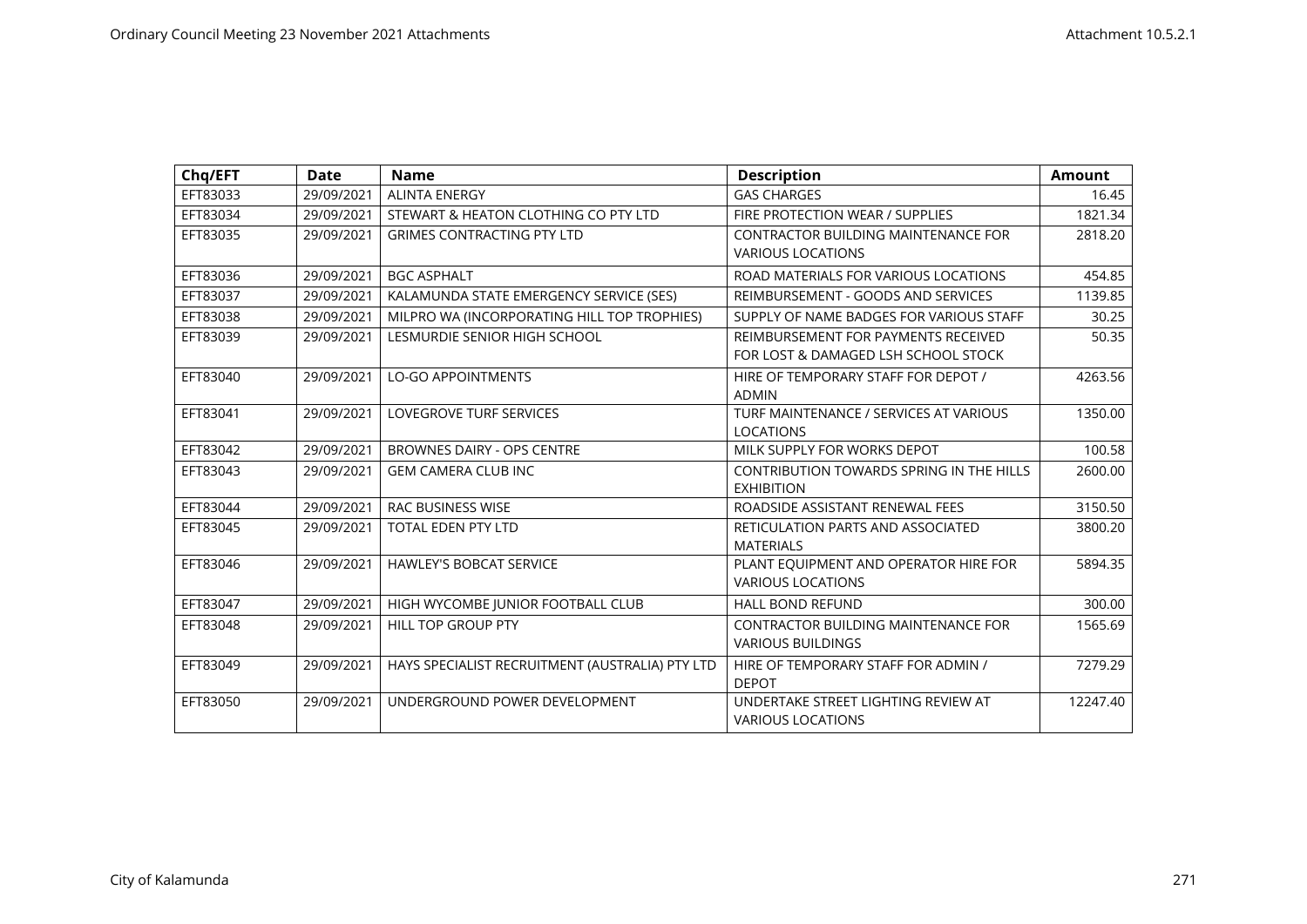| Chq/EFT  | <b>Date</b> | <b>Name</b>                                                            | <b>Description</b>                                                                                   | <b>Amount</b> |
|----------|-------------|------------------------------------------------------------------------|------------------------------------------------------------------------------------------------------|---------------|
| EFT83051 | 29/09/2021  | CARROODA PTY LTD & SANSOM NOMINEES PTY LTD<br>#4                       | <b>RATES REFUND</b>                                                                                  | 103528.36     |
| EFT83052 | 29/09/2021  | OFFICEWORKS SUPERSTORES PTY LTD                                        | OFFICE SUPPLIES / STATIONERY FOR VARIOUS<br><b>LOCATIONS</b>                                         | 485.00        |
| EFT83053 | 29/09/2021  | <b>WOOLWORTHS GROUP LIMITED</b>                                        | <b>GROCERY SUPPLIES</b>                                                                              | 1195.87       |
| EFT83054 | 29/09/2021  | <b>GLENDA DAWN CHARLTON (PODIATRY)</b>                                 | PODIATRY SERVICES AT JACK HEALEY CENTRE                                                              | 826.54        |
| EFT83055 | 29/09/2021  | HARVEY NORMAN AV/IT SUPERSTORE MIDLAND                                 | ELECTRICAL / COMPUTER SUPPLIES                                                                       | 738.00        |
| EFT83056 | 29/09/2021  | DRAINFLOW SERVICES PTY LTD                                             | CLEANING / MAINTAINING STORM WATER<br>DRAINS AT VARIOUS LOCATIONS                                    | 18348.00      |
| EFT83057 | 29/09/2021  | <b>FORESTVALE TREES PTY LTD</b>                                        | <b>GARDEN / VERGE SUPPLIES</b>                                                                       | 3811.50       |
| EFT83058 | 29/09/2021  | <b>STEVEN BEECH</b>                                                    | KEY & HALL BOND REFUND INCLUDING HALL<br>HIRE OVERCHARGE FEE                                         | 495.00        |
| EFT83059 | 29/09/2021  | <b>ADRIAN ROSS MAUGHAN</b>                                             | <b>RATES REFUND</b>                                                                                  | 438.01        |
| EFT83060 | 29/09/2021  | <b>EMMA MILICENT LISTER</b>                                            | <b>RATES REFUND</b>                                                                                  | 549.99        |
| EFT83061 | 29/09/2021  | STATE WIDE TURF SERVICES                                               | TURF RENOVATIONS AT HARTFIELD PARK,<br>KOSTERA OVAL, RAY OWEN, MAIDA VALE &<br><b>SCOTT RESERVES</b> | 46686.20      |
| EFT83062 | 29/09/2021  | DEPARTMENT OF PLANNING, LANDS AND HERITAGE<br>OPERATING ACCOUNT (DAPS) | <b>KEY &amp; HALL BOND REFUND</b>                                                                    | 250.00        |
| EFT83063 | 29/09/2021  | SAFE T CARD AUSTRALIA PTY LTD                                          | MONTHLY MONITORING CHARGES FOR<br><b>VARIOUS LOCATIONS</b>                                           | 155.10        |
| EFT83064 | 29/09/2021  | SOUTH BEACH ECO TRUST T/A ECOBURBIA                                    | COMPOST COMMUNITY WORKSHOP - JACK<br>HEALEY - 18 SEPTEMBER 2021                                      | 770.00        |
| EFT83065 | 29/09/2021  | <b>VESTONE CAPITAL PTY LIMITED</b>                                     | LEASE CHARGES - PHOTOCOPIER AND PRINTER<br>LEASE 2021/2022 - FIRST QUARTER                           | 12424.23      |
| EFT83066 | 29/09/2021  | KALAMUNDA ELECTRICS                                                    | ELECTRICAL REPAIRS / MAINTENANCE FOR<br><b>VARIOUS LOCATIONS</b>                                     | 5018.51       |
| EFT83067 | 29/09/2021  | AAAC TOWING PTY LTD                                                    | TOWING SERVICES FEES                                                                                 | 132.00        |
| EFT83068 | 29/09/2021  | <b>WORKPOWER INCORPORATED</b>                                          | WEED CONTROL AT VARIOUS LOCATIONS                                                                    | 3977.42       |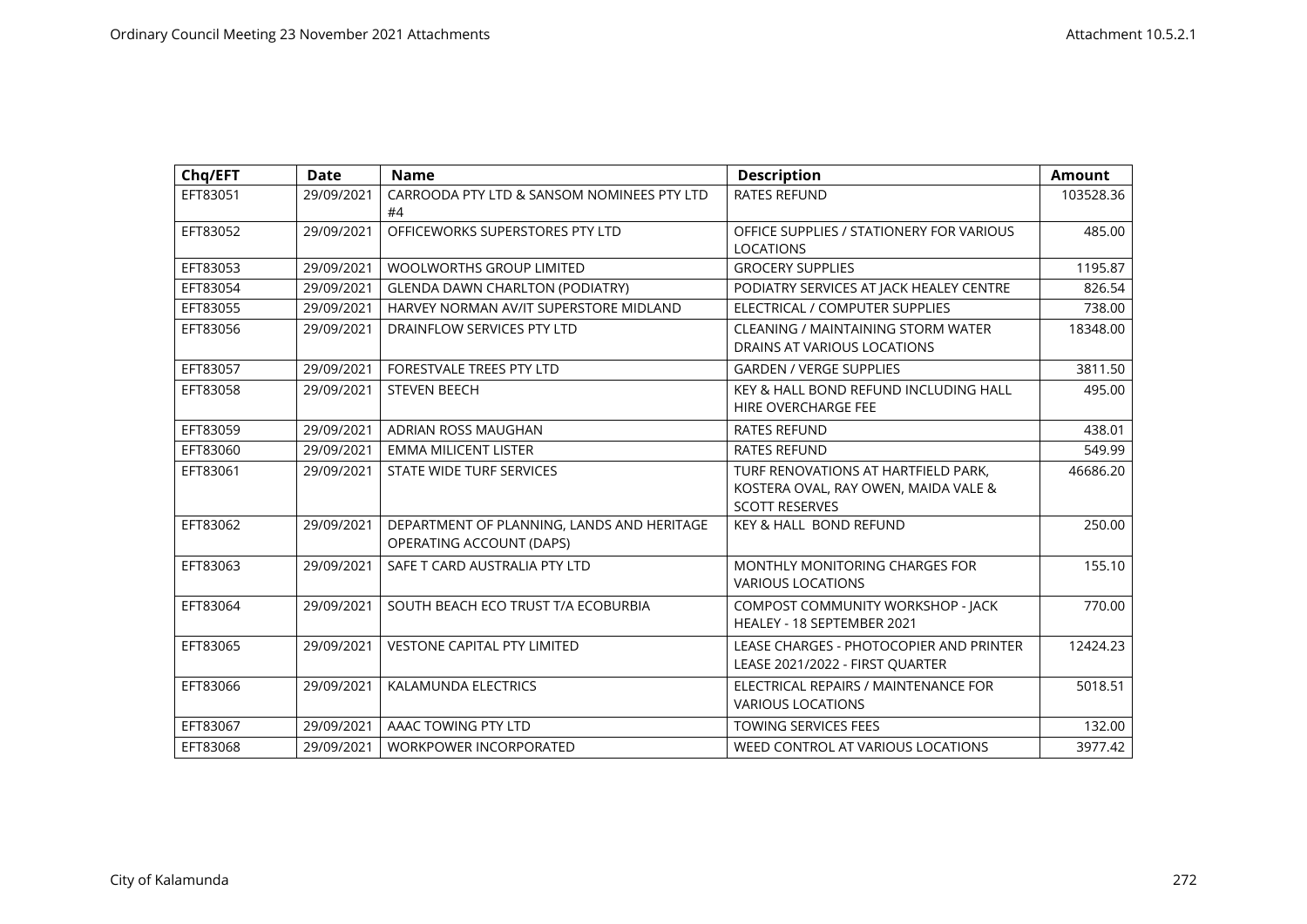| Chq/EFT  | <b>Date</b> | <b>Name</b>                                                     | <b>Description</b>                                                                                                      | <b>Amount</b> |
|----------|-------------|-----------------------------------------------------------------|-------------------------------------------------------------------------------------------------------------------------|---------------|
| EFT83069 | 29/09/2021  | WEST TIP WASTE CONTROL PTY LTD                                  | TIP FEES - REMOVAL & PROCESSING OF VARIOUS<br><b>WASTE</b>                                                              | 32353.20      |
| EFT83070 | 29/09/2021  | <b>FREDDIE POVEY</b>                                            | KEY & HALL BOND REFUND                                                                                                  | 1050.00       |
| EFT83071 | 29/09/2021  | SAFEWORK LABORATORIES PTY LTD                                   | SW LABS - FITNESS FOR WORK TESTING FOR A<br><b>STAFF MEMBER</b>                                                         | 64.90         |
| EFT83072 | 29/09/2021  | NATURE CALLS 1 PTY LTD                                          | HIRE OF PORTABLE TOILETS FOR THE DURATION<br>OF THE REFURBISHMENT WORKS HELD AT<br><b>JORGENSON PARK PUBLIC TOILETS</b> | 2528.00       |
| EFT83073 | 29/09/2021  | DIOR CONVEYANCING                                               | <b>RATES REFUND</b>                                                                                                     | 1400.50       |
| EFT83074 | 29/09/2021  | LOCAL GOVERNMENT PROFESSIONALS AUSTRALIA.<br><b>NSW</b>         | AUSTRALASIAN LOCAL GOVERNMENT<br>PERFORMANCE EXCELLENCE PROGRAM- CCW<br>TOOL WA MEDIUM METRO                            | 1100.00       |
| EFT83075 | 29/09/2021  | <b>EMBROIDERY WAREHOUSE</b>                                     | SUPPLY OF 6 CUSTOM EMBROIDERY BADGES                                                                                    | 222.00        |
| EFT83076 | 29/09/2021  | AURORA ABRAHAM                                                  | <b>HALLE-ROSE TO PERFORM AN</b><br>ACKNOWLEGEMENT OF COUNTRY AT THE<br>YOUNG ARTIST AWARDS EXHIBITION                   | 150.00        |
| EFT83077 | 29/09/2021  | DOWSING GROUP PTY LTD                                           | SUPPLY & LAY CONCRETE PATHWAYS,<br>MAINTENANCE & MISC WORKS AT VARIOUS<br><b>LOCATIONS</b>                              | 26018.09      |
| EFT83078 | 29/09/2021  | <b>LEESA PADGET</b>                                             | SALE OF ARTWORK - THE SPLENDIFEROUS<br>MELANGE OF ECLECTIC ODDITIES EXHIBITION                                          | 8365.00       |
| EFT83079 | 29/09/2021  | SFT CAPITAL PTY LTD                                             | MAINTENANCE BOND REFUND - WAPC 782-18 -<br><b>10 SUSSEX ROAD</b>                                                        | 2500.00       |
| EFT83080 | 29/09/2021  | PERTH SYMPHONY ORCHESTRA                                        | HALF PAYMENT FOR SPIRIT OF THE VALLEY AND<br><b>SCHOOL ENGAGEMENT</b>                                                   | 32560.00      |
| EFT83081 | 29/09/2021  | SERPENTINE SPRING WATER                                         | SPRING WATER SUPPLIES FOR ZIG ZAG<br><b>CULTURAL CENTRE</b>                                                             | 31.50         |
| EFT83082 | 29/09/2021  | ORACLE CUSTOMER MANAGEMENT SOLUTIONS PTY<br>LTD T/AS ORACLE CMS | ORACLE CUSTOMER MANAGEMENT SOLUTIONS<br>- AFTER HOURS SERVICE - SEPTEMBER 2021                                          | 2280.64       |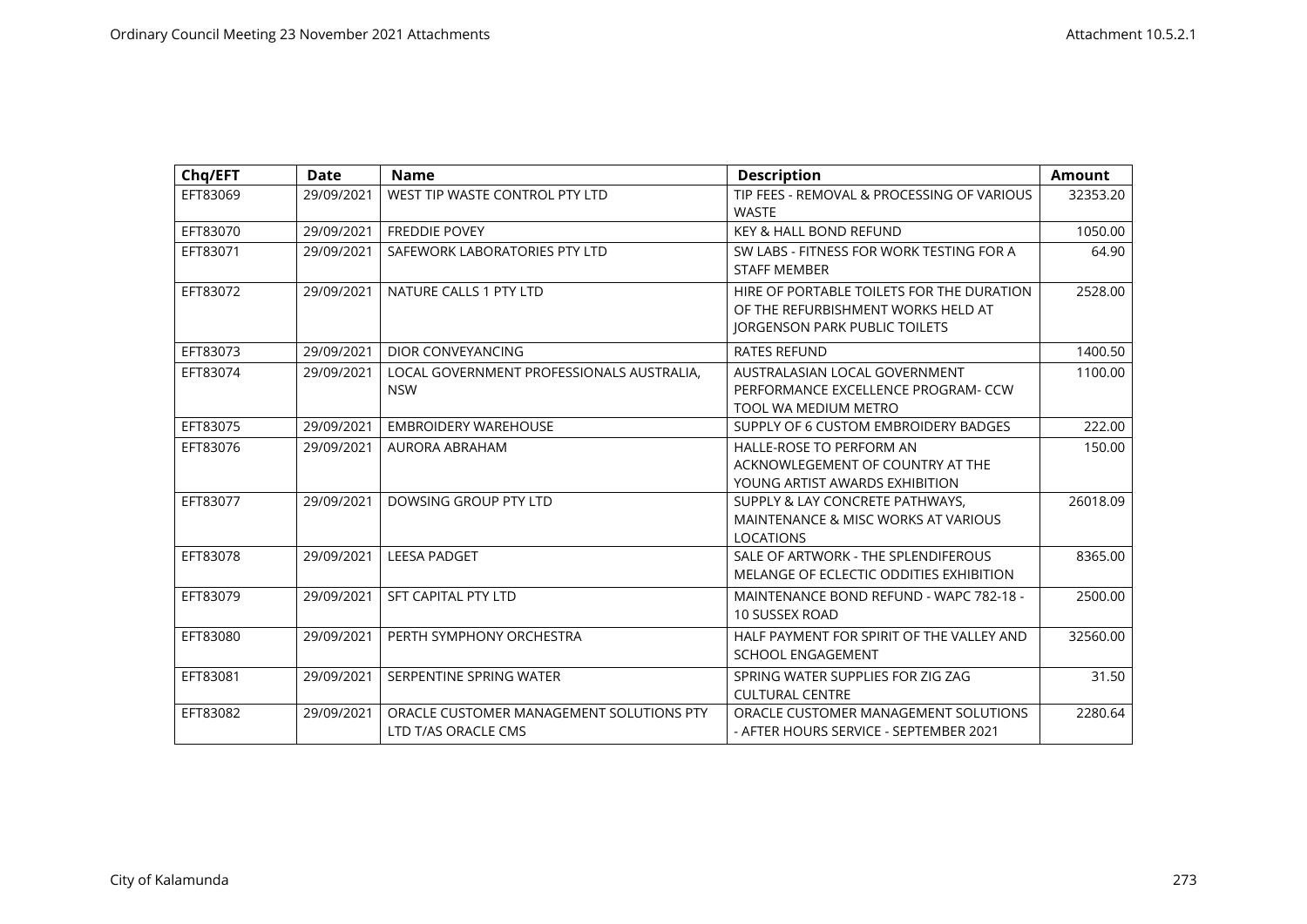| Chq/EFT  | <b>Date</b> | <b>Name</b>                                                | <b>Description</b>                                                                          | <b>Amount</b> |
|----------|-------------|------------------------------------------------------------|---------------------------------------------------------------------------------------------|---------------|
| EFT83083 | 29/09/2021  | MERGER CONTRACTING P/L T/AS J&M ASPHALT                    | SUPPLY AND LAYING OF ASPHALT ROAD<br>SURFACING - MINOR WORKS AT VARIOUS<br><b>LOCATIONS</b> | 32494.25      |
| EFT83084 | 29/09/2021  | TYRE STORAGE AND RECOVERY WA (TSR WA)                      | TYRE COLLECTION AND RECYCLING FROM<br><b>WALLISTON TRANSFER STATION</b>                     | 757.02        |
| EFT83085 | 29/09/2021  | SARAH CARLTON ART                                          | SALE OF ARTWORK - LOVE, LOSS AND A<br><b>WORLDWIDE PANDEMIC EXHIBITION</b>                  | 4179.00       |
| EFT83086 | 29/09/2021  | CHEVRON AUSTRALIA DOWNSTREAM FUELS PTY LTD                 | SUPPLY OF DIESEL FUEL FOR OPERATIONS<br><b>CENTRE</b>                                       | 21767.11      |
| EFT83087 | 29/09/2021  | AUSSIE BROADBAND ENTERPRISE PTY LTD                        | NBN SERVICE FOR HIGH WYCOMBE LIBRARY -<br>21/09/21 - 20/10/21                               | 109.00        |
| EFT83088 | 29/09/2021  | <b>THOMSON GEER</b>                                        | <b>LEGAL EXPENSES</b>                                                                       | 1190.75       |
| EFT83089 | 29/09/2021  | <b>OVEST INDUSTRIAL</b>                                    | <b>RATES REFUND</b>                                                                         | 2242.39       |
| EFT83090 | 29/09/2021  | START RIGHT HOMES PTY LTD                                  | REFUND OF DUPLICATE BUILDING APPLICATION<br><b>FEES</b>                                     | 948.12        |
| EFT83091 | 29/09/2021  | PERTH ACCESS CONTROL AND SECURITY                          | SUPPLY ALARM MONITORING FOR THE<br>OCTOBER QUARTER AT VARIOUS LOCATIONS                     | 1995.00       |
| EFT83092 | 29/09/2021  | DRIVER RISK MANAGEMENT PTY LTD                             | REGISTRATION FOR STAFF TO ATTEND DRIVER<br>RISK MANAGEMENT TRAINING COURSE                  | 1507.00       |
| EFT83093 | 29/09/2021  | <b>HOLLIE TEMPLER</b>                                      | <b>KEY &amp; HALL BOND REFUND</b>                                                           | 550.00        |
| EFT83094 | 29/09/2021  | <b>ANNA SCHNEIDER</b>                                      | 45 MINUTE PERFORMANCE AT THE YOUNG<br><b>ARTIST AWARDS 2021</b>                             | 150.00        |
| EFT83095 | 29/09/2021  | CHARON OLSEN T/A GARDEN STYLE LANDSCAPE<br><b>SERVICES</b> | PROJECT SUPPORT TO PARKS AND<br>ENVIRONMENTAL SERVICES TEAM -13/09/21-<br>24/09/21          | 3874.05       |
| EFT83096 | 29/09/2021  | THE ORGANISING SCHOOL                                      | FUN AND CHEAP WAYS TO ORGANISE'<br>WORKSHOP AT KALAMUNDA LIBRARY                            | 350.00        |
| EFT83097 | 29/09/2021  | AMBROSINI GLOBAL RESOURCES PTY LTD                         | <b>TEMPORARY LABOUR HIRE FEES</b>                                                           | 3657.73       |
| EFT83098 | 29/09/2021  | ROBERT HALF AUSTRALIA PTY LIMITED                          | <b>TEMPORARY LABOUR HIRE FEES</b>                                                           | 7684.88       |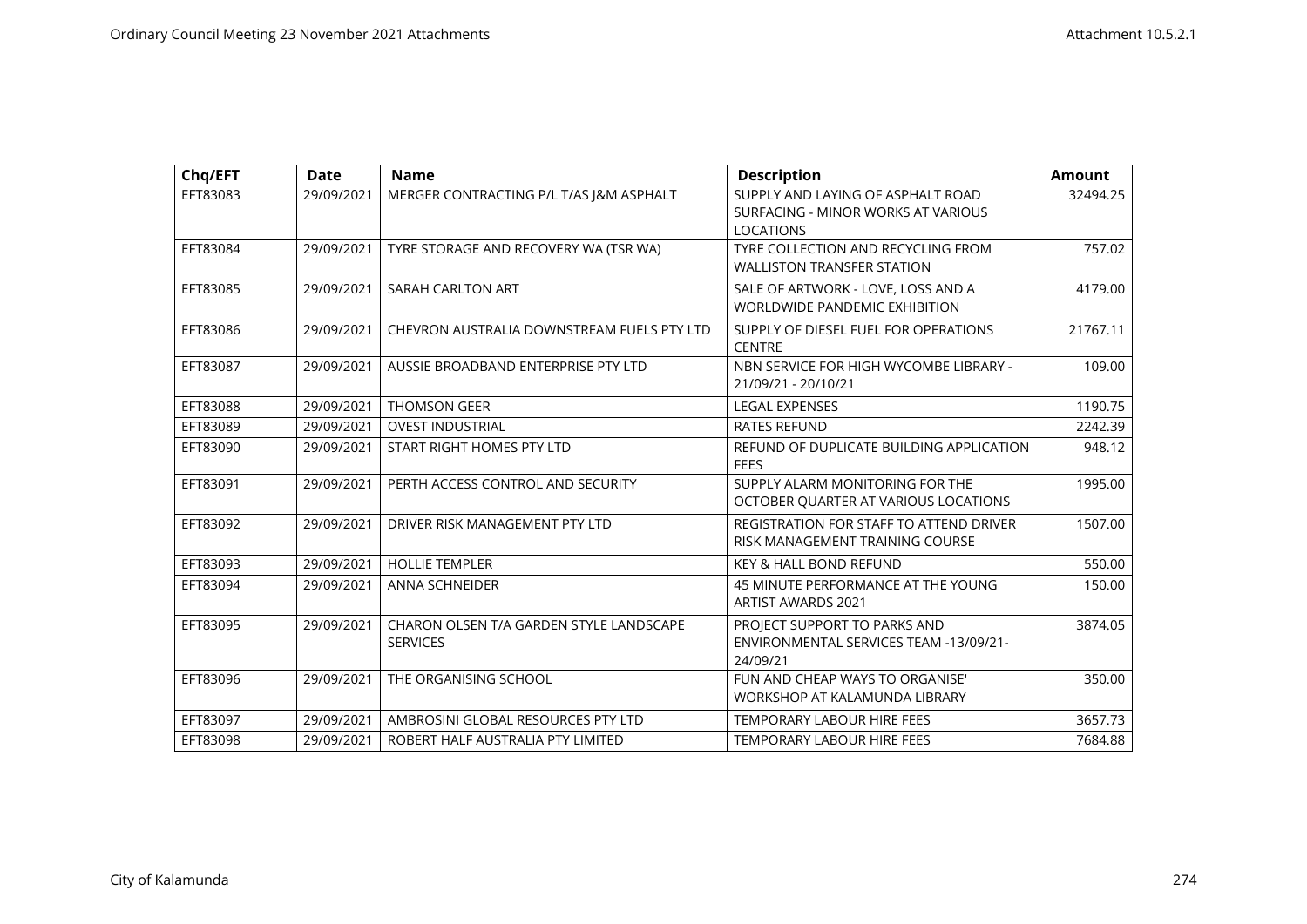| Chq/EFT    | <b>Date</b> | <b>Name</b>                                  | <b>Description</b>                         | <b>Amount</b> |
|------------|-------------|----------------------------------------------|--------------------------------------------|---------------|
| EFT83099   | 29/09/2021  | EASTERN HILLS CHAINSAWS & MOWERS PTY LTD     | SUPPLY AND DELIVERY OF CHAINSAW AND        | 94.50         |
|            |             |                                              | MOWER PARTS AS REQUIRED                    |               |
| EFT83100   | 29/09/2021  | <b>COMMUNITY VISION AUSTRALIA LTD</b>        | PRESENTATION - VR GOGGLES / STAFF TRAINING | 495.00        |
| EFT83101   | 29/09/2021  | <b>SID WILLIAMS</b>                          | SALE OF ARTWORK - THE SPLENDIFEROUS        | 763.00        |
|            |             |                                              | MELANGE OF ECLECTIC ODDITIES EXHIBITION    |               |
| EFT83102   | 29/09/2021  | PROBE INVESTMENTS T/A BALLS N ALL AMUSEMENTS | TARGA WEST 2021 RACING GAME                | 450.00        |
| EFT83103   | 29/09/2021  | <b>GINA &amp; DRAGAN STOJANOSKI</b>          | <b>RATES REFUND</b>                        | 236.20        |
| EFT83104   | 29/09/2021  | TILERS TRADIE TOOLS P/L - MUSTAFA MIRZAIE    | REFUNDING OVERPAYMENT OF COURT             | 600.00        |
|            |             |                                              | <b>BOOKING FEE</b>                         |               |
| DD46490.2  | 02/09/2021  | AWARE SUPER PTY LTD                          | SUPERANNUATION CONTRIBUTIONS               | 122.74        |
| DD46577.1  | 14/09/2021  | AWARE SUPER PTY LTD                          | SUPERANNUATION CONTRIBUTIONS               | 95333.08      |
| DD46577.2  | 14/09/2021  | <b>EQUIPSUPER</b>                            | SUPERANNUATION CONTRIBUTIONS               | 245.48        |
| DD46577.3  | 14/09/2021  | <b>SUNCORP SUPER</b>                         | SUPERANNUATION CONTRIBUTIONS               | 422.12        |
| DD46577.4  | 14/09/2021  | ASC BENTLEY PTY LTD                          | SUPERANNUATION CONTRIBUTIONS               | 318.38        |
| DD46577.5  | 14/09/2021  | ING SUPERANNUATION FUND                      | SUPERANNUATION CONTRIBUTIONS               | 814.80        |
| DD46577.6  | 14/09/2021  | <b>VISION SUPER PTY LTD</b>                  | SUPERANNUATION CONTRIBUTIONS               | 139.53        |
| DD46577.7  | 14/09/2021  | <b>IOOF PORTFOLIO SERVICE PERSONAL</b>       | SUPERANNUATION CONTRIBUTIONS               | 59.15         |
|            |             | SUPERANNUATION                               |                                            |               |
| DD46577.8  | 14/09/2021  | <b>COMMONWEALTH BANK SUPER FUND</b>          | SUPERANNUATION CONTRIBUTIONS               | 261.02        |
| DD46577.9  | 14/09/2021  | MACQUARIE SUPER ACCUMULATOR                  | SUPERANNUATION CONTRIBUTIONS               | 52.35         |
| DD46577.10 | 14/09/2021  | AUSTRALIAN CATHOLIC SUPERANNUATION &         | SUPERANNUATION CONTRIBUTIONS               | 319.70        |
|            |             | RETIREMENT FUND (ACSRF)                      |                                            |               |
| DD46577.11 | 14/09/2021  | AUSTRALIAN ETHICAL SUPERANNUATION            | SUPERANNUATION CONTRIBUTIONS               | 383.88        |
| DD46577.12 | 14/09/2021  | BT SUPER FOR LIFE                            | SUPERANNUATION CONTRIBUTIONS               | 948.54        |
| DD46577.13 | 14/09/2021  | <b>CBUS SUPERANNUATION</b>                   | SUPERANNUATION CONTRIBUTIONS               | 886.21        |
| DD46577.14 | 14/09/2021  | THE TRUSTEE FOR DK ALWAYS SUPERANNUATION     | SUPERANNUATION CONTRIBUTIONS               | 532.14        |
|            |             | <b>FUND</b>                                  |                                            |               |
| DD46577.15 | 14/09/2021  | ONE PATH LIFE LTD                            | SUPERANNUATION CONTRIBUTIONS               | 49.54         |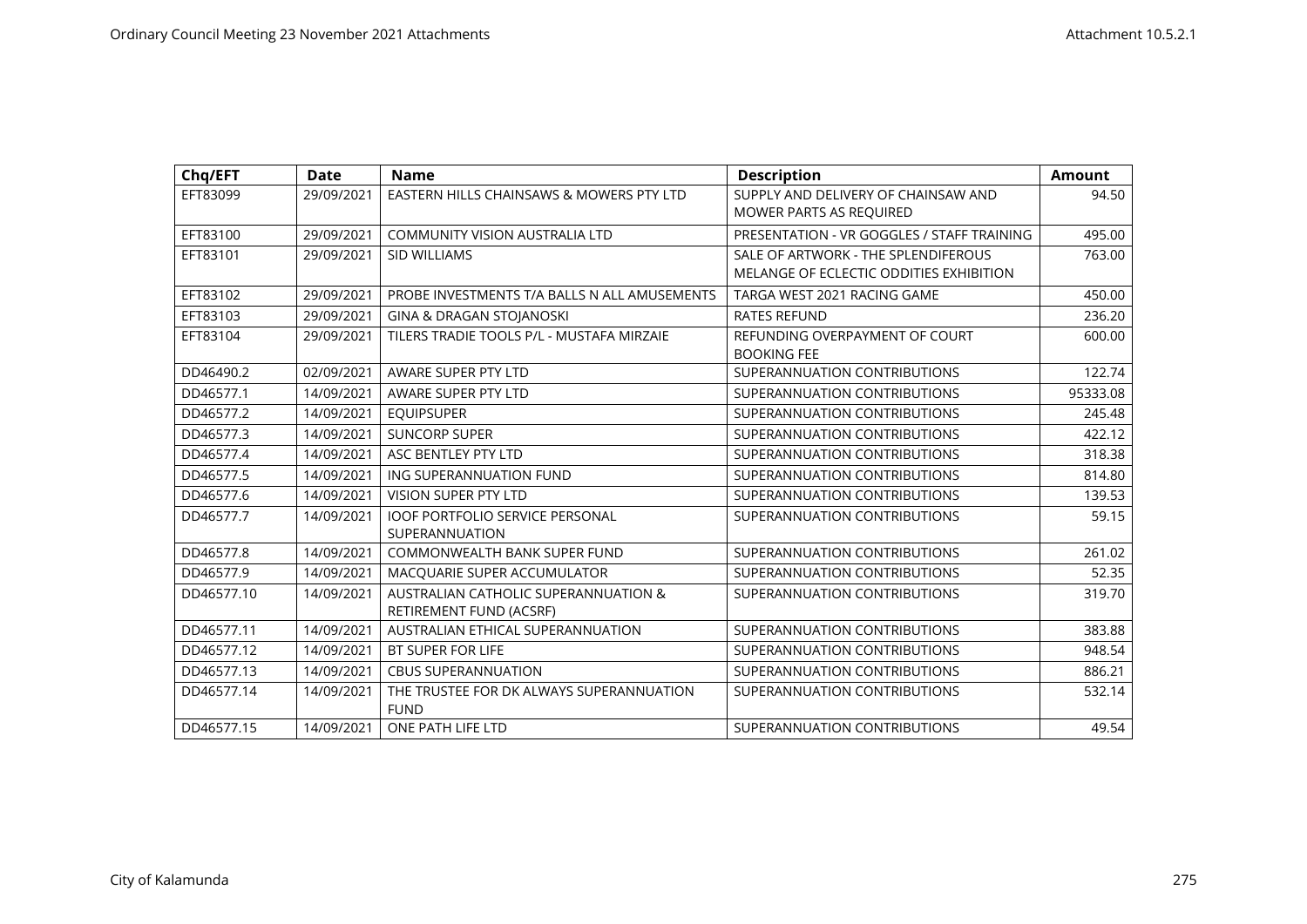| Chq/EFT    | <b>Date</b> | <b>Name</b>                                                     | <b>Description</b>           | <b>Amount</b> |
|------------|-------------|-----------------------------------------------------------------|------------------------------|---------------|
| DD46577.16 | 14/09/2021  | <b>HESTA SUPER FUND</b>                                         | SUPERANNUATION CONTRIBUTIONS | 147.70        |
| DD46577.17 | 14/09/2021  | MLC MASTERKEY SUPER GOLD STAR VERSION<br><b>ACCOUNT</b>         | SUPERANNUATION CONTRIBUTIONS | 202.55        |
| DD46577.18 | 14/09/2021  | <b>REST SUPERANNUATION</b>                                      | SUPERANNUATION CONTRIBUTIONS | 4069.51       |
| DD46577.19 | 14/09/2021  | AUSTRALIAN SUPERANNUATION                                       | SUPERANNUATION CONTRIBUTIONS | 8872.60       |
| DD46577.20 | 14/09/2021  | <b>COLONIAL 1ST STATE SUPERANNUATION</b>                        | SUPERANNUATION CONTRIBUTIONS | 1490.95       |
| DD46577.21 | 14/09/2021  | <b>HOSTPLUS PTY LTD</b>                                         | SUPERANNUATION CONTRIBUTIONS | 1373.85       |
| DD46577.22 | 14/09/2021  | AMP SUPER LEADER                                                | SUPERANNUATION CONTRIBUTIONS | 184.92        |
| DD46577.23 | 14/09/2021  | <b>UNISUPER</b>                                                 | SUPERANNUATION CONTRIBUTIONS | 492.02        |
| DD46577.24 | 14/09/2021  | <b>MERCER SUPER TRUST</b>                                       | SUPERANNUATION CONTRIBUTIONS | 385.14        |
| DD46656.1  | 28/09/2021  | AWARE SUPER PTY LTD                                             | SUPERANNUATION CONTRIBUTIONS | 97398.23      |
| DD46656.2  | 28/09/2021  | <b>EQUIPSUPER</b>                                               | SUPERANNUATION CONTRIBUTIONS | 153.42        |
| DD46656.3  | 28/09/2021  | <b>SUNCORP SUPER</b>                                            | SUPERANNUATION CONTRIBUTIONS | 437.94        |
| DD46656.4  | 28/09/2021  | ASC BENTLEY PTY LTD                                             | SUPERANNUATION CONTRIBUTIONS | 318.38        |
| DD46656.5  | 28/09/2021  | HUB24                                                           | SUPERANNUATION CONTRIBUTIONS | 55.21         |
| DD46656.6  | 28/09/2021  | VISION SUPER PTY LTD                                            | SUPERANNUATION CONTRIBUTIONS | 202.27        |
| DD46656.7  | 28/09/2021  | AUSTRALIAN CATHOLIC SUPERANNUATION &<br>RETIREMENT FUND (ACSRF) | SUPERANNUATION CONTRIBUTIONS | 368.41        |
| DD46656.8  | 28/09/2021  | <b>IOOF PORTFOLIO SERVICE PERSONAL</b><br>SUPERANNUATION        | SUPERANNUATION CONTRIBUTIONS | 55.21         |
| DD46656.9  | 28/09/2021  | <b>COMMONWEALTH BANK SUPER FUND</b>                             | SUPERANNUATION CONTRIBUTIONS | 261.02        |
| DD46656.10 | 28/09/2021  | ING SUPERANNUATION FUND                                         | SUPERANNUATION CONTRIBUTIONS | 668.43        |
| DD46656.11 | 28/09/2021  | MACQUARIE SUPER ACCUMULATOR                                     | SUPERANNUATION CONTRIBUTIONS | 15.51         |
| DD46656.12 | 28/09/2021  | BT SUPER FOR LIFE                                               | SUPERANNUATION CONTRIBUTIONS | 948.54        |
| DD46656.13 | 28/09/2021  | AUSTRALIAN ETHICAL SUPERANNUATION                               | SUPERANNUATION CONTRIBUTIONS | 255.92        |
| DD46656.14 | 28/09/2021  | <b>CBUS SUPERANNUATION</b>                                      | SUPERANNUATION CONTRIBUTIONS | 885.46        |
| DD46656.15 | 28/09/2021  | THE TRUSTEE FOR DK ALWAYS SUPERANNUATION<br><b>FUND</b>         | SUPERANNUATION CONTRIBUTIONS | 532.14        |